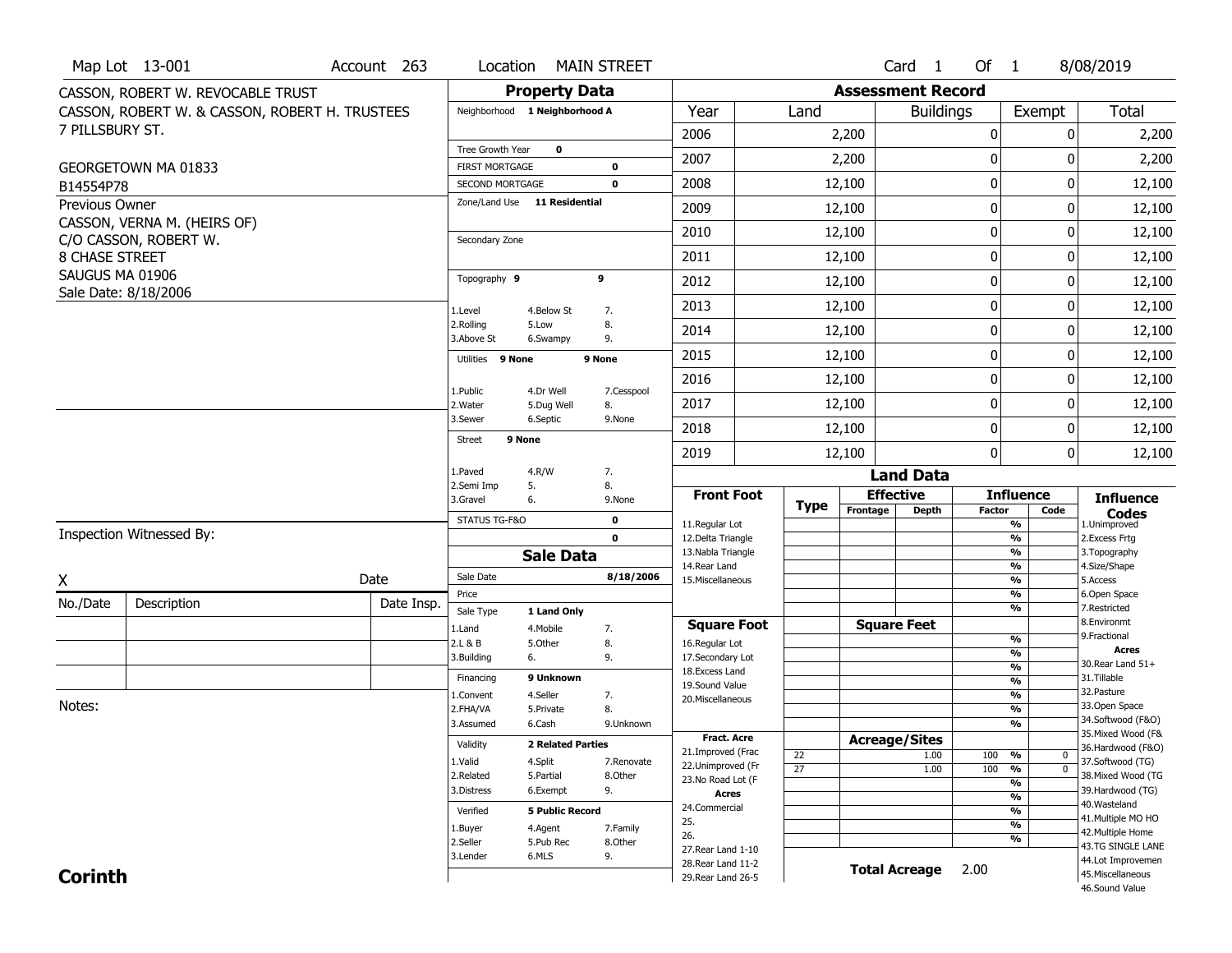|                       |                                   |                                                   |                 |       |                                       |                             |                                |                        |            |                 | <b>Corinth</b>                          |
|-----------------------|-----------------------------------|---------------------------------------------------|-----------------|-------|---------------------------------------|-----------------------------|--------------------------------|------------------------|------------|-----------------|-----------------------------------------|
|                       | Map Lot 13-001                    |                                                   |                 |       |                                       | Account 263                 |                                | Location               |            |                 | <b>MAIN STREET</b>                      |
|                       | <b>Building Style 0 Not Coded</b> |                                                   | SF Bsmt Living  |       | 0                                     |                             |                                | Layout 0               |            |                 |                                         |
| 0.Not Code            | 4.Cape                            | 8.Log                                             | Fin Bsmt Grade  |       | 0 <sub>0</sub>                        |                             |                                | 1. Typical             | 4.         |                 | 7.                                      |
| 1.Conv.               | 5.Garrison                        | 9.0ther                                           | <b>HEARTH</b>   |       | 0                                     |                             |                                | 2.Inadeq               | 5.         |                 | 8.                                      |
| 2.Ranch               | 6.Split                           | 10.Camp                                           | Heat Type       | 100%  |                                       | 0 Not Coded                 |                                | 3.                     | 6.         |                 | 9.                                      |
| 3.R Ranch             | 7.Contemp                         | 11.Double                                         | 0.Not Code      |       | 4.HVAC                                |                             | 8.Fl/Wall                      | Attic<br>$\mathbf{o}$  |            |                 |                                         |
| Dwelling Units 0      |                                   |                                                   | 1.HWBB          |       | 5.FWA                                 |                             | 9.No Heat                      | 1.1/4 Fin              | 4.Full Fin |                 | 7.                                      |
| <b>Other Units</b>    | 0                                 |                                                   | 2.HWCI          |       | 6.Radiant                             | 11.                         |                                | 2.1/2 Fin              | 5.Fl/Stair |                 | 8.                                      |
| <b>Stories</b>        | 0                                 |                                                   | 3.H Pump        |       | 7.Electric                            | 12.                         |                                | 3.3/4 Fin              | 6.         |                 | 9.None                                  |
| 1.1                   | 4.1.5                             | 7.                                                | Cool Type       | 0%    | 9 None                                |                             |                                | Insulation 0           |            |                 |                                         |
| 2.2                   | 5.1.75                            | 8.                                                | 1.Refrig        |       | 4.W&C Air                             | 7.                          |                                | 1.Full                 | 4.Minimal  |                 | 7.                                      |
| 3.3                   | 6.2.5                             | 9.                                                | 2.Evapor        |       | 5.                                    | 8.                          |                                | 2. Heavy               | 5.         |                 | 8.                                      |
| <b>Exterior Walls</b> | 0 Not Coded                       |                                                   | 3.H Pump        |       | 6.                                    | 9.None                      |                                | 3.Capped               | 6.         |                 | 9.None                                  |
| 0.Not Code            | 4.Asbestos                        | 8.Concrete                                        | Kitchen Style   |       | 0                                     |                             |                                | Unfinished %           | 0%         |                 |                                         |
| 1.Wood                | 5.Stucco                          | 9.0ther                                           | 1.Modern        |       | 4.Obsolete                            | 7.                          |                                | Grade & Factor         | 00%        |                 |                                         |
| 2.Vin/Al              | 6.Brick                           | 11.                                               | 2. Typical      |       | 5.                                    | 8.                          |                                | 1.E Grade              | 4.B Grade  |                 | 7.                                      |
| 3.Compos.             | 7.Stone                           | 12.                                               | 3.Old Type      |       | 6.                                    | 9.None                      |                                | 2.D Grade              | 5.A Grade  |                 | 8.                                      |
| Roof Surface          | 0                                 |                                                   | Bath(s) Style   |       | 0                                     |                             |                                | 3.C Grade              | 6.         |                 | 9.Same                                  |
| 1.Asphalt             | 4.Composit                        | 7.METAL RS   1.Modern                             |                 |       | 4.Obsolete                            | 7.                          |                                | SQFT (Footprint) 0     |            |                 |                                         |
| 2.Slate               | 5.Wood                            | 8.                                                | 2. Typical      |       | 5.                                    | 8.                          |                                | Condition              | 0          |                 |                                         |
| 3.Metal               | 6.Ark Asph                        | 9.                                                | 3.Old Type      |       | 6.                                    | 9.None                      |                                | 1.Poor                 | 4.Avg      |                 | 7.V G                                   |
| SF Masonry Trim 0     |                                   |                                                   | # Rooms         |       | 0                                     |                             |                                | 2.Fair                 | $5.Avg+$   |                 | 8.Exc                                   |
| Electric Amps         | 0                                 |                                                   | # Bedrooms      |       | 0                                     |                             |                                | $3.$ Avg-              | 6.Good     |                 | 9.Same                                  |
| OPEN-4-CUSTOM 0       |                                   |                                                   | # Full Baths    |       | 0                                     |                             |                                | Phys. % Good           | 0%         |                 |                                         |
| Year Built            | 0                                 |                                                   | # Half Baths    |       | 0                                     |                             |                                | Funct. % Good          | 100%       |                 |                                         |
| Year Remodeled        | $\bf{0}$                          |                                                   | # Addn Fixtures |       | 0                                     |                             |                                | Functional Code 9 None |            |                 |                                         |
| Foundation            | 0                                 |                                                   | # Fireplaces    |       | 0                                     |                             |                                |                        | 4.Delap    |                 | 7.No Power                              |
|                       |                                   |                                                   |                 |       |                                       |                             |                                | 1.Incomp<br>2.0-Built  |            |                 |                                         |
| 1.Concrete            | 4.Wood                            | 7.                                                |                 |       |                                       |                             |                                |                        | 5.Bsmt     |                 | 8.LongTerm                              |
| 2.C Block             | 5.Slab                            | 8.                                                |                 |       |                                       |                             |                                | 3.Damage               | 6.Common   |                 | 9.None                                  |
| 3.Br/Stone            | 6.Piers                           | 9.                                                |                 |       |                                       |                             |                                | Econ. % Good 100%      |            |                 |                                         |
| Basement              | 0                                 |                                                   |                 |       |                                       |                             |                                | Economic Code None     |            |                 |                                         |
| $1.1/4$ Bmt           | 4.Full Bmt                        | 7.                                                |                 |       |                                       |                             |                                | 0.None                 | 3.No Power |                 | 7.                                      |
| $2.1/2$ Bmt           | 5.None                            | 8.                                                |                 |       |                                       |                             |                                | 1.Location             | 4.Generate |                 | 8.                                      |
| 3.3/4 Bmt             | 6.DAYLIGHT 9.None                 |                                                   |                 |       |                                       | <b>Software</b>             |                                | 2.Encroach             | 9.None     |                 | 9.                                      |
| Bsmt Gar # Cars 0     |                                   |                                                   |                 |       | A Division of Harris Computer Systems |                             |                                | Entrance Code 0        |            |                 |                                         |
| Wet Basement 0        |                                   |                                                   |                 |       |                                       |                             |                                | 1.Interior             | 4.Vacant   |                 | 7.                                      |
| 1.Dry                 | 4.                                | 7.                                                |                 |       |                                       |                             |                                | 2.Refusal              | 5.Estimate |                 | 8.                                      |
| 2.Damp                | 5.                                | 8.                                                |                 |       |                                       |                             |                                | 3.Informed             | 6.         |                 | 9.                                      |
| 3.Wet                 | 6.                                | 9.                                                |                 |       |                                       |                             |                                | Information Code 0     |            |                 |                                         |
|                       |                                   |                                                   |                 |       |                                       |                             |                                | 1.0wner                | 4.Agent    |                 | 7.                                      |
|                       |                                   |                                                   |                 |       |                                       |                             |                                | 2.Relative             | 5.Estimate |                 | 8.                                      |
|                       |                                   |                                                   | Date Inspected  |       |                                       |                             |                                | 3.Tenant               | 6.Other    |                 | 9.                                      |
|                       |                                   | <b>Additions, Outbuildings &amp; Improvements</b> |                 |       |                                       |                             |                                |                        |            |                 | 1.One Story Fram                        |
|                       |                                   |                                                   |                 | Grade |                                       |                             |                                | Sound Value            |            |                 | 2. Two Story Fram                       |
| Type                  |                                   | Year                                              | Units           |       | Cond                                  | Phys.                       | Funct.                         |                        |            |                 | 3. Three Story Fr                       |
|                       |                                   |                                                   |                 |       |                                       | $\%$                        | $\%$                           |                        |            | 4.1 & 1/2 Story |                                         |
|                       |                                   |                                                   |                 |       |                                       | $\%$                        | $\frac{0}{0}$                  |                        |            | 5.1 & 3/4 Story |                                         |
|                       |                                   |                                                   |                 |       |                                       | $\frac{9}{6}$               | $\sqrt{6}$                     |                        |            | 6.2 & 1/2 Story |                                         |
|                       |                                   |                                                   |                 |       |                                       |                             |                                |                        |            |                 | 21. Open Frame Por                      |
|                       |                                   |                                                   |                 |       |                                       | $\%$                        | $\frac{0}{6}$                  |                        |            |                 | 22.Encl Frame Por                       |
|                       |                                   |                                                   |                 |       |                                       | $\overline{\frac{0}{0}}$    | $\frac{0}{6}$                  |                        |            |                 | 23. Frame Garage                        |
|                       |                                   |                                                   |                 |       |                                       | $\%$                        | $\frac{0}{6}$                  |                        |            | 24.Frame Shed   |                                         |
|                       |                                   |                                                   |                 |       |                                       |                             | $\frac{0}{6}$                  |                        |            |                 | 25. Frame Bay Wind                      |
|                       |                                   |                                                   |                 |       |                                       |                             |                                |                        |            |                 |                                         |
|                       |                                   |                                                   |                 |       |                                       | $\%$                        |                                |                        |            |                 |                                         |
|                       |                                   |                                                   |                 |       |                                       | $\%$                        | $\%$                           |                        |            |                 | 26.1SFr Overhang                        |
|                       |                                   |                                                   |                 |       |                                       |                             |                                |                        |            |                 | 27.Unfin Basement                       |
|                       |                                   |                                                   |                 |       |                                       | $\frac{1}{2}$<br>$\sqrt{6}$ | $\frac{9}{6}$<br>$\frac{1}{2}$ |                        |            |                 | 28.Unfinished Att<br>29. Finished Attic |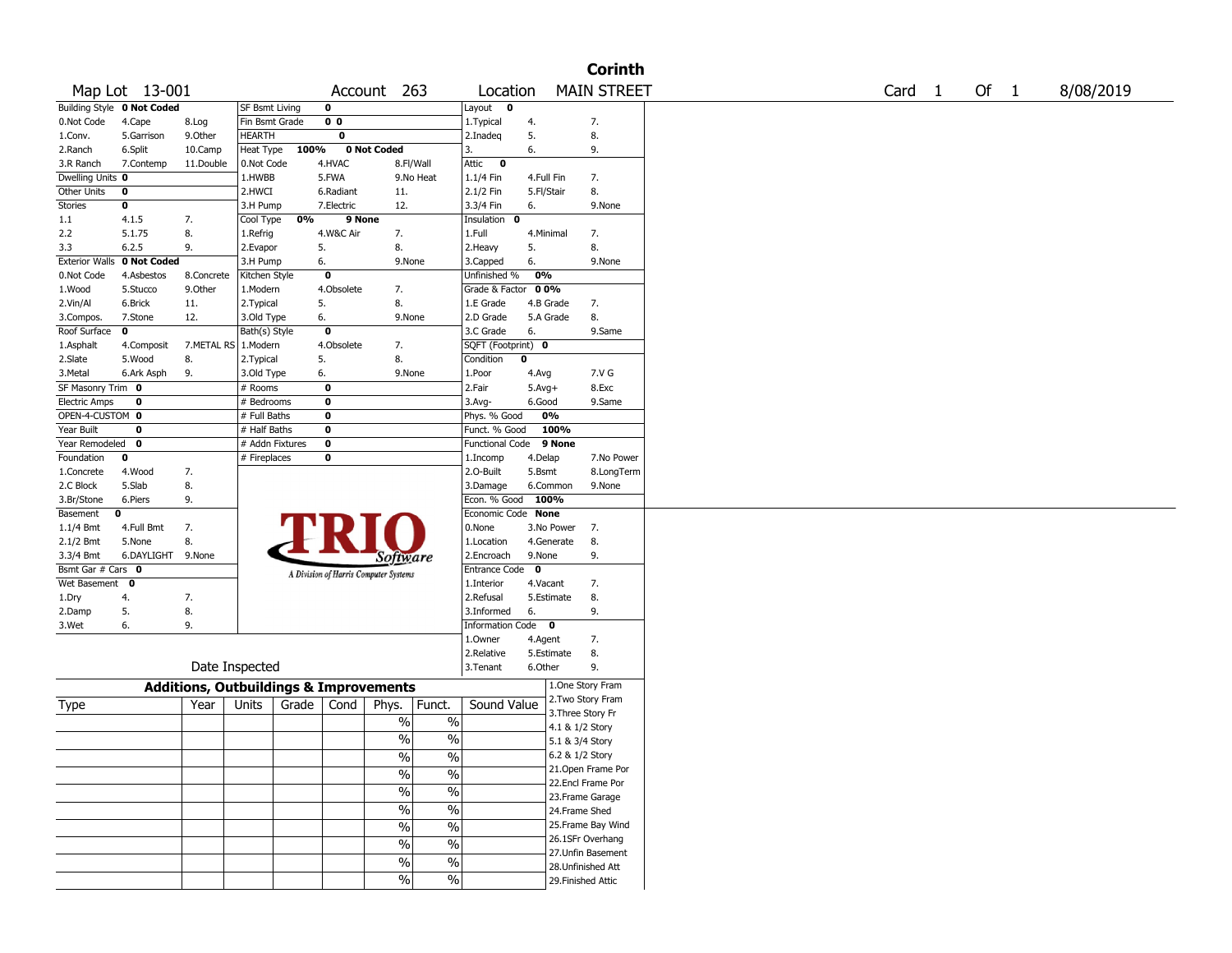|                               | Map Lot 13-001-A         | Account 808 | Location                               |                         | 421 MAIN STREET              |                                          |                 |             |                          | Card <sub>1</sub> | Of $1$ |                                           | 8/08/2019                               |
|-------------------------------|--------------------------|-------------|----------------------------------------|-------------------------|------------------------------|------------------------------------------|-----------------|-------------|--------------------------|-------------------|--------|-------------------------------------------|-----------------------------------------|
|                               | LAFORGE, ELIZABETH R.    |             |                                        | <b>Property Data</b>    |                              |                                          |                 |             | <b>Assessment Record</b> |                   |        |                                           |                                         |
|                               |                          |             | Neighborhood 2 Neighborhood B          |                         |                              | Year                                     |                 | Land        |                          | <b>Buildings</b>  |        | Exempt                                    | Total                                   |
|                               |                          |             |                                        |                         |                              | 2006                                     |                 |             | 17,880                   |                   | 61,810 | 11,154                                    | 68,536                                  |
| P.O. BOX 525                  |                          |             | Tree Growth Year                       | $\mathbf 0$             |                              | 2007                                     |                 |             | 17,880                   |                   | 61,810 | 11,154                                    | 68,536                                  |
| CORINTH ME 04427<br>B6506P263 |                          |             | FIRST MORTGAGE<br>SECOND MORTGAGE      |                         | $\mathbf 0$<br>$\mathbf 0$   | 2008                                     |                 |             | 18,340                   |                   | 78,400 | 11,700                                    | 85,040                                  |
|                               |                          |             | Zone/Land Use 11 Residential           |                         |                              | 2009                                     |                 |             | 18,340                   |                   | 78,400 | 10,660                                    | 86,080                                  |
|                               |                          |             |                                        |                         |                              | 2010                                     |                 |             | 18,340                   |                   | 78,400 | 9,020                                     | 87,720                                  |
|                               |                          |             | Secondary Zone                         |                         |                              | 2011                                     |                 |             | 18,340                   |                   | 78,400 | 9,460                                     | 87,280                                  |
|                               |                          |             | Topography 1 Level                     |                         | 9                            | 2012                                     |                 |             | 18,340                   |                   | 79,810 | 9,460                                     | 88,690                                  |
|                               |                          |             |                                        |                         |                              | 2013                                     |                 |             | 18,340                   |                   | 79,810 | 10,000                                    | 88,150                                  |
|                               |                          |             | 1.Level<br>2.Rolling                   | 4.Below St<br>5.Low     | 7.<br>8.                     | 2014                                     |                 |             | 18,340                   |                   | 79,810 | 9,800                                     | 88,350                                  |
|                               |                          |             | 3.Above St<br>Utilities 4 Drilled Well | 6.Swampy                | 9.<br><b>6 Septic System</b> | 2015                                     |                 |             | 18,340                   |                   | 79,810 | 10,000                                    | 88,150                                  |
|                               |                          |             |                                        |                         |                              | 2016                                     |                 |             | 18,340                   |                   | 79,810 | 15,000                                    | 83,150                                  |
|                               |                          |             | 1.Public<br>2. Water                   | 4.Dr Well<br>5.Dug Well | 7.Cesspool<br>8.             | 2017                                     |                 |             | 18,340                   |                   | 79,810 | 20,000                                    | 78,150                                  |
|                               |                          |             | 3.Sewer                                | 6.Septic                | 9.None                       | 2018                                     |                 |             | 18,340                   |                   | 79,810 | 20,000                                    | 78,150                                  |
|                               |                          |             | 1 Paved<br><b>Street</b>               |                         |                              | 2019                                     |                 |             | 18,340                   |                   | 79,810 | 20,000                                    | 78,150                                  |
|                               |                          |             | 1.Paved                                | 4.R/W                   | 7.                           |                                          |                 |             |                          | <b>Land Data</b>  |        |                                           |                                         |
|                               |                          |             | 2.Semi Imp<br>3.Gravel                 | 5.<br>6.                | 8.<br>9.None                 | <b>Front Foot</b>                        |                 |             | <b>Effective</b>         |                   |        | <b>Influence</b>                          | <b>Influence</b>                        |
|                               |                          |             | STATUS TG-F&O                          |                         | $\mathbf 0$                  | 11.Regular Lot                           |                 | <b>Type</b> | Frontage                 | <b>Depth</b>      | Factor | Code<br>$\overline{\frac{9}{6}}$          | <b>Codes</b><br>1.Unimproved            |
|                               | Inspection Witnessed By: |             |                                        |                         | $\mathbf 0$                  | 12.Delta Triangle                        |                 |             |                          |                   |        | $\frac{9}{6}$                             | 2.Excess Frtg                           |
|                               |                          |             |                                        | <b>Sale Data</b>        |                              | 13. Nabla Triangle<br>14. Rear Land      |                 |             |                          |                   |        | $\frac{9}{6}$<br>$\frac{9}{6}$            | 3. Topography<br>4.Size/Shape           |
| X                             |                          | Date        | Sale Date                              |                         |                              | 15. Miscellaneous                        |                 |             |                          |                   |        | $\frac{9}{6}$                             | 5.Access                                |
| No./Date                      | Description              | Date Insp.  | Price                                  |                         |                              |                                          |                 |             |                          |                   |        | %<br>%                                    | 6.Open Space<br>7.Restricted            |
|                               |                          |             | Sale Type                              |                         |                              | <b>Square Foot</b>                       |                 |             | <b>Square Feet</b>       |                   |        |                                           | 8.Environmt                             |
|                               |                          |             | 1.Land<br>2.L & B                      | 4. Mobile<br>5.Other    | 7.<br>8.                     | 16.Regular Lot                           |                 |             |                          |                   |        | %                                         | 9. Fractional                           |
|                               |                          |             | 3.Building                             | 6.                      | 9.                           | 17.Secondary Lot                         |                 |             |                          |                   |        | %                                         | <b>Acres</b><br>30.Rear Land 51+        |
|                               |                          |             | Financing                              |                         |                              | 18.Excess Land                           |                 |             |                          |                   |        | %<br>$\frac{9}{6}$                        | 31.Tillable                             |
|                               |                          |             | 1.Convent                              | 4.Seller                | 7.                           | 19.Sound Value<br>20.Miscellaneous       |                 |             |                          |                   |        | %                                         | 32. Pasture                             |
| Notes:                        |                          |             | 2.FHA/VA                               | 5.Private               | 8.                           |                                          |                 |             |                          |                   |        | %                                         | 33.Open Space                           |
|                               |                          |             | 3.Assumed                              | 6.Cash                  | 9.Unknown                    |                                          |                 |             |                          |                   |        | %                                         | 34.Softwood (F&O)                       |
|                               |                          |             | Validity                               |                         |                              | <b>Fract. Acre</b>                       |                 |             | <b>Acreage/Sites</b>     |                   |        |                                           | 35. Mixed Wood (F&<br>36.Hardwood (F&O) |
|                               |                          |             | 1.Valid                                | 4.Split                 | 7.Renovate                   | 21.Improved (Frac<br>22.Unimproved (Fr   | 21              |             |                          | 1.00              | 100    | %<br>0                                    | 37.Softwood (TG)                        |
|                               |                          |             | 2.Related                              | 5.Partial               | 8.Other                      | 23.No Road Lot (F                        | $\overline{27}$ |             |                          | 2.25              | 100    | $\overline{\mathfrak{o}}$<br>%            | 38. Mixed Wood (TG                      |
|                               |                          |             | 3.Distress                             | 6.Exempt                | 9.                           | <b>Acres</b>                             |                 |             |                          |                   |        | $\overline{\frac{9}{6}}$<br>$\frac{9}{6}$ | 39.Hardwood (TG)                        |
|                               |                          |             | Verified                               |                         |                              | 24.Commercial                            |                 |             |                          |                   |        | $\frac{9}{6}$                             | 40. Wasteland                           |
|                               |                          |             | 1.Buyer                                | 4.Agent                 | 7.Family                     | 25.                                      |                 |             |                          |                   |        | $\frac{9}{6}$                             | 41. Multiple MO HO                      |
|                               |                          |             | 2.Seller                               | 5.Pub Rec               | 8.Other                      | 26.                                      |                 |             |                          |                   |        | %                                         | 42. Multiple Home<br>43.TG SINGLE LANE  |
|                               |                          |             | 3.Lender                               | 6.MLS                   | 9.                           | 27. Rear Land 1-10                       |                 |             |                          |                   |        |                                           | 44.Lot Improvemen                       |
| <b>Corinth</b>                |                          |             |                                        |                         |                              | 28. Rear Land 11-2<br>29. Rear Land 26-5 |                 |             | <b>Total Acreage</b>     |                   | 3.25   |                                           | 45. Miscellaneous                       |
|                               |                          |             |                                        |                         |                              |                                          |                 |             |                          |                   |        |                                           |                                         |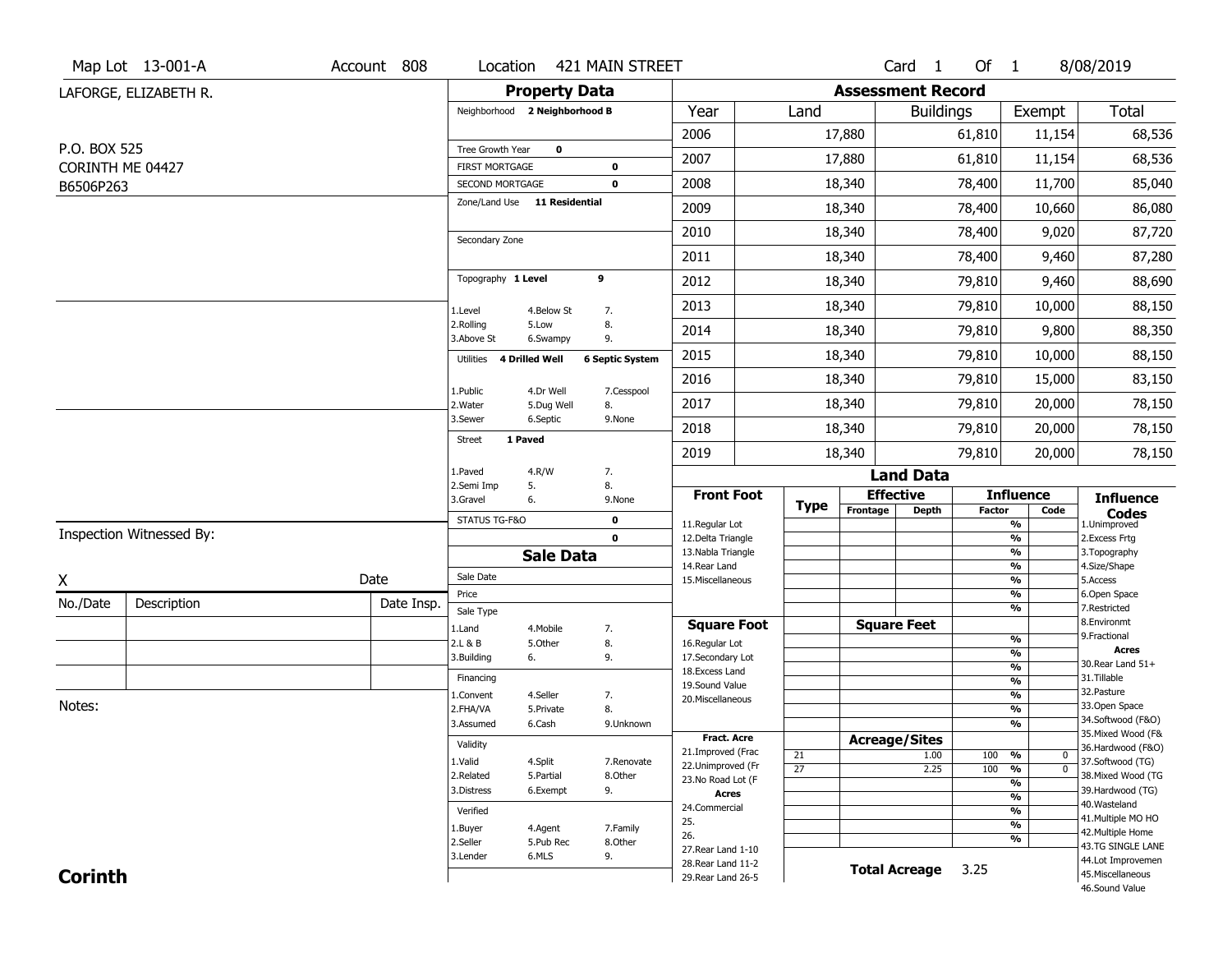|                                     |                               |                                                   |                           |                |                         |                                       |               |                          |                              | <b>Corinth</b>                           |              |                  |                 |        |                |                   |      |      |         |            |           |  |
|-------------------------------------|-------------------------------|---------------------------------------------------|---------------------------|----------------|-------------------------|---------------------------------------|---------------|--------------------------|------------------------------|------------------------------------------|--------------|------------------|-----------------|--------|----------------|-------------------|------|------|---------|------------|-----------|--|
|                                     | Map Lot 13-001-A              |                                                   |                           |                |                         | Account 808                           |               | Location                 |                              | 421 MAIN STREET                          |              |                  |                 |        |                | Card <sub>1</sub> |      | Of 1 |         |            | 8/08/2019 |  |
|                                     | Building Style 1 Conventional |                                                   | SF Bsmt Living            |                | $\mathbf 0$             |                                       |               | Layout                   | 1 Typical                    |                                          |              |                  |                 |        |                |                   |      |      |         |            |           |  |
| 0.Not Code                          | 4.Cape                        | 8.Log                                             | Fin Bsmt Grade            |                | $\overline{0}0$         |                                       |               | 1. Typical               | 4.                           | 7.                                       |              |                  |                 |        |                |                   |      |      |         |            |           |  |
| 1.Conv.                             | 5.Garrison                    | 9.0ther                                           | <b>HEARTH</b>             |                | $\mathbf 0$             |                                       |               | 2.Inadeg                 | 5.                           | 8.                                       | 201          |                  |                 |        |                |                   |      |      |         |            |           |  |
| 2.Ranch                             | 6.Split                       | 10.Camp                                           | Heat Type                 | 100%           |                         | 5 Forced Warm Air                     |               | 3.                       | 6.                           | 9.                                       |              |                  |                 |        |                |                   |      |      |         |            |           |  |
| 3.R Ranch                           | 7.Contemp                     | 11.Double                                         | 0.Not Code                |                | 4.HVAC                  |                                       | 8.Fl/Wall     | Attic<br>9 None          |                              |                                          | 32           |                  |                 |        |                |                   |      |      |         |            |           |  |
| Dwelling Units 1                    |                               |                                                   | 1.HWBB                    |                | 5.FWA                   |                                       | 9.No Heat     | $1.1/4$ Fin              | 4.Full Fin                   | 7.                                       |              |                  |                 |        |                |                   |      |      |         |            |           |  |
| Other Units                         | 0                             |                                                   | 2.HWCI                    |                | 6.Radiant               | 11.                                   |               | 2.1/2 Fin                | 5.Fl/Stair                   | 8.                                       | <b>BARN</b>  |                  |                 |        |                |                   |      |      |         |            |           |  |
| <b>Stories</b>                      | 2 Two Story                   |                                                   | 3.H Pump                  |                | 7.Electric              | 12.                                   |               | 3.3/4 Fin                | 6.                           | 9.None                                   | [960]        |                  |                 |        |                |                   |      |      |         |            |           |  |
| 1.1                                 | 4.1.5                         | 7.                                                | Cool Type                 | 0%             |                         | 9 None                                |               | Insulation               | 1 Full                       |                                          |              |                  |                 |        |                |                   |      |      |         |            |           |  |
| 2.2                                 | 5.1.75                        | 8.                                                | 1.Refrig                  |                | 4.W&C Air               | 7.                                    |               | 1.Full                   | 4.Minimal                    | 7.                                       |              |                  |                 |        |                |                   | SHED |      |         |            |           |  |
| 3.3                                 | 6.2.5                         | 9.                                                | 2.Evapor                  |                | 5.                      | 8.                                    |               | 2.Heavy                  | 5.                           | 8.                                       |              |                  |                 |        |                |                   | 221  |      | SV 1000 |            |           |  |
| <b>Exterior Walls</b><br>0.Not Code | 1 Wood Siding<br>4.Asbestos   | 8.Concrete                                        | 3.H Pump<br>Kitchen Style |                | 6.<br>2 Typical         | 9.None                                |               | 3.Capped<br>Unfinished % | 6.<br>0%                     | 9.None                                   |              | <b>INSULATED</b> |                 |        |                |                   | 20   |      |         |            |           |  |
| 1.Wood                              | 5.Stucco                      | 9.0ther                                           | 1.Modern                  |                | 4.Obsolete              | 7.                                    |               |                          | Grade & Factor 3 Average 92% |                                          |              |                  |                 |        |                |                   |      |      |         |            |           |  |
| 2.Vin/Al                            | 6.Brick                       | 11.                                               | 2. Typical                |                | 5.                      | 8.                                    |               | 1.E Grade                | 4.B Grade                    | 7.                                       |              | <b>HEATED</b>    |                 |        |                |                   |      |      |         |            |           |  |
| 3.Compos.                           | 7.Stone                       | 12.                                               | 3.Old Type                |                | 6.                      | 9.None                                |               | 2.D Grade                | 5.A Grade                    | 8.                                       |              |                  |                 |        |                |                   |      |      |         |            |           |  |
| Roof Surface                        | 6 Ark Asph Shingles           |                                                   | Bath(s) Style             |                |                         | 2 Typical Bath(s)                     |               | 3.C Grade                | 6.                           | 9.Same                                   | 24           |                  |                 | 11/2WB | 38.            |                   |      |      |         |            |           |  |
| 1.Asphalt                           | 4.Composit                    | 7.METAL RS                                        | 1.Modern                  |                | 4.Obsolete              | 7.                                    |               | SQFT (Footprint) 720     |                              |                                          | SHOP         |                  |                 | [608]  |                | 16'               |      |      |         |            |           |  |
| 2.Slate                             | 5.Wood                        | 8.                                                | 2. Typical                |                | 5.                      | 8.                                    |               | Condition                | 4 Average                    |                                          | [220]        |                  |                 |        |                |                   |      |      |         |            |           |  |
| 3.Metal                             | 6.Ark Asph                    | 9.                                                | 3.Old Type                |                | 6.                      | 9.None                                |               | 1.Poor                   | 4.Avg                        | 7.V G                                    | $30^{\circ}$ |                  |                 |        | 2-SWB          |                   |      |      |         |            |           |  |
| SF Masonry Trim 0                   |                               |                                                   | # Rooms                   |                | $\overline{2}$          |                                       |               | 2.Fair                   | $5.Avg+$                     | 8.Exc                                    |              |                  |                 | 20     |                |                   |      |      |         |            |           |  |
| <b>Electric Amps</b>                | $\mathbf 0$                   |                                                   | # Bedrooms                |                | 3                       |                                       |               | 3.Avg-                   | 6.Good                       | 9.Same                                   |              |                  |                 |        | $36 \cdot 720$ |                   |      |      |         |            |           |  |
| OPEN-4-CUSTOM 0                     |                               |                                                   | # Full Baths              |                | $\mathbf{1}$            |                                       |               | Phys. % Good             | 80%                          |                                          |              |                  |                 |        |                |                   |      |      |         |            |           |  |
| Year Built                          | 1900                          |                                                   | $#$ Half Baths            |                | $\mathbf{1}$            |                                       |               | Funct. % Good            | 90%                          |                                          |              |                  |                 |        |                |                   |      |      |         |            |           |  |
| Year Remodeled                      | 0                             |                                                   | # Addn Fixtures           |                | $\overline{\mathbf{0}}$ |                                       |               | <b>Functional Code</b>   | 1 Incomplete                 |                                          |              |                  |                 |        |                |                   |      |      |         |            |           |  |
| Foundation                          | 3 Brick &/or Stone<br>4.Wood  | 7.                                                | # Fireplaces              |                | 0                       |                                       |               | 1.Incomp<br>2.O-Built    | 4.Delap<br>5.Bsmt            | 7.No Power<br>8.LongTerm                 |              |                  | <b>DRIVEWAY</b> |        |                |                   |      |      |         | 421 MAN ST |           |  |
| 1.Concrete<br>2.C Block             | 5.Slab                        | 8.                                                |                           |                |                         |                                       |               | 3.Damage                 | 6.Common                     | 9.None                                   |              |                  |                 |        |                |                   |      |      |         |            |           |  |
| 3.Br/Stone                          | 6.Piers                       | 9.                                                |                           |                |                         |                                       |               | Econ. % Good 100%        |                              |                                          |              |                  |                 |        |                |                   |      |      |         |            |           |  |
| Basement                            | 4 Full Basement               |                                                   |                           |                |                         |                                       |               | Economic Code None       |                              |                                          |              |                  |                 |        |                |                   |      |      |         |            |           |  |
| 1.1/4 Bmt                           | 4.Full Bmt                    | 7.                                                |                           |                |                         |                                       |               | 0.None                   | 3.No Power                   | 7.                                       |              |                  |                 |        |                |                   |      |      |         |            |           |  |
| 2.1/2 Bmt                           | 5.None                        | 8.                                                |                           |                |                         |                                       |               | 1.Location               | 4.Generate                   | 8.                                       |              |                  |                 |        |                |                   |      |      |         |            |           |  |
| 3.3/4 Bmt                           | 6.DAYLIGHT 9.None             |                                                   |                           |                |                         | Software                              |               | 2.Encroach               | 9.None                       | 9.                                       |              |                  |                 |        |                |                   |      |      |         |            |           |  |
| Bsmt Gar # Cars 0                   |                               |                                                   |                           |                |                         | A Division of Harris Computer Systems |               | <b>Entrance Code</b>     | <b>5 Estimated</b>           |                                          |              |                  |                 |        |                |                   |      |      |         |            |           |  |
| Wet Basement                        | <b>3 Wet Basement</b>         |                                                   |                           |                |                         |                                       |               | 1.Interior               | 4.Vacant                     | 7.                                       |              |                  |                 |        |                |                   |      |      |         |            |           |  |
| 1.Dry                               | 4.                            | 7.                                                |                           |                |                         |                                       |               | 2.Refusal                | 5.Estimate                   | 8.                                       |              |                  |                 |        |                |                   |      |      |         |            |           |  |
| 2.Damp                              | 5.                            | 8.                                                |                           |                |                         |                                       |               | 3.Informed               | 6.                           | 9.                                       |              |                  |                 |        |                |                   |      |      |         |            |           |  |
| 3.Wet                               | 6.                            | 9.                                                |                           |                |                         |                                       |               |                          | Information Code 5 Estimate  |                                          |              |                  |                 |        |                |                   |      |      |         |            |           |  |
|                                     |                               |                                                   |                           |                |                         |                                       |               | 1.0wner                  | 4.Agent                      | 7.                                       |              |                  |                 |        |                |                   |      |      |         |            |           |  |
|                                     |                               |                                                   | Date Inspected            |                | 7/25/2008               |                                       |               | 2.Relative<br>3.Tenant   | 5.Estimate<br>6.Other        | 8.<br>9.                                 |              |                  |                 |        |                |                   |      |      |         |            |           |  |
|                                     |                               |                                                   |                           |                |                         |                                       |               |                          |                              |                                          |              |                  |                 |        |                |                   |      |      |         |            |           |  |
|                                     |                               | <b>Additions, Outbuildings &amp; Improvements</b> |                           |                |                         |                                       |               |                          |                              | 1.One Story Fram                         |              |                  |                 |        |                |                   |      |      |         |            |           |  |
| Type                                |                               | Year                                              | Units                     | Grade          | Cond                    | Phys.                                 | Funct.        | Sound Value              |                              | 2. Two Story Fram<br>3. Three Story Fr   |              |                  |                 |        |                |                   |      |      |         |            |           |  |
| 4 1 & 1/2 Story Fr                  |                               | 0                                                 | 608                       | 0 <sub>0</sub> | 10                      | 0                                     | % 0<br>%      |                          |                              | 4.1 & 1/2 Story                          |              |                  |                 |        |                |                   |      |      |         |            |           |  |
| 24 Frame Shed                       |                               | 0                                                 |                           |                |                         | $\%$                                  |               | % 1,000                  |                              | 5.1 & 3/4 Story                          |              |                  |                 |        |                |                   |      |      |         |            |           |  |
| 1 One Story Frame                   |                               | 10                                                | 720                       | 3 90           | 3                       | 80                                    | % 100 %       |                          |                              | 6.2 & 1/2 Story                          |              |                  |                 |        |                |                   |      |      |         |            |           |  |
|                                     |                               |                                                   |                           |                |                         |                                       |               |                          |                              | 21. Open Frame Por                       |              |                  |                 |        |                |                   |      |      |         |            |           |  |
| 65 Barn                             |                               | 0                                                 | 960                       | 2 100          | 3                       | 80                                    | % 100 %       |                          |                              | 22.Encl Frame Por                        |              |                  |                 |        |                |                   |      |      |         |            |           |  |
|                                     |                               |                                                   |                           |                |                         | $\frac{0}{6}$                         | $\%$          |                          |                              | 23. Frame Garage                         |              |                  |                 |        |                |                   |      |      |         |            |           |  |
|                                     |                               |                                                   |                           |                |                         | $\%$                                  | $\%$          |                          |                              | 24.Frame Shed                            |              |                  |                 |        |                |                   |      |      |         |            |           |  |
|                                     |                               |                                                   |                           |                |                         | $\sqrt{6}$                            | $\frac{1}{2}$ |                          |                              | 25. Frame Bay Wind                       |              |                  |                 |        |                |                   |      |      |         |            |           |  |
|                                     |                               |                                                   |                           |                |                         | $\sqrt{6}$                            | $\%$          |                          |                              | 26.1SFr Overhang                         |              |                  |                 |        |                |                   |      |      |         |            |           |  |
|                                     |                               |                                                   |                           |                |                         | $\%$                                  | $\%$          |                          |                              | 27.Unfin Basement                        |              |                  |                 |        |                |                   |      |      |         |            |           |  |
|                                     |                               |                                                   |                           |                |                         | $\frac{0}{0}$                         | $\%$          |                          |                              | 28. Unfinished Att<br>29. Finished Attic |              |                  |                 |        |                |                   |      |      |         |            |           |  |
|                                     |                               |                                                   |                           |                |                         |                                       |               |                          |                              |                                          |              |                  |                 |        |                |                   |      |      |         |            |           |  |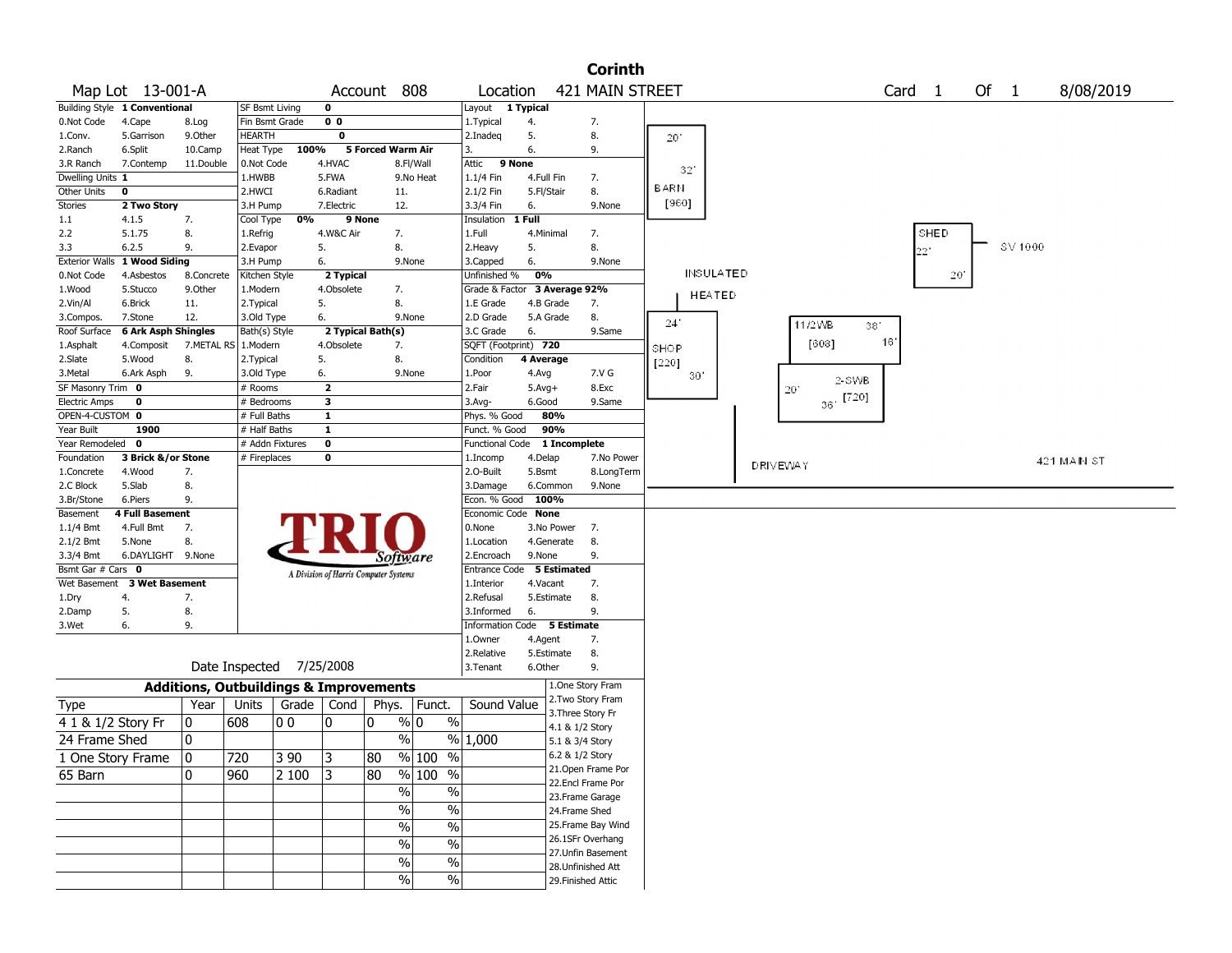|                        | Map Lot 13-002                                 | Account 246 | Location                           |                         | 413 MAIN STREET        |                                          |             |                          | Card <sub>1</sub>    | Of 1          |                          | 8/08/2019                              |
|------------------------|------------------------------------------------|-------------|------------------------------------|-------------------------|------------------------|------------------------------------------|-------------|--------------------------|----------------------|---------------|--------------------------|----------------------------------------|
|                        | THOMAS, FRANKLIN C.                            |             |                                    | <b>Property Data</b>    |                        |                                          |             | <b>Assessment Record</b> |                      |               |                          |                                        |
| THOMAS, SHEILA J.      |                                                |             | Neighborhood 1 Neighborhood A      |                         |                        | Year                                     | Land        |                          | <b>Buildings</b>     |               | Exempt                   | <b>Total</b>                           |
| 413 MAIN STREET        |                                                |             |                                    |                         |                        | 2006                                     |             | 15,400                   |                      | 50,390        | 11,154                   | 54,636                                 |
|                        |                                                |             | Tree Growth Year                   | $\mathbf 0$             |                        |                                          |             |                          |                      |               |                          |                                        |
| CORINTH ME 04427       |                                                |             | <b>FIRST MORTGAGE</b>              |                         | 0                      | 2007                                     |             | 15,400                   |                      | 50,390        | 11,154                   | 54,636                                 |
| B13652P253             |                                                |             | SECOND MORTGAGE                    |                         | $\mathbf 0$            | 2008                                     |             | 16,940                   |                      | 78,480        | 11,700                   | 83,720                                 |
| Previous Owner         |                                                |             | Zone/Land Use 11 Residential       |                         |                        | 2009                                     |             | 16,940                   |                      | 78,480        | 10,660                   | 84,760                                 |
|                        | HEPLER, LORRAINE A.<br>163 NARRAGANSETT STREET |             | Secondary Zone                     |                         |                        | 2010                                     |             | 16,940                   |                      | 79,550        | 9,020                    | 87,470                                 |
|                        |                                                |             |                                    |                         |                        | 2011                                     |             | 16,940                   |                      | 86,600        | 9,460                    | 94,080                                 |
| GORHAM ME 04038        |                                                |             | Topography 1 Level                 | 9                       |                        | 2012                                     |             | 16,940                   |                      | 86,600        | 0                        | 103,540                                |
| Previous Owner         | Sale Date: 9/19/2014                           |             | 1.Level                            | 4.Below St              | 7.                     | 2013                                     |             | 16,940                   |                      | 86,600        | 0                        | 103,540                                |
| STROUT, JUDY A.        |                                                |             | 2.Rolling<br>5.Low<br>3.Above St   | 6.Swampy                | 8.<br>9.               | 2014                                     |             | 16,940                   |                      | 86,600        | 0                        | 103,540                                |
| <b>413 MAIN STREET</b> |                                                |             | <b>4 Drilled Well</b><br>Utilities |                         | <b>6 Septic System</b> | 2015                                     |             | 16,940                   |                      | 86,600        | 0                        | 103,540                                |
| CORINTH ME 04427       |                                                |             |                                    |                         |                        | 2016                                     |             | 16,940                   |                      | 86,600        | 15,000                   | 88,540                                 |
|                        | Sale Date: 7/25/2011                           |             | 1.Public<br>2. Water               | 4.Dr Well<br>5.Dug Well | 7.Cesspool<br>8.       | 2017                                     |             | 16,940                   |                      | 86,600        | 20,000                   | 83,540                                 |
| Previous Owner         |                                                |             | 3.Sewer                            | 6.Septic                | 9.None                 | 2018                                     |             | 16,940                   |                      | 86,600        | 20,000                   | 83,540                                 |
| PO Box 26              | CAMPBELL, MADELYN                              |             | 1 Paved<br><b>Street</b>           |                         |                        | 2019                                     |             | 16,940                   |                      | 86,600        | 20,000                   | 83,540                                 |
|                        |                                                |             | L.Paved<br>4.R/W                   |                         | 7.                     |                                          |             |                          | <b>Land Data</b>     |               |                          |                                        |
| EXETER ME 04435        |                                                |             | 2.Semi Imp<br>5.<br>3.Gravel<br>6. |                         | 8.<br>9.None           | <b>Front Foot</b>                        |             | <b>Effective</b>         |                      |               | <b>Influence</b>         | <b>Influence</b>                       |
|                        | Sale Date: 12/02/2005                          |             | STATUS TG-F&O                      |                         | 0                      |                                          | <b>Type</b> | Frontage                 | <b>Depth</b>         | <b>Factor</b> | Code                     | <b>Codes</b>                           |
|                        | Inspection Witnessed By:                       |             |                                    |                         | $\mathbf 0$            | 11.Regular Lot<br>12.Delta Triangle      |             |                          |                      |               | %<br>%                   | 1.Unimproved<br>2. Excess Frtg         |
|                        |                                                |             |                                    | <b>Sale Data</b>        |                        | 13. Nabla Triangle                       |             |                          |                      |               | %                        | 3. Topography                          |
|                        |                                                |             | Sale Date                          |                         | 9/19/2014              | 14. Rear Land                            |             |                          |                      |               | %                        | 4.Size/Shape                           |
| X                      |                                                | Date        | Price                              |                         | 104,500                | 15. Miscellaneous                        |             |                          |                      |               | %<br>%                   | 5.Access<br>6.Open Space               |
| No./Date               | Description                                    | Date Insp.  | Sale Type                          | 2 Land & Buildings      |                        |                                          |             |                          |                      |               | %                        | 7.Restricted                           |
|                        |                                                |             | 1.Land                             | 4. Mobile               | 7.                     | <b>Square Foot</b>                       |             | <b>Square Feet</b>       |                      |               |                          | 8.Environmt<br>9. Fractional           |
|                        |                                                |             | 2.L & B                            | 5.Other                 | 8.                     | 16.Regular Lot                           |             |                          |                      |               | %<br>%                   | <b>Acres</b>                           |
|                        |                                                |             | 3.Building<br>6.                   |                         | 9.                     | 17.Secondary Lot<br>18.Excess Land       |             |                          |                      |               | $\frac{9}{6}$            | 30. Rear Land 51+                      |
|                        |                                                |             | Financing                          | 1 Conventional          |                        | 19.Sound Value                           |             |                          |                      |               | $\overline{\frac{9}{6}}$ | 31.Tillable                            |
|                        |                                                |             | L.Convent                          | 4.Seller                | 7.                     | 20.Miscellaneous                         |             |                          |                      |               | $\overline{\frac{9}{6}}$ | 32.Pasture                             |
| Notes:                 |                                                |             | 2.FHA/VA                           | 5.Private               | 8.                     |                                          |             |                          |                      |               | $\overline{\frac{9}{6}}$ | 33.Open Space<br>34.Softwood (F&O)     |
|                        |                                                |             | 3.Assumed                          | 6.Cash                  | 9.Unknown              |                                          |             |                          |                      |               | %                        | 35. Mixed Wood (F&                     |
|                        |                                                |             | Validity                           | 1 Arms Length Sale      |                        | Fract. Acre<br>21.Improved (Frac         |             | <b>Acreage/Sites</b>     |                      |               |                          | 36.Hardwood (F&O)                      |
|                        |                                                |             | 1.Valid                            | 4.Split                 | 7.Renovate             | 22.Unimproved (Fr                        | 21          |                          | 1.00                 | 100           | %<br>$\bf{0}$            | 37.Softwood (TG)                       |
|                        |                                                |             | 2.Related                          | 5.Partial               | 8.Other                | 23.No Road Lot (F                        |             |                          |                      |               | %                        | 38. Mixed Wood (TG                     |
|                        |                                                |             | 3.Distress                         | 6.Exempt                | 9.                     | Acres                                    |             |                          |                      |               | %<br>%                   | 39.Hardwood (TG)                       |
|                        |                                                |             | Verified                           | 1 Buyer                 |                        | 24.Commercial                            |             |                          |                      |               | %                        | 40. Wasteland                          |
|                        |                                                |             |                                    |                         | 7.Family               | 25.                                      |             |                          |                      |               | %                        | 41. Multiple MO HO                     |
|                        |                                                |             | 1.Buyer                            | 4.Agent                 |                        | 26.                                      |             |                          |                      |               | %                        | 42. Multiple Home                      |
|                        |                                                |             |                                    |                         |                        |                                          |             |                          |                      |               |                          |                                        |
|                        |                                                |             | 2.Seller                           | 5.Pub Rec               | 8.0ther                | 27. Rear Land 1-10                       |             |                          |                      |               |                          | 43.TG SINGLE LANE                      |
| <b>Corinth</b>         |                                                |             | 3.Lender<br>6.MLS                  |                         | 9.                     | 28. Rear Land 11-2<br>29. Rear Land 26-5 |             |                          | <b>Total Acreage</b> | 1.00          |                          | 44.Lot Improvemen<br>45. Miscellaneous |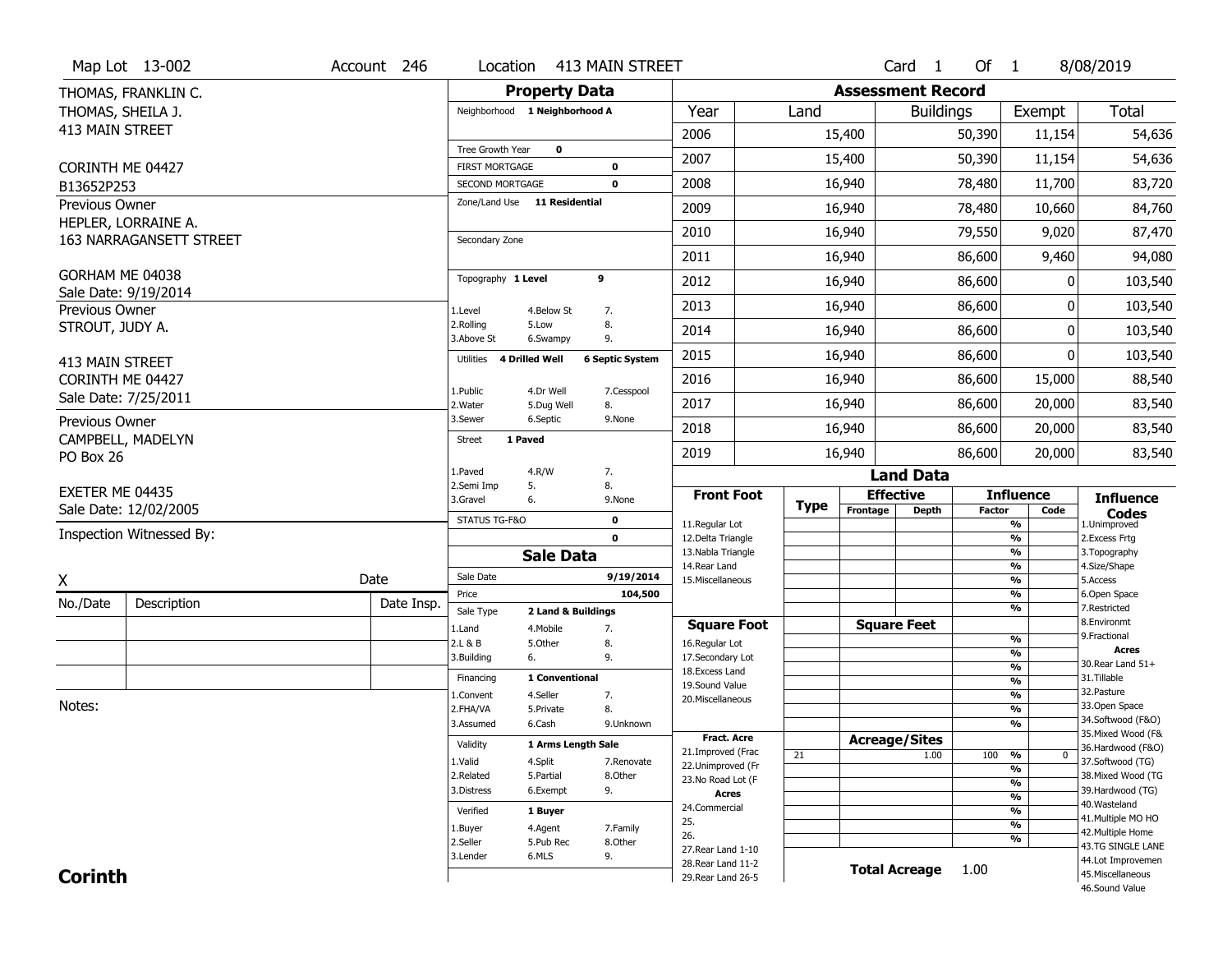|                               |                           |                                                   |                          |                |                         |                                       |               |                             |                   |                    | <b>Corinth</b>                         |              |                 |                                    |                  |  |             |           |
|-------------------------------|---------------------------|---------------------------------------------------|--------------------------|----------------|-------------------------|---------------------------------------|---------------|-----------------------------|-------------------|--------------------|----------------------------------------|--------------|-----------------|------------------------------------|------------------|--|-------------|-----------|
|                               | Map Lot 13-002            |                                                   |                          |                |                         | Account 246                           |               | Location                    |                   |                    | 413 MAIN STREET                        |              |                 |                                    | Card 1           |  | Of 1        | 8/08/2019 |
| <b>Building Style 2 Ranch</b> |                           |                                                   | SF Bsmt Living           |                | 0                       |                                       |               | Layout 1 Typical            |                   |                    |                                        |              |                 |                                    |                  |  |             |           |
| 0.Not Code                    | 4.Cape                    | 8.Log                                             | Fin Bsmt Grade           |                | 0 <sub>0</sub>          |                                       |               | 1. Typical                  | 4.                |                    | 7.                                     |              |                 |                                    |                  |  |             |           |
| 1.Conv.                       | 5.Garrison                | 9.0ther                                           | <b>HEARTH</b>            |                | 0                       |                                       |               | 2.Inadeg                    | 5.                |                    | 8.                                     |              |                 |                                    |                  |  |             |           |
| 2.Ranch                       | 6.Split                   | 10.Camp                                           | Heat Type                | 100%           |                         | 1 Hot Water BB                        |               | 3.                          | 6.                |                    | 9.                                     |              |                 |                                    |                  |  |             |           |
| 3.R Ranch                     | 7.Contemp                 | 11.Double                                         | 0.Not Code               |                | 4.HVAC                  |                                       | 8.Fl/Wall     | Attic<br>9 None             |                   |                    |                                        |              |                 |                                    |                  |  |             |           |
| Dwelling Units 1              |                           |                                                   | 1.HWBB                   |                | 5.FWA                   |                                       | 9.No Heat     | $1.1/4$ Fin                 | 4.Full Fin        |                    | 7.                                     |              |                 |                                    |                  |  |             |           |
| Other Units                   | 0                         |                                                   | 2.HWCI                   |                | 6.Radiant               | 11.                                   |               | 2.1/2 Fin                   | 5.Fl/Stair        |                    | 8.                                     |              |                 |                                    | 1-S ADD NB [360] |  |             |           |
| Stories                       | 1 One Story               |                                                   | 3.H Pump                 |                | 7.Electric              | 12.                                   |               | 3.3/4 Fin                   | 6.                |                    | 9.None                                 |              |                 |                                    |                  |  |             |           |
| 1.1                           | 4.1.5                     | 7.                                                | Cool Type                | 0%             |                         | 9 None                                |               | Insulation                  | 1 Full            |                    |                                        | [720]        |                 |                                    |                  |  |             |           |
| 2.2                           | 5.1.75                    | 8.                                                | 1.Refrig                 |                | 4.W&C Air               | 7.                                    |               | 1.Full                      | 4.Minimal         |                    | 7.                                     | GARAGE       |                 | 30 <sup>°</sup><br>12 <sup>1</sup> |                  |  |             |           |
| 3.3<br><b>Exterior Walls</b>  | 6.2.5<br>2 Vinyl/Aluminum | 9.                                                | 2.Evapor<br>3.H Pump     |                | 5.<br>6.                | 8.                                    | 9.None        | 2. Heavy                    | 5.<br>6.          |                    | 8.<br>9.None                           | 30'          |                 |                                    |                  |  |             |           |
| 0.Not Code                    | 4.Asbestos                | 8.Concrete                                        | Kitchen Style            |                | 2 Typical               |                                       |               | 3.Capped<br>Unfinished %    | 0%                |                    |                                        | $24^{\circ}$ |                 | 1-SWB                              |                  |  |             |           |
| 1.Wood                        | 5.Stucco                  | 9.0ther                                           | 1.Modern                 |                | 4.Obsolete              | 7.                                    |               | Grade & Factor              |                   | 4 Good 110%        |                                        |              |                 | [936]                              |                  |  |             |           |
| 2.Vin/Al                      | 6.Brick                   | 11.                                               | 2. Typical               |                | 5.                      | 8.                                    |               | 1.E Grade                   |                   | 4.B Grade          | 7.                                     |              |                 |                                    | 26               |  |             |           |
| 3.Compos.                     | 7.Stone                   | 12.                                               | 3.Old Type               |                | 6.                      |                                       | 9.None        | 2.D Grade                   |                   | 5.A Grade          | 8.                                     |              |                 | 36'                                |                  |  |             |           |
| Roof Surface                  | 6 Ark Asph Shingles       |                                                   | Bath(s) Style            |                |                         | 2 Typical Bath(s)                     |               | 3.C Grade                   | 6.                |                    | 9.Same                                 |              |                 |                                    |                  |  |             |           |
| 1.Asphalt                     | 4.Composit                | 7.METAL RS                                        | 1.Modern                 |                | 4.Obsolete              | 7.                                    |               | SQFT (Footprint) 936        |                   |                    |                                        |              |                 |                                    |                  |  |             |           |
| 2.Slate                       | 5.Wood                    | 8.                                                | 2. Typical               |                | 5.                      | 8.                                    |               | Condition                   |                   | 5 Above Average    |                                        |              |                 |                                    |                  |  |             |           |
| 3. Metal                      | 6.Ark Asph                | 9.                                                | 3.Old Type               |                | 6.                      |                                       | 9.None        | 1.Poor                      | 4.Avg             |                    | 7.V G                                  |              |                 |                                    |                  |  |             |           |
| SF Masonry Trim 0             |                           |                                                   | # Rooms                  |                | $\overline{\mathbf{2}}$ |                                       |               | 2.Fair                      | $5.Avg+$          |                    | 8.Exc                                  |              | <b>DRIVEWAY</b> |                                    |                  |  |             |           |
| <b>Electric Amps</b>          | 0                         |                                                   | # Bedrooms               |                | 3                       |                                       |               | $3.$ Avg-                   | 6.Good            |                    | 9.Same                                 |              |                 |                                    |                  |  | 413 MAIN ST |           |
| OPEN-4-CUSTOM 0               |                           |                                                   | # Full Baths             |                | $\mathbf{1}$            |                                       |               | Phys. % Good                |                   | 95%                |                                        |              |                 |                                    |                  |  |             |           |
| Year Built                    | 1960                      |                                                   | # Half Baths             |                | $\mathbf 0$             |                                       |               | Funct. % Good               |                   | 100%               |                                        |              |                 |                                    |                  |  |             |           |
| Year Remodeled 0              |                           |                                                   | # Addn Fixtures          |                | 0                       |                                       |               | <b>Functional Code</b>      |                   | 9 None             |                                        |              |                 |                                    |                  |  |             |           |
| Foundation<br>1.Concrete      | 1 Concrete<br>4.Wood      | 7.                                                | # Fireplaces             |                | 0                       |                                       |               | 1.Incomp<br>2.0-Built       | 4.Delap<br>5.Bsmt |                    | 7.No Power<br>8.LongTerm               |              |                 |                                    |                  |  |             |           |
| 2.C Block                     | 5.Slab                    | 8.                                                |                          |                |                         |                                       |               | 3.Damage                    |                   | 6.Common           | 9.None                                 |              |                 |                                    |                  |  |             |           |
| 3.Br/Stone                    | 6.Piers                   | 9.                                                |                          |                |                         |                                       |               | Econ. % Good 100%           |                   |                    |                                        |              |                 |                                    |                  |  |             |           |
| Basement                      | <b>4 Full Basement</b>    |                                                   |                          |                |                         |                                       |               | Economic Code None          |                   |                    |                                        |              |                 |                                    |                  |  |             |           |
| $1.1/4$ Bmt                   | 4.Full Bmt                | 7.                                                |                          |                |                         |                                       |               | 0.None                      |                   | 3.No Power         | 7.                                     |              |                 |                                    |                  |  |             |           |
| 2.1/2 Bmt                     | 5.None                    | 8.                                                |                          |                |                         |                                       |               | 1.Location                  |                   | 4.Generate         | 8.                                     |              |                 |                                    |                  |  |             |           |
| 3.3/4 Bmt                     | 6.DAYLIGHT 9.None         |                                                   |                          |                |                         | Software                              |               | 2.Encroach                  | 9.None            |                    | 9.                                     |              |                 |                                    |                  |  |             |           |
| Bsmt Gar # Cars 0             |                           |                                                   |                          |                |                         | A Division of Harris Computer Systems |               | Entrance Code               |                   | <b>5 Estimated</b> |                                        |              |                 |                                    |                  |  |             |           |
| Wet Basement                  | <b>3 Wet Basement</b>     |                                                   |                          |                |                         |                                       |               | 1.Interior                  | 4.Vacant          |                    | 7.                                     |              |                 |                                    |                  |  |             |           |
| 1.Dry                         | 4.                        | 7.                                                |                          |                |                         |                                       |               | 2.Refusal                   |                   | 5.Estimate         | 8.                                     |              |                 |                                    |                  |  |             |           |
| 2.Damp                        | 5.                        | 8.                                                |                          |                |                         |                                       |               | 3.Informed                  | 6.                |                    | 9.                                     |              |                 |                                    |                  |  |             |           |
| 3.Wet                         | 6.                        | 9.                                                |                          |                |                         |                                       |               | Information Code 5 Estimate |                   |                    |                                        |              |                 |                                    |                  |  |             |           |
|                               |                           |                                                   |                          |                |                         |                                       |               | 1.0wner                     | 4.Agent           |                    | 7.                                     |              |                 |                                    |                  |  |             |           |
|                               |                           |                                                   | Date Inspected 7/25/2008 |                |                         |                                       |               | 2.Relative<br>3.Tenant      | 6.Other           | 5.Estimate         | 8.<br>9.                               |              |                 |                                    |                  |  |             |           |
|                               |                           |                                                   |                          |                |                         |                                       |               |                             |                   |                    |                                        |              |                 |                                    |                  |  |             |           |
|                               |                           | <b>Additions, Outbuildings &amp; Improvements</b> |                          |                |                         |                                       |               |                             |                   |                    | 1.One Story Fram<br>2. Two Story Fram  |              |                 |                                    |                  |  |             |           |
| Type                          |                           | Year                                              | Units                    | Grade          | Cond                    | Phys.                                 | Funct.        | Sound Value                 |                   |                    | 3. Three Story Fr                      |              |                 |                                    |                  |  |             |           |
| 1 One Story Frame             |                           | 2008                                              | 360                      | 0 <sub>0</sub> | 10                      | $\mathbf{0}$                          | % 0<br>$\%$   |                             |                   |                    | 4.1 & 1/2 Story                        |              |                 |                                    |                  |  |             |           |
| 23 Frame Garage               |                           | 0                                                 | 720                      | 3 100          | 4                       | 90                                    | $%100$ %      |                             |                   |                    | 5.1 & 3/4 Story                        |              |                 |                                    |                  |  |             |           |
|                               |                           |                                                   |                          |                |                         | %                                     | $\frac{0}{6}$ |                             |                   |                    | 6.2 & 1/2 Story                        |              |                 |                                    |                  |  |             |           |
|                               |                           |                                                   |                          |                |                         | $\sqrt{20}$                           | $\%$          |                             |                   |                    | 21. Open Frame Por                     |              |                 |                                    |                  |  |             |           |
|                               |                           |                                                   |                          |                |                         | $\sqrt{20}$                           | $\sqrt{20}$   |                             |                   |                    | 22.Encl Frame Por                      |              |                 |                                    |                  |  |             |           |
|                               |                           |                                                   |                          |                |                         |                                       |               |                             |                   |                    | 23. Frame Garage                       |              |                 |                                    |                  |  |             |           |
|                               |                           |                                                   |                          |                |                         | $\sqrt{6}$                            | $\%$          |                             |                   |                    | 24.Frame Shed                          |              |                 |                                    |                  |  |             |           |
|                               |                           |                                                   |                          |                |                         | $\%$                                  | $\%$          |                             |                   |                    | 25. Frame Bay Wind                     |              |                 |                                    |                  |  |             |           |
|                               |                           |                                                   |                          |                |                         | %                                     | $\%$          |                             |                   |                    | 26.1SFr Overhang<br>27. Unfin Basement |              |                 |                                    |                  |  |             |           |
|                               |                           |                                                   |                          |                |                         | $\sqrt{6}$                            | $\sqrt{6}$    |                             |                   |                    | 28. Unfinished Att                     |              |                 |                                    |                  |  |             |           |
|                               |                           |                                                   |                          |                |                         | $\sqrt{6}$                            | $\sqrt{6}$    |                             |                   |                    | 29. Finished Attic                     |              |                 |                                    |                  |  |             |           |
|                               |                           |                                                   |                          |                |                         |                                       |               |                             |                   |                    |                                        |              |                 |                                    |                  |  |             |           |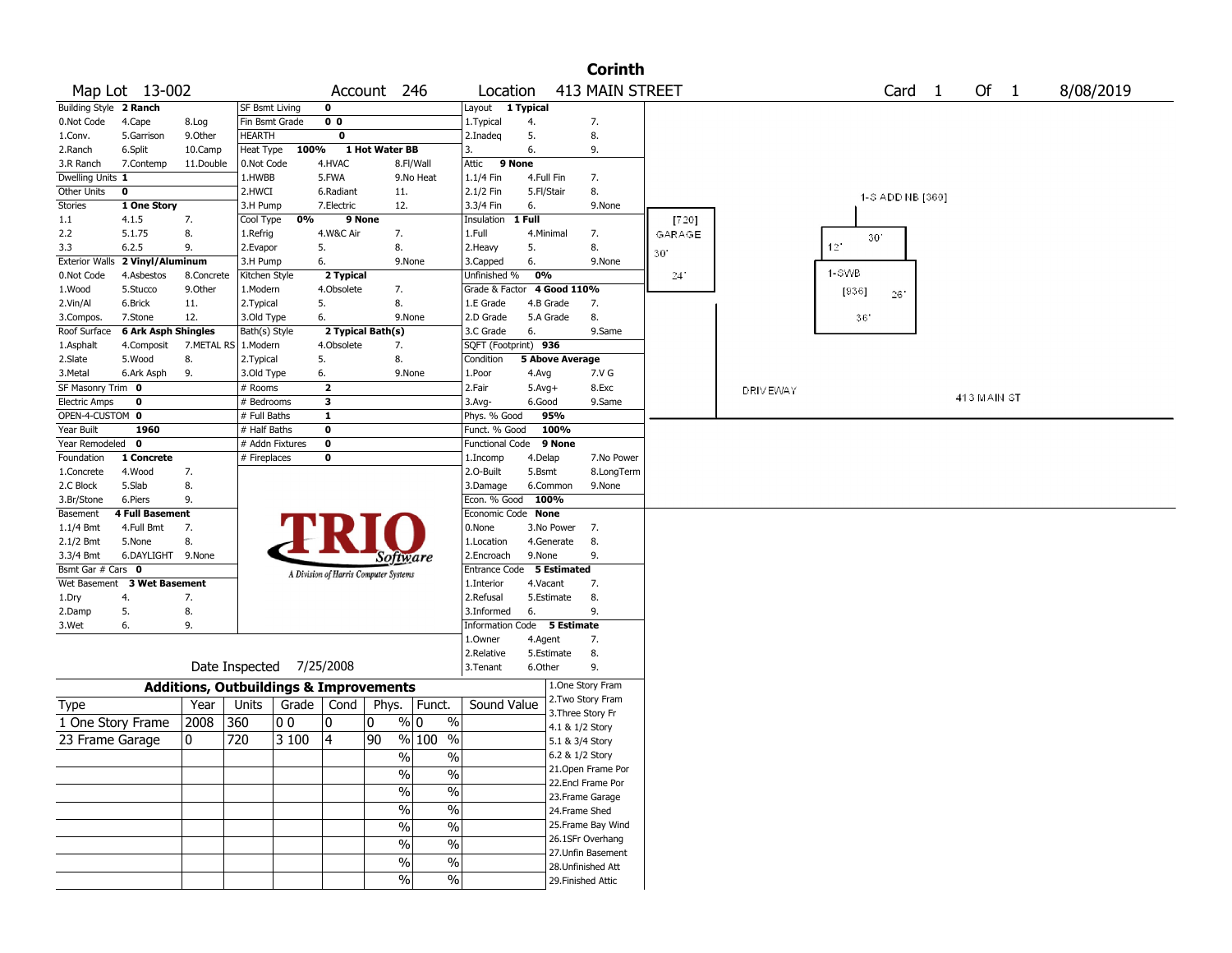| <b>Property Data</b><br><b>Assessment Record</b><br>ROYAL RIVER, LLC<br><b>Total</b><br>Neighborhood 1 Neighborhood A<br>Year<br>Land<br><b>Buildings</b><br>Exempt<br>170 US ROUTE ONE<br>2006<br>15,510<br>44,590<br>11,154<br><b>STE 195</b><br>$\mathbf 0$<br>Tree Growth Year<br>2007<br>44,590<br>15,510<br>11,154<br>FALMOUTH ME 04105<br><b>FIRST MORTGAGE</b><br>$\mathbf 0$<br>2008<br>45,910<br>17,060<br>11,700<br>51,270<br>$\mathbf 0$<br>SECOND MORTGAGE<br>B14475P269<br>Zone/Land Use 11 Residential<br>Previous Owner<br>2009<br>17,060<br>45,910<br>10,660<br>NORTHEASTERN FINANCIAL, LLC<br>2010<br>17,060<br>45,910<br>9,020<br>170 US ROUTE ONE<br>Secondary Zone<br>45,910<br>2011<br>17,060<br>0<br>FALMOUTH ME 04105<br>9<br>Topography 1 Level<br>2012<br>17,060<br>46,780<br>O<br>Sale Date: 8/31/2017<br>2013<br>48,070<br>17,060<br>0<br>Previous Owner<br>1.Level<br>4.Below St<br>7.<br>2.Rolling<br>8.<br>5.Low<br>SOON PARTNERS, LLC<br>17,060<br>48,070<br>2014<br>0<br>3.Above St<br>9.<br>6.Swampy<br>U.S. ROUTE 1<br>2015<br>48,070<br>17,060<br>0<br><b>6 Septic System</b><br>Utilities<br><b>4 Drilled Well</b><br><b>SUITE 195</b><br>FALMOUTH ME 04105<br>2016<br>48,070<br>17,060<br>0<br>1.Public<br>4.Dr Well<br>7.Cesspool<br>Sale Date: 5/04/2017<br>2017<br>17,060<br>48,070<br>0<br>2.Water<br>5.Dug Well<br>8.<br>3.Sewer<br>6.Septic<br>9.None<br>Previous Owner<br>2018<br>50,570<br>17,060<br>0<br>MCALLISTER, SHEILA<br>1 Paved<br><b>Street</b><br>2019<br>17,060<br>49,630<br>0<br>25 SPRING ST. APT #1<br>4.R/W<br>7.<br>1.Paved<br><b>Land Data</b><br>2.Semi Imp<br>5.<br>8.<br>AUBURN ME 04210<br><b>Front Foot</b><br><b>Effective</b><br><b>Influence</b><br><b>Influence</b><br>3.Gravel<br>6.<br>9.None<br><b>Type</b><br>Sale Date: 10/03/2014<br>Frontage<br><b>Depth</b><br><b>Factor</b><br>Code<br><b>Codes</b><br>STATUS TG-F&O<br>$\mathbf 0$ | Map Lot 13-003 | Account 478 | Location | 391 MAIN STREET |                |  | Card <sub>1</sub> | Of $1$ |   | 8/08/2019          |
|----------------------------------------------------------------------------------------------------------------------------------------------------------------------------------------------------------------------------------------------------------------------------------------------------------------------------------------------------------------------------------------------------------------------------------------------------------------------------------------------------------------------------------------------------------------------------------------------------------------------------------------------------------------------------------------------------------------------------------------------------------------------------------------------------------------------------------------------------------------------------------------------------------------------------------------------------------------------------------------------------------------------------------------------------------------------------------------------------------------------------------------------------------------------------------------------------------------------------------------------------------------------------------------------------------------------------------------------------------------------------------------------------------------------------------------------------------------------------------------------------------------------------------------------------------------------------------------------------------------------------------------------------------------------------------------------------------------------------------------------------------------------------------------------------------------------------------------------------------------------------------------------------------------------|----------------|-------------|----------|-----------------|----------------|--|-------------------|--------|---|--------------------|
|                                                                                                                                                                                                                                                                                                                                                                                                                                                                                                                                                                                                                                                                                                                                                                                                                                                                                                                                                                                                                                                                                                                                                                                                                                                                                                                                                                                                                                                                                                                                                                                                                                                                                                                                                                                                                                                                                                                      |                |             |          |                 |                |  |                   |        |   |                    |
|                                                                                                                                                                                                                                                                                                                                                                                                                                                                                                                                                                                                                                                                                                                                                                                                                                                                                                                                                                                                                                                                                                                                                                                                                                                                                                                                                                                                                                                                                                                                                                                                                                                                                                                                                                                                                                                                                                                      |                |             |          |                 |                |  |                   |        |   |                    |
|                                                                                                                                                                                                                                                                                                                                                                                                                                                                                                                                                                                                                                                                                                                                                                                                                                                                                                                                                                                                                                                                                                                                                                                                                                                                                                                                                                                                                                                                                                                                                                                                                                                                                                                                                                                                                                                                                                                      |                |             |          |                 |                |  |                   |        |   | 48,946             |
|                                                                                                                                                                                                                                                                                                                                                                                                                                                                                                                                                                                                                                                                                                                                                                                                                                                                                                                                                                                                                                                                                                                                                                                                                                                                                                                                                                                                                                                                                                                                                                                                                                                                                                                                                                                                                                                                                                                      |                |             |          |                 |                |  |                   |        |   | 48,946             |
|                                                                                                                                                                                                                                                                                                                                                                                                                                                                                                                                                                                                                                                                                                                                                                                                                                                                                                                                                                                                                                                                                                                                                                                                                                                                                                                                                                                                                                                                                                                                                                                                                                                                                                                                                                                                                                                                                                                      |                |             |          |                 |                |  |                   |        |   |                    |
|                                                                                                                                                                                                                                                                                                                                                                                                                                                                                                                                                                                                                                                                                                                                                                                                                                                                                                                                                                                                                                                                                                                                                                                                                                                                                                                                                                                                                                                                                                                                                                                                                                                                                                                                                                                                                                                                                                                      |                |             |          |                 |                |  |                   |        |   |                    |
|                                                                                                                                                                                                                                                                                                                                                                                                                                                                                                                                                                                                                                                                                                                                                                                                                                                                                                                                                                                                                                                                                                                                                                                                                                                                                                                                                                                                                                                                                                                                                                                                                                                                                                                                                                                                                                                                                                                      |                |             |          |                 |                |  |                   |        |   | 52,310             |
|                                                                                                                                                                                                                                                                                                                                                                                                                                                                                                                                                                                                                                                                                                                                                                                                                                                                                                                                                                                                                                                                                                                                                                                                                                                                                                                                                                                                                                                                                                                                                                                                                                                                                                                                                                                                                                                                                                                      |                |             |          |                 |                |  |                   |        |   | 53,950             |
|                                                                                                                                                                                                                                                                                                                                                                                                                                                                                                                                                                                                                                                                                                                                                                                                                                                                                                                                                                                                                                                                                                                                                                                                                                                                                                                                                                                                                                                                                                                                                                                                                                                                                                                                                                                                                                                                                                                      |                |             |          |                 |                |  |                   |        |   | 62,970             |
|                                                                                                                                                                                                                                                                                                                                                                                                                                                                                                                                                                                                                                                                                                                                                                                                                                                                                                                                                                                                                                                                                                                                                                                                                                                                                                                                                                                                                                                                                                                                                                                                                                                                                                                                                                                                                                                                                                                      |                |             |          |                 |                |  |                   |        |   | 63,840             |
|                                                                                                                                                                                                                                                                                                                                                                                                                                                                                                                                                                                                                                                                                                                                                                                                                                                                                                                                                                                                                                                                                                                                                                                                                                                                                                                                                                                                                                                                                                                                                                                                                                                                                                                                                                                                                                                                                                                      |                |             |          |                 |                |  |                   |        |   | 65,130             |
|                                                                                                                                                                                                                                                                                                                                                                                                                                                                                                                                                                                                                                                                                                                                                                                                                                                                                                                                                                                                                                                                                                                                                                                                                                                                                                                                                                                                                                                                                                                                                                                                                                                                                                                                                                                                                                                                                                                      |                |             |          |                 |                |  |                   |        |   | 65,130             |
|                                                                                                                                                                                                                                                                                                                                                                                                                                                                                                                                                                                                                                                                                                                                                                                                                                                                                                                                                                                                                                                                                                                                                                                                                                                                                                                                                                                                                                                                                                                                                                                                                                                                                                                                                                                                                                                                                                                      |                |             |          |                 |                |  |                   |        |   | 65,130             |
|                                                                                                                                                                                                                                                                                                                                                                                                                                                                                                                                                                                                                                                                                                                                                                                                                                                                                                                                                                                                                                                                                                                                                                                                                                                                                                                                                                                                                                                                                                                                                                                                                                                                                                                                                                                                                                                                                                                      |                |             |          |                 |                |  |                   |        |   | 65,130             |
|                                                                                                                                                                                                                                                                                                                                                                                                                                                                                                                                                                                                                                                                                                                                                                                                                                                                                                                                                                                                                                                                                                                                                                                                                                                                                                                                                                                                                                                                                                                                                                                                                                                                                                                                                                                                                                                                                                                      |                |             |          |                 |                |  |                   |        |   | 65,130             |
|                                                                                                                                                                                                                                                                                                                                                                                                                                                                                                                                                                                                                                                                                                                                                                                                                                                                                                                                                                                                                                                                                                                                                                                                                                                                                                                                                                                                                                                                                                                                                                                                                                                                                                                                                                                                                                                                                                                      |                |             |          |                 |                |  |                   |        |   | 67,630             |
|                                                                                                                                                                                                                                                                                                                                                                                                                                                                                                                                                                                                                                                                                                                                                                                                                                                                                                                                                                                                                                                                                                                                                                                                                                                                                                                                                                                                                                                                                                                                                                                                                                                                                                                                                                                                                                                                                                                      |                |             |          |                 |                |  |                   |        |   | 66,690             |
|                                                                                                                                                                                                                                                                                                                                                                                                                                                                                                                                                                                                                                                                                                                                                                                                                                                                                                                                                                                                                                                                                                                                                                                                                                                                                                                                                                                                                                                                                                                                                                                                                                                                                                                                                                                                                                                                                                                      |                |             |          |                 |                |  |                   |        |   |                    |
|                                                                                                                                                                                                                                                                                                                                                                                                                                                                                                                                                                                                                                                                                                                                                                                                                                                                                                                                                                                                                                                                                                                                                                                                                                                                                                                                                                                                                                                                                                                                                                                                                                                                                                                                                                                                                                                                                                                      |                |             |          |                 |                |  |                   |        |   |                    |
|                                                                                                                                                                                                                                                                                                                                                                                                                                                                                                                                                                                                                                                                                                                                                                                                                                                                                                                                                                                                                                                                                                                                                                                                                                                                                                                                                                                                                                                                                                                                                                                                                                                                                                                                                                                                                                                                                                                      |                |             |          |                 |                |  |                   |        |   |                    |
| Inspection Witnessed By:<br>$\mathbf 0$<br>12.Delta Triangle<br>%<br>2. Excess Frtg                                                                                                                                                                                                                                                                                                                                                                                                                                                                                                                                                                                                                                                                                                                                                                                                                                                                                                                                                                                                                                                                                                                                                                                                                                                                                                                                                                                                                                                                                                                                                                                                                                                                                                                                                                                                                                  |                |             |          |                 | 11.Regular Lot |  |                   |        | % | 1.Unimproved       |
| 13. Nabla Triangle<br>%<br>3. Topography<br><b>Sale Data</b>                                                                                                                                                                                                                                                                                                                                                                                                                                                                                                                                                                                                                                                                                                                                                                                                                                                                                                                                                                                                                                                                                                                                                                                                                                                                                                                                                                                                                                                                                                                                                                                                                                                                                                                                                                                                                                                         |                |             |          |                 |                |  |                   |        |   |                    |
| 14. Rear Land<br>%<br>4.Size/Shape<br>Sale Date<br>5/04/2017<br>Date<br>15. Miscellaneous<br>%<br>5.Access                                                                                                                                                                                                                                                                                                                                                                                                                                                                                                                                                                                                                                                                                                                                                                                                                                                                                                                                                                                                                                                                                                                                                                                                                                                                                                                                                                                                                                                                                                                                                                                                                                                                                                                                                                                                           |                |             |          |                 |                |  |                   |        |   |                    |
| X<br>%<br>Price<br>6.Open Space                                                                                                                                                                                                                                                                                                                                                                                                                                                                                                                                                                                                                                                                                                                                                                                                                                                                                                                                                                                                                                                                                                                                                                                                                                                                                                                                                                                                                                                                                                                                                                                                                                                                                                                                                                                                                                                                                      |                |             |          |                 |                |  |                   |        |   |                    |
| No./Date<br>Description<br>Date Insp.<br>%<br>7.Restricted<br>Sale Type<br>2 Land & Buildings                                                                                                                                                                                                                                                                                                                                                                                                                                                                                                                                                                                                                                                                                                                                                                                                                                                                                                                                                                                                                                                                                                                                                                                                                                                                                                                                                                                                                                                                                                                                                                                                                                                                                                                                                                                                                        |                |             |          |                 |                |  |                   |        |   |                    |
| 8.Environmt<br><b>Square Feet</b><br><b>Square Foot</b><br>1.Land<br>4. Mobile<br>7.<br>9. Fractional                                                                                                                                                                                                                                                                                                                                                                                                                                                                                                                                                                                                                                                                                                                                                                                                                                                                                                                                                                                                                                                                                                                                                                                                                                                                                                                                                                                                                                                                                                                                                                                                                                                                                                                                                                                                                |                |             |          |                 |                |  |                   |        |   |                    |
| %<br>2.L & B<br>5.Other<br>8.<br>16.Regular Lot<br><b>Acres</b><br>%<br>3.Building<br>9.<br>17.Secondary Lot<br>6.                                                                                                                                                                                                                                                                                                                                                                                                                                                                                                                                                                                                                                                                                                                                                                                                                                                                                                                                                                                                                                                                                                                                                                                                                                                                                                                                                                                                                                                                                                                                                                                                                                                                                                                                                                                                   |                |             |          |                 |                |  |                   |        |   |                    |
| 30. Rear Land 51+<br>$\frac{9}{6}$<br>18.Excess Land                                                                                                                                                                                                                                                                                                                                                                                                                                                                                                                                                                                                                                                                                                                                                                                                                                                                                                                                                                                                                                                                                                                                                                                                                                                                                                                                                                                                                                                                                                                                                                                                                                                                                                                                                                                                                                                                 |                |             |          |                 |                |  |                   |        |   |                    |
| 9 Unknown<br>31.Tillable<br>Financing<br>$\frac{9}{6}$<br>19.Sound Value<br>32.Pasture                                                                                                                                                                                                                                                                                                                                                                                                                                                                                                                                                                                                                                                                                                                                                                                                                                                                                                                                                                                                                                                                                                                                                                                                                                                                                                                                                                                                                                                                                                                                                                                                                                                                                                                                                                                                                               |                |             |          |                 |                |  |                   |        |   |                    |
| $\frac{9}{6}$<br>4.Seller<br>1.Convent<br>7.<br>20.Miscellaneous<br>Notes:<br>33.Open Space<br>$\frac{9}{6}$                                                                                                                                                                                                                                                                                                                                                                                                                                                                                                                                                                                                                                                                                                                                                                                                                                                                                                                                                                                                                                                                                                                                                                                                                                                                                                                                                                                                                                                                                                                                                                                                                                                                                                                                                                                                         |                |             |          |                 |                |  |                   |        |   |                    |
| 2.FHA/VA<br>8.<br>5.Private<br>$\frac{9}{6}$<br>3.Assumed<br>6.Cash<br>9.Unknown                                                                                                                                                                                                                                                                                                                                                                                                                                                                                                                                                                                                                                                                                                                                                                                                                                                                                                                                                                                                                                                                                                                                                                                                                                                                                                                                                                                                                                                                                                                                                                                                                                                                                                                                                                                                                                     |                |             |          |                 |                |  |                   |        |   | 34.Softwood (F&O)  |
| <b>Fract. Acre</b><br><b>Acreage/Sites</b>                                                                                                                                                                                                                                                                                                                                                                                                                                                                                                                                                                                                                                                                                                                                                                                                                                                                                                                                                                                                                                                                                                                                                                                                                                                                                                                                                                                                                                                                                                                                                                                                                                                                                                                                                                                                                                                                           |                |             |          |                 |                |  |                   |        |   | 35. Mixed Wood (F& |
| Validity<br><b>3 Distressed Sale</b><br>21.Improved (Frac<br>21<br>1.00<br>100<br>%<br>$\mathbf 0$                                                                                                                                                                                                                                                                                                                                                                                                                                                                                                                                                                                                                                                                                                                                                                                                                                                                                                                                                                                                                                                                                                                                                                                                                                                                                                                                                                                                                                                                                                                                                                                                                                                                                                                                                                                                                   |                |             |          |                 |                |  |                   |        |   | 36.Hardwood (F&O)  |
| 37.Softwood (TG)<br>1.Valid<br>4.Split<br>7.Renovate<br>22.Unimproved (Fr<br>$\overline{27}$<br>100<br>$\frac{9}{6}$<br>$\overline{0}$<br>0.10                                                                                                                                                                                                                                                                                                                                                                                                                                                                                                                                                                                                                                                                                                                                                                                                                                                                                                                                                                                                                                                                                                                                                                                                                                                                                                                                                                                                                                                                                                                                                                                                                                                                                                                                                                       |                |             |          |                 |                |  |                   |        |   |                    |
| 2.Related<br>5.Partial<br>8.Other<br>23.No Road Lot (F<br>%<br>6.Exempt<br>9.<br>39.Hardwood (TG)<br>3.Distress                                                                                                                                                                                                                                                                                                                                                                                                                                                                                                                                                                                                                                                                                                                                                                                                                                                                                                                                                                                                                                                                                                                                                                                                                                                                                                                                                                                                                                                                                                                                                                                                                                                                                                                                                                                                      |                |             |          |                 |                |  |                   |        |   | 38. Mixed Wood (TG |
| Acres<br>%<br>40. Wasteland                                                                                                                                                                                                                                                                                                                                                                                                                                                                                                                                                                                                                                                                                                                                                                                                                                                                                                                                                                                                                                                                                                                                                                                                                                                                                                                                                                                                                                                                                                                                                                                                                                                                                                                                                                                                                                                                                          |                |             |          |                 |                |  |                   |        |   |                    |
| 24.Commercial<br><b>5 Public Record</b><br>%<br>Verified<br>41. Multiple MO HO<br>25.                                                                                                                                                                                                                                                                                                                                                                                                                                                                                                                                                                                                                                                                                                                                                                                                                                                                                                                                                                                                                                                                                                                                                                                                                                                                                                                                                                                                                                                                                                                                                                                                                                                                                                                                                                                                                                |                |             |          |                 |                |  |                   |        |   |                    |
| %<br>4.Agent<br>7.Family<br>1.Buyer<br>42. Multiple Home<br>26.                                                                                                                                                                                                                                                                                                                                                                                                                                                                                                                                                                                                                                                                                                                                                                                                                                                                                                                                                                                                                                                                                                                                                                                                                                                                                                                                                                                                                                                                                                                                                                                                                                                                                                                                                                                                                                                      |                |             |          |                 |                |  |                   |        |   |                    |
| %<br>2.Seller<br>5.Pub Rec<br>8.Other<br>27. Rear Land 1-10                                                                                                                                                                                                                                                                                                                                                                                                                                                                                                                                                                                                                                                                                                                                                                                                                                                                                                                                                                                                                                                                                                                                                                                                                                                                                                                                                                                                                                                                                                                                                                                                                                                                                                                                                                                                                                                          |                |             |          |                 |                |  |                   |        |   | 43.TG SINGLE LANE  |
| 6.MLS<br>9.<br>3.Lender<br>28. Rear Land 11-2<br><b>Total Acreage</b><br>1.10                                                                                                                                                                                                                                                                                                                                                                                                                                                                                                                                                                                                                                                                                                                                                                                                                                                                                                                                                                                                                                                                                                                                                                                                                                                                                                                                                                                                                                                                                                                                                                                                                                                                                                                                                                                                                                        |                |             |          |                 |                |  |                   |        |   | 44.Lot Improvemen  |
| <b>Corinth</b><br>45. Miscellaneous<br>29. Rear Land 26-5<br>46.Sound Value                                                                                                                                                                                                                                                                                                                                                                                                                                                                                                                                                                                                                                                                                                                                                                                                                                                                                                                                                                                                                                                                                                                                                                                                                                                                                                                                                                                                                                                                                                                                                                                                                                                                                                                                                                                                                                          |                |             |          |                 |                |  |                   |        |   |                    |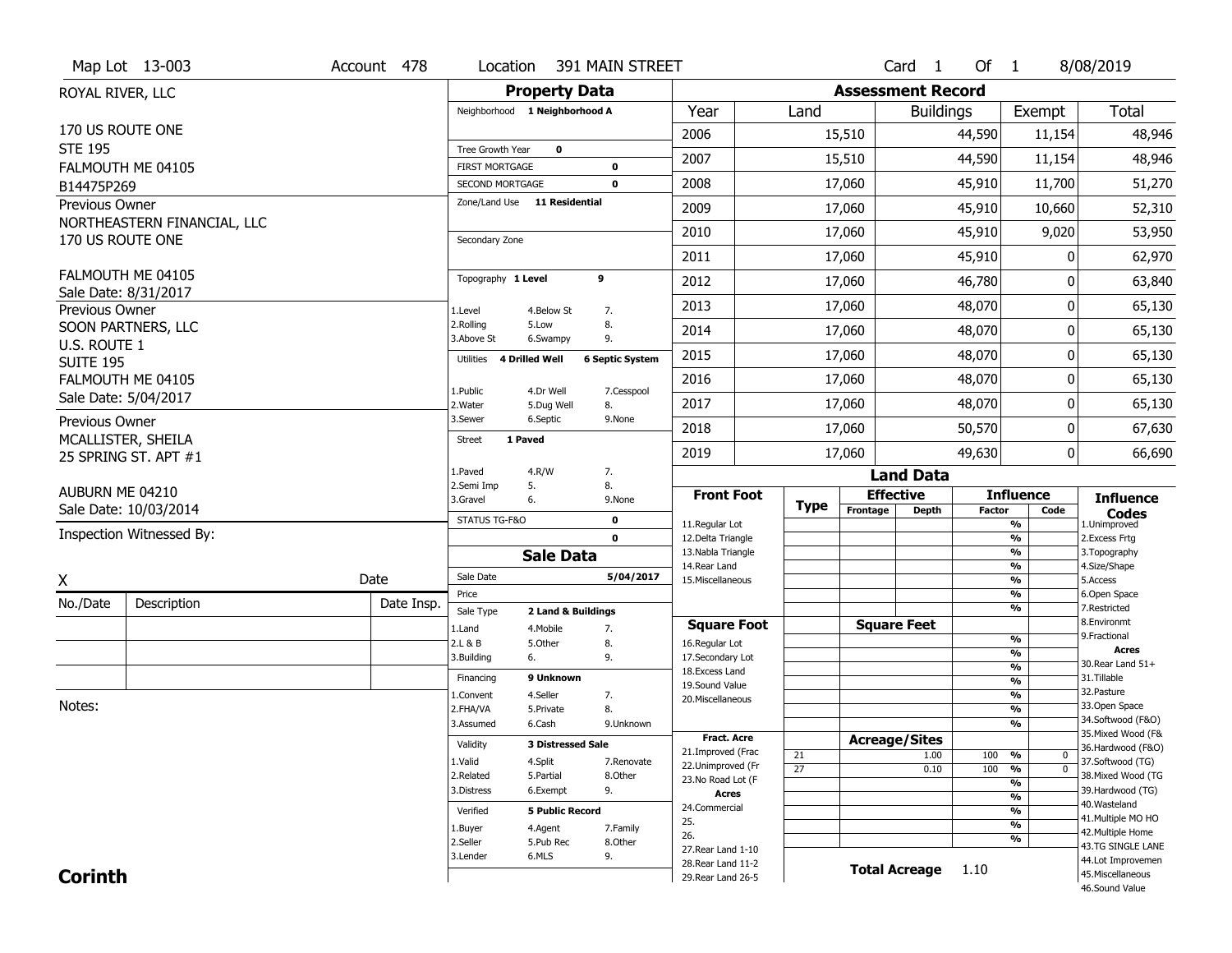|                                     |                                |            |                           |                                                   |                                       |             |                    |                                  |            |                        | <b>Corinth</b>     |   |                            |     |                        |     |             |           |
|-------------------------------------|--------------------------------|------------|---------------------------|---------------------------------------------------|---------------------------------------|-------------|--------------------|----------------------------------|------------|------------------------|--------------------|---|----------------------------|-----|------------------------|-----|-------------|-----------|
|                                     | Map Lot 13-003                 |            |                           |                                                   |                                       | Account 478 |                    | Location                         |            |                        | 391 MAIN STREET    |   |                            |     | Card<br>$\overline{1}$ |     | Of 1        | 8/08/2019 |
|                                     | Building Style 1 Conventional  |            | SF Bsmt Living            |                                                   | 0                                     |             |                    | Layout 1 Typical                 |            |                        |                    |   |                            |     |                        |     |             |           |
| 0.Not Code                          | 4.Cape                         | 8.Log      |                           | Fin Bsmt Grade                                    | $\overline{0}$                        |             |                    | 1. Typical                       | 4.         |                        | 7.                 |   |                            |     | 24'                    |     |             |           |
| 1.Conv.                             | 5.Garrison                     | 9.Other    | HEARTH                    |                                                   | 0                                     |             |                    | 2.Inadeg                         | 5.         |                        | 8.                 |   |                            |     | SHED                   |     |             |           |
| 2.Ranch                             | 6.Split                        | 10.Camp    | Heat Type                 | 100%                                              |                                       |             | 5 Forced Warm Air  | 3.                               | 6.         |                        | 9.                 |   |                            |     |                        | 12' |             |           |
| 3.R Ranch                           | 7.Contemp                      | 11.Double  | 0.Not Code                |                                                   | 4.HVAC                                |             | 8.Fl/Wall          | Attic<br>9 None                  |            |                        |                    |   |                            |     | [288]                  |     |             |           |
| Dwelling Units 1                    |                                |            | 1.HWBB                    |                                                   | 5.FWA                                 |             | 9.No Heat          | 1.1/4 Fin                        | 4.Full Fin |                        | 7.                 |   |                            |     | <b>BARN</b>            |     |             |           |
| Other Units                         | 0                              |            | 2.HWCI                    |                                                   | 6.Radiant                             |             | 11.                | 2.1/2 Fin                        | 5.Fl/Stair |                        | 8.                 |   | 12                         |     |                        |     |             |           |
| <b>Stories</b>                      | 4 One & 1/2 Story              |            | 3.H Pump                  |                                                   | 7.Electric                            |             | 12.                | 3.3/4 Fin                        | 6.         |                        | 9.None             |   |                            |     | [624]<br>26'           |     |             |           |
| 1.1                                 | 4.1.5                          | 7.         | Cool Type                 | 0%                                                |                                       | 9 None      |                    | Insulation 1 Full                |            |                        |                    |   |                            |     |                        |     |             |           |
| 2.2                                 | 5.1.75                         | 8.         | 1.Refrig                  |                                                   | 4.W&C Air                             |             | 7.                 | 1.Full                           | 4.Minimal  |                        | 7.                 | 6 | [192]                      |     | 3.00<br>24'            |     |             |           |
| 3.3                                 | 6.2.5                          | 9.         | 2.Evapor                  |                                                   | 5.                                    |             | 8.                 | 2.Heavy                          | 5.<br>6.   |                        | 8.                 |   |                            |     |                        |     |             |           |
| <b>Exterior Walls</b><br>0.Not Code | 2 Vinyl/Aluminum<br>4.Asbestos | 8.Concrete | 3.H Pump<br>Kitchen Style |                                                   | 6.<br>3 Old Style                     |             | 9.None             | 3.Capped<br>Unfinished %         | 0%         |                        | 9.None             |   |                            |     |                        |     |             |           |
| 1.Wood                              | 5.Stucco                       | 9.Other    | 1.Modern                  |                                                   | 4.Obsolete                            |             | 7.                 | Grade & Factor 3 Average 95%     |            |                        |                    |   | SHED B <sub>-</sub> T 2019 |     | 16'                    |     | SHED [224]  |           |
| 2.Vin/Al                            | 6.Brick                        | 11.        | 2.Typical                 |                                                   | 5.                                    |             | 8.                 | 1.E Grade                        | 4.B Grade  |                        | 7.                 |   |                            |     | 14'                    |     |             |           |
| 3.Compos.                           | 7.Stone                        | 12.        | 3.Old Type                |                                                   | 6.                                    |             | 9.None             | 2.D Grade                        | 5.A Grade  |                        | 8.                 |   |                            |     |                        |     |             |           |
| Roof Surface                        | 1 Asphalt Shingles             |            | Bath(s) Style             |                                                   | 3 Old Style                           |             |                    | 3.C Grade                        | 6.         |                        | 9.Same             |   |                            |     |                        |     |             |           |
| 1.Asphalt                           | 4.Composit                     |            | 7.METAL RS   1.Modern     |                                                   | 4.Obsolete                            |             | 7.                 | SQFT (Footprint) 840             |            |                        |                    |   |                            |     | 11/2SWB                |     |             |           |
| 2.Slate                             | 5.Wood                         | 8.         | 2.Typical                 |                                                   | 5.                                    |             | 8.                 | Condition                        |            | <b>3 Below Average</b> |                    |   |                            |     |                        |     |             |           |
| 3. Metal                            | 6.Ark Asph                     | 9.         | 3.Old Type                |                                                   | 6.                                    |             | 9.None             | 1.Poor                           | 4.Avg      |                        | 7.V G              |   |                            | 28' | [840]                  |     |             |           |
| SF Masonry Trim 0                   |                                |            | # Rooms                   |                                                   | $\mathbf{2}$                          |             |                    | 2.Fair                           | $5.Avg+$   |                        | 8.Exc              |   |                            |     |                        |     |             |           |
| <b>Electric Amps</b>                | 0                              |            | # Bedrooms                |                                                   | 3                                     |             |                    | $3.$ Avg-                        | 6.Good     |                        | 9.Same             |   |                            |     | 30'                    |     |             |           |
| OPEN-4-CUSTOM 0                     |                                |            | # Full Baths              |                                                   | 1                                     |             |                    | Phys. % Good                     |            | 78%                    |                    |   |                            |     |                        |     |             |           |
| Year Built                          | 1900                           |            | # Half Baths              |                                                   | $\mathbf{1}$                          |             |                    | Funct. % Good                    |            | 100%                   |                    |   |                            | 8'  |                        |     |             |           |
| Year Remodeled 0                    |                                |            |                           | # Addn Fixtures                                   | 0                                     |             |                    | <b>Functional Code</b>           |            | 9 None                 |                    |   |                            |     | EP [240]               |     |             |           |
| Foundation                          | 3 Brick &/or Stone             |            | # Fireplaces              |                                                   | 0                                     |             |                    | 1.Incomp                         | 4.Delap    |                        | 7.No Power         |   |                            |     | 30'                    |     |             |           |
| 1.Concrete                          | 4.Wood                         | 7.         |                           |                                                   |                                       |             |                    | 2.O-Built                        | 5.Bsmt     |                        | 8.LongTerm         |   | DRIVE WAY                  |     |                        |     | 391 MAIN ST |           |
| 2.C Block                           | 5.Slab                         | 8.         |                           |                                                   |                                       |             |                    | 3.Damage                         | 6.Common   |                        | 9.None             |   |                            |     |                        |     |             |           |
| 3.Br/Stone                          | 6.Piers                        | 9.         |                           |                                                   |                                       |             |                    | Econ. % Good 100%                |            |                        |                    |   |                            |     |                        |     |             |           |
| Basement                            | 3 3/4 Basement                 |            |                           |                                                   |                                       |             |                    | Economic Code None               |            |                        |                    |   |                            |     |                        |     |             |           |
| $1.1/4$ Bmt<br>$2.1/2$ Bmt          | 4.Full Bmt<br>5.None           | 7.<br>8.   |                           |                                                   |                                       |             |                    | 0.None<br>1.Location             | 4.Generate | 3.No Power             | 7.<br>8.           |   |                            |     |                        |     |             |           |
| 3.3/4 Bmt                           | 6.DAYLIGHT 9.None              |            |                           |                                                   |                                       |             |                    | 2.Encroach                       | 9.None     |                        | 9.                 |   |                            |     |                        |     |             |           |
| Bsmt Gar # Cars 0                   |                                |            |                           |                                                   |                                       |             | Software           | Entrance Code 3 Information Only |            |                        |                    |   |                            |     |                        |     |             |           |
|                                     | Wet Basement 3 Wet Basement    |            |                           |                                                   | A Division of Harris Computer Systems |             |                    | 1.Interior                       | 4.Vacant   |                        | 7.                 |   |                            |     |                        |     |             |           |
| 1.Dry                               | 4.                             | 7.         |                           |                                                   |                                       |             |                    | 2.Refusal                        | 5.Estimate |                        | 8.                 |   |                            |     |                        |     |             |           |
| 2.Damp                              | 5.                             | 8.         |                           |                                                   |                                       |             |                    | 3.Informed                       | 6.         |                        | 9.                 |   |                            |     |                        |     |             |           |
| 3.Wet                               | 6.                             | 9.         |                           |                                                   |                                       |             |                    | Information Code 1 Owner         |            |                        |                    |   |                            |     |                        |     |             |           |
|                                     |                                |            |                           |                                                   |                                       |             |                    | 1.0wner                          | 4.Agent    |                        | 7.                 |   |                            |     |                        |     |             |           |
|                                     |                                |            |                           |                                                   |                                       |             |                    | 2.Relative                       | 5.Estimate |                        | 8.                 |   |                            |     |                        |     |             |           |
|                                     |                                |            |                           | Date Inspected 7/25/2008                          |                                       |             |                    | 3.Tenant                         | 6.Other    |                        | 9.                 |   |                            |     |                        |     |             |           |
|                                     |                                |            |                           | <b>Additions, Outbuildings &amp; Improvements</b> |                                       |             |                    |                                  |            | 1.One Story Fram       |                    |   |                            |     |                        |     |             |           |
| Type                                |                                | Year       | Units                     | Grade                                             | Cond                                  | Phys.       | Funct.             | Sound Value                      |            | 2. Two Story Fram      |                    |   |                            |     |                        |     |             |           |
|                                     | 22 Encl Frame Porch 0          |            | 240                       | 2 100                                             | 13                                    | 80          | % 100 %            |                                  |            | 3. Three Story Fr      |                    |   |                            |     |                        |     |             |           |
|                                     |                                |            |                           |                                                   |                                       | 80          |                    |                                  |            | 4.1 & 1/2 Story        |                    |   |                            |     |                        |     |             |           |
| 24 Frame Shed                       |                                | 0          | 224                       | 2 100                                             | 13                                    |             | % 100 %            |                                  |            | 5.1 & 3/4 Story        |                    |   |                            |     |                        |     |             |           |
| 65 Barn                             |                                | 0          |                           |                                                   |                                       |             | $\%$               | $\frac{9}{6}$ 1,870              |            | 6.2 & 1/2 Story        |                    |   |                            |     |                        |     |             |           |
| 24 Frame Shed                       |                                | 0          | 288                       | 2 100                                             | 3                                     | 80          | $%100$ %           |                                  |            | 22.Encl Frame Por      | 21. Open Frame Por |   |                            |     |                        |     |             |           |
| 24 Frame Shed                       |                                | 2018       | 192                       | 3 100                                             | 13                                    | 95          | $%100$ %           |                                  |            | 23. Frame Garage       |                    |   |                            |     |                        |     |             |           |
|                                     |                                |            |                           |                                                   |                                       |             | $\%$<br>%          |                                  |            | 24.Frame Shed          |                    |   |                            |     |                        |     |             |           |
|                                     |                                |            |                           |                                                   |                                       |             | $\%$               |                                  |            |                        | 25.Frame Bay Wind  |   |                            |     |                        |     |             |           |
|                                     |                                |            |                           |                                                   |                                       |             | $\%$               |                                  |            | 26.1SFr Overhang       |                    |   |                            |     |                        |     |             |           |
|                                     |                                |            |                           |                                                   |                                       |             | $\%$<br>$\%$       |                                  |            |                        | 27.Unfin Basement  |   |                            |     |                        |     |             |           |
|                                     |                                |            |                           |                                                   |                                       |             | $\frac{1}{2}$<br>% |                                  |            | 28. Unfinished Att     |                    |   |                            |     |                        |     |             |           |
|                                     |                                |            |                           |                                                   |                                       |             | $\%$<br>$\%$       |                                  |            | 29. Finished Attic     |                    |   |                            |     |                        |     |             |           |
|                                     |                                |            |                           |                                                   |                                       |             |                    |                                  |            |                        |                    |   |                            |     |                        |     |             |           |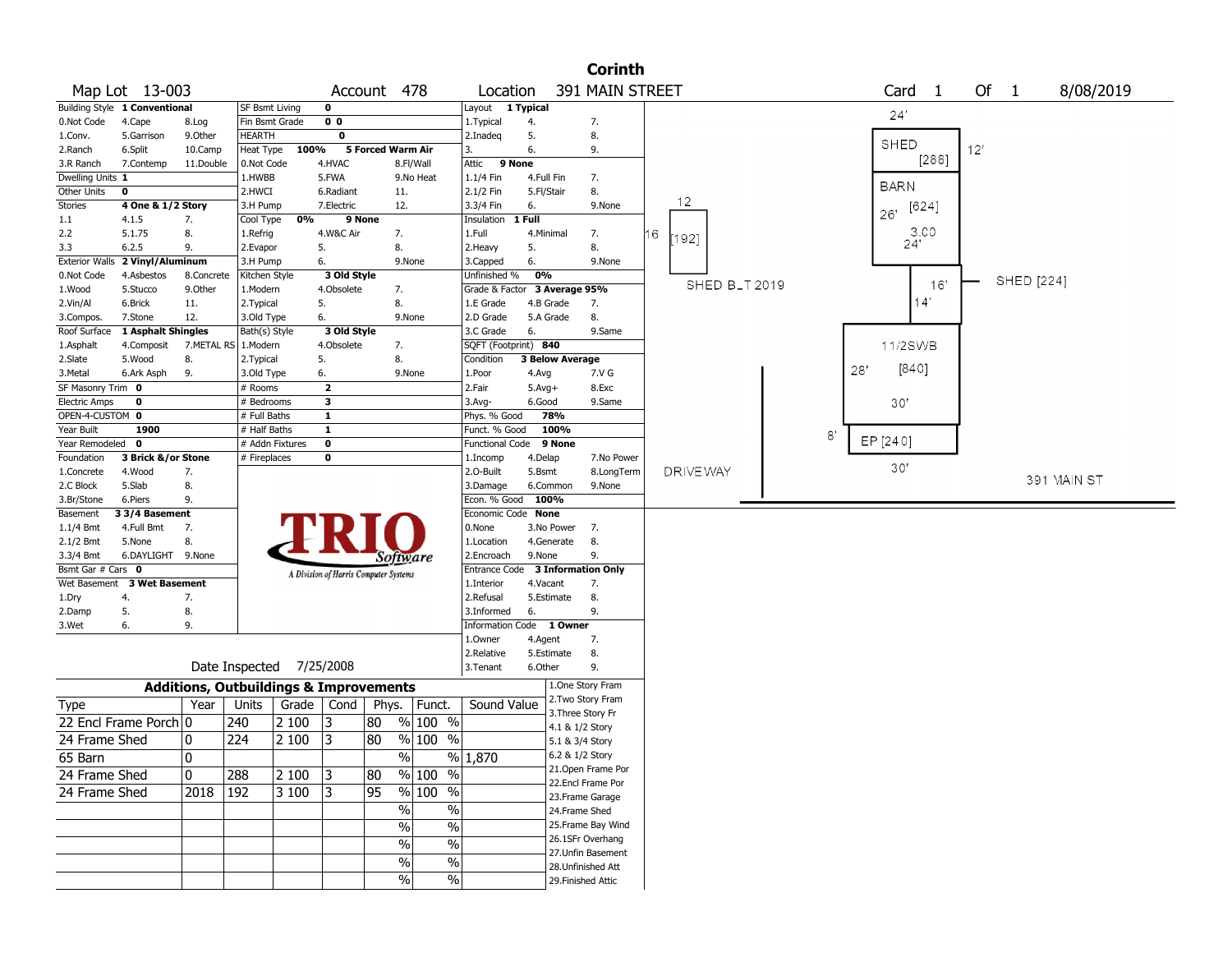|                   | Map Lot 13-004                              | Account 391 | Location                 |                               | 387 MAIN STREET        |                                          |                 |                          | Card 1               | Of 1          |                                    | 8/08/2019                              |
|-------------------|---------------------------------------------|-------------|--------------------------|-------------------------------|------------------------|------------------------------------------|-----------------|--------------------------|----------------------|---------------|------------------------------------|----------------------------------------|
| WHITNEY, BLAINE   |                                             |             |                          | <b>Property Data</b>          |                        |                                          |                 | <b>Assessment Record</b> |                      |               |                                    |                                        |
| WHITNEY, TAMARA   |                                             |             |                          | Neighborhood 1 Neighborhood A |                        | Year                                     | Land            |                          | <b>Buildings</b>     |               | Exempt                             | Total                                  |
| 168 MCCARD ROAD   |                                             |             |                          |                               |                        | 2006                                     |                 | 15,680                   |                      | 73,500        | 11,154                             | 78,026                                 |
|                   |                                             |             | Tree Growth Year         | $\mathbf 0$                   |                        |                                          |                 |                          |                      |               |                                    |                                        |
| CORINTH ME 04427  |                                             |             | <b>FIRST MORTGAGE</b>    |                               | $\bf{0}$               | 2007                                     |                 | 15,680                   |                      | 73,500        | 11,154                             | 78,026                                 |
| B15105P265        |                                             |             | <b>SECOND MORTGAGE</b>   |                               | $\mathbf 0$            | 2008                                     |                 | 17,240                   |                      | 73,500        | 0                                  | 90,740                                 |
| Previous Owner    |                                             |             |                          | Zone/Land Use 11 Residential  |                        | 2009                                     |                 | 17,240                   |                      | 73,500        | 0                                  | 90,740                                 |
| 3415 VISION DRIVE | JPMORGAN CHASE BANK NATIONAL ASSOC.         |             | Secondary Zone           |                               |                        | 2010                                     |                 | 17,240                   |                      | 73,500        | 0                                  | 90,740                                 |
|                   |                                             |             |                          |                               |                        | 2011                                     |                 | 17,240                   |                      | 73,500        | 0                                  | 90,740                                 |
|                   | COLUMBUS OH 43219                           |             | Topography 1 Level       |                               | 9                      | 2012                                     |                 | 17,240                   |                      | 73,500        | 0                                  | 90,740                                 |
| Previous Owner    | Sale Date: 3/27/2019                        |             | 1.Level                  | 4.Below St                    | 7.                     | 2013                                     |                 | 17,240                   |                      | 73,500        | 10,000                             | 80,740                                 |
| TRUNDY, ALYSSA J. |                                             |             | 2.Rolling<br>3.Above St  | 5.Low<br>6.Swampy             | 8.<br>9.               | 2014                                     |                 | 17,240                   |                      | 73,500        | 0                                  | 90,740                                 |
| 417 JONES ROAD    |                                             |             | Utilities 4 Drilled Well |                               | <b>6 Septic System</b> | 2015                                     |                 | 17,240                   |                      | 73,500        | 0                                  | 90,740                                 |
| GARLAND ME 04939  |                                             |             |                          |                               |                        | 2016                                     |                 | 17,240                   |                      | 73,500        | 0                                  | 90,740                                 |
|                   | Sale Date: 11/13/2018                       |             | 1.Public<br>2. Water     | 4.Dr Well<br>5.Dug Well       | 7.Cesspool<br>8.       | 2017                                     |                 | 17,240                   |                      | 73,500        | 0                                  | 90,740                                 |
| Previous Owner    |                                             |             | 3.Sewer                  | 6.Septic                      | 9.None                 | 2018                                     |                 | 17,240                   |                      | 73,500        | 0                                  | 90,740                                 |
|                   | SECRETARY OF HUD<br>C/O CITISIDE MANAGEMENT |             | <b>Street</b>            | 1 Paved                       |                        | 2019                                     |                 | 17,240                   |                      | 44,260        | $\overline{0}$                     | 61,500                                 |
|                   |                                             |             | 1.Paved                  | 4.R/W                         | 7.                     |                                          |                 |                          | <b>Land Data</b>     |               |                                    |                                        |
|                   | MERRIMACK NH 03054                          |             | 2.Semi Imp<br>3.Gravel   | 5.<br>6.                      | 8.<br>9.None           | <b>Front Foot</b>                        |                 | <b>Effective</b>         |                      |               | <b>Influence</b>                   | <b>Influence</b>                       |
|                   | Sale Date: 9/03/2009                        |             | STATUS TG-F&O            |                               | 0                      |                                          | <b>Type</b>     | Frontage                 | <b>Depth</b>         | <b>Factor</b> | Code                               | <b>Codes</b>                           |
|                   | Inspection Witnessed By:                    |             |                          |                               | $\mathbf 0$            | 11.Regular Lot<br>12.Delta Triangle      |                 |                          |                      |               | %<br>%                             | 1.Unimproved<br>2. Excess Frtg         |
|                   |                                             |             |                          | <b>Sale Data</b>              |                        | 13. Nabla Triangle                       |                 |                          |                      |               | %                                  | 3. Topography                          |
|                   |                                             | Date        | Sale Date                |                               | 3/27/2019              | 14. Rear Land<br>15. Miscellaneous       |                 |                          |                      |               | %<br>%                             | 4.Size/Shape<br>5.Access               |
| X                 |                                             |             | Price                    |                               | 34,600                 |                                          |                 |                          |                      |               | %                                  | 6.Open Space                           |
| No./Date          | Description                                 | Date Insp.  | Sale Type                | 2 Land & Buildings            |                        |                                          |                 |                          |                      |               | %                                  | 7.Restricted                           |
|                   |                                             |             | 1.Land                   | 4. Mobile                     | 7.                     | <b>Square Foot</b>                       |                 | <b>Square Feet</b>       |                      |               |                                    | 8.Environmt<br>9. Fractional           |
|                   |                                             |             | 2.L & B                  | 5.Other                       | 8.                     | 16.Regular Lot                           |                 |                          |                      |               | %<br>%                             | <b>Acres</b>                           |
|                   |                                             |             | 3.Building               | 6.                            | 9.                     | 17.Secondary Lot<br>18.Excess Land       |                 |                          |                      |               | %                                  | 30. Rear Land 51+                      |
|                   |                                             |             | Financing                | 9 Unknown                     |                        | 19.Sound Value                           |                 |                          |                      |               | %                                  | 31.Tillable                            |
|                   |                                             |             | 1.Convent                | 4.Seller                      | 7.                     | 20.Miscellaneous                         |                 |                          |                      |               | $\frac{9}{6}$                      | 32.Pasture                             |
| Notes:            |                                             |             | 2.FHA/VA                 | 5.Private                     | 8.                     |                                          |                 |                          |                      |               | $\overline{\frac{9}{6}}$           | 33.Open Space<br>34.Softwood (F&O)     |
|                   |                                             |             | 3.Assumed                | 6.Cash                        | 9.Unknown              | <b>Fract, Acre</b>                       |                 |                          |                      |               | %                                  | 35. Mixed Wood (F&                     |
|                   |                                             |             | Validity                 | <b>3 Distressed Sale</b>      |                        | 21.Improved (Frac                        |                 | <b>Acreage/Sites</b>     |                      |               |                                    | 36.Hardwood (F&O)                      |
|                   |                                             |             | 1.Valid                  | 4.Split                       | 7.Renovate             | 22.Unimproved (Fr                        | 21              |                          | 1.00                 | 100           | %<br>$\mathbf 0$<br>$\overline{0}$ | 37.Softwood (TG)                       |
|                   |                                             |             | 2.Related                | 5.Partial                     | 8.0ther                | 23.No Road Lot (F                        | $\overline{27}$ |                          | 0.25                 | 100           | $\frac{9}{6}$<br>%                 | 38. Mixed Wood (TG                     |
|                   |                                             |             |                          | 6.Exempt                      | 9.                     |                                          |                 |                          |                      |               |                                    | 39.Hardwood (TG)                       |
|                   |                                             |             | 3.Distress               |                               |                        | <b>Acres</b>                             |                 |                          |                      |               |                                    |                                        |
|                   |                                             |             |                          |                               |                        | 24.Commercial                            |                 |                          |                      |               | %                                  | 40. Wasteland                          |
|                   |                                             |             | Verified                 | <b>5 Public Record</b>        |                        | 25.                                      |                 |                          |                      |               | %<br>%                             | 41. Multiple MO HO                     |
|                   |                                             |             | 1.Buyer                  | 4.Agent                       | 7.Family               | 26.                                      |                 |                          |                      |               | %                                  | 42. Multiple Home                      |
|                   |                                             |             | 2.Seller                 | 5.Pub Rec                     | 8.Other                | 27. Rear Land 1-10                       |                 |                          |                      |               |                                    | 43.TG SINGLE LANE                      |
| <b>Corinth</b>    |                                             |             | 3.Lender                 | 6.MLS                         | 9.                     | 28. Rear Land 11-2<br>29. Rear Land 26-5 |                 |                          | <b>Total Acreage</b> | 1.25          |                                    | 44.Lot Improvemen<br>45. Miscellaneous |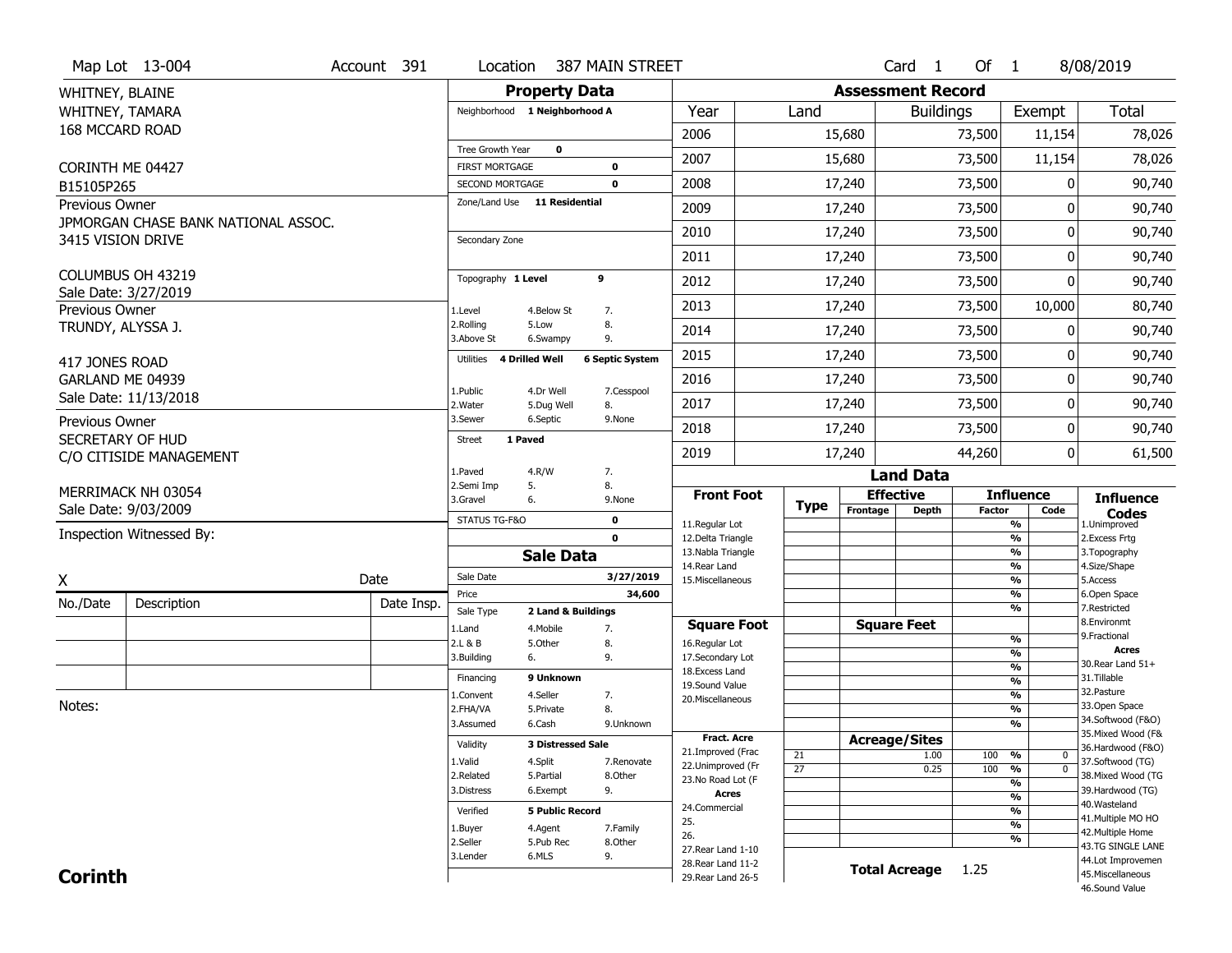|                               |                               |              |                                                   |                 |                                       |                |                       |                               |           |                    | <b>Corinth</b>     |                   |    |                 |          |                   |  |        |             |           |
|-------------------------------|-------------------------------|--------------|---------------------------------------------------|-----------------|---------------------------------------|----------------|-----------------------|-------------------------------|-----------|--------------------|--------------------|-------------------|----|-----------------|----------|-------------------|--|--------|-------------|-----------|
|                               | Map Lot 13-004                |              |                                                   |                 |                                       | Account 391    |                       | Location                      |           |                    | 387 MAIN STREET    |                   |    |                 |          | Card <sub>1</sub> |  | Of $1$ |             | 8/08/2019 |
|                               | Building Style 1 Conventional |              | <b>SF Bsmt Living</b>                             |                 | 60                                    |                |                       | Layout 1 Typical              |           |                    |                    |                   |    |                 |          |                   |  |        |             |           |
| 0.Not Code                    | 4.Cape                        | 8.Log        |                                                   | Fin Bsmt Grade  | 3 100                                 |                |                       | 1. Typical                    | 4.        |                    | 7.                 |                   |    |                 |          |                   |  |        |             |           |
| 1.Conv.                       | 5.Garrison                    | 9.Other      | <b>HEARTH</b>                                     |                 | 0                                     |                |                       | 2.Inadeq                      | 5.        |                    | 8.                 |                   |    |                 |          |                   |  |        |             |           |
| 2.Ranch                       | 6.Split                       | 10.Camp      | Heat Type                                         | 100%            |                                       | 1 Hot Water BB |                       | 3.                            | 6.        |                    | 9.                 |                   |    |                 |          |                   |  |        |             |           |
| 3.R Ranch                     | 7.Contemp                     | 11.Double    | 0.Not Code                                        |                 | 4.HVAC                                |                | 8.Fl/Wall             | Attic                         | 9 None    |                    |                    | SHED [576]<br>16' |    |                 |          |                   |  |        |             |           |
| Dwelling Units 1              |                               |              | 1.HWBB                                            |                 | 5.FWA                                 |                | 9.No Heat             | 1.1/4 Fin                     |           | 4.Full Fin         | 7.                 |                   | 36 |                 |          |                   |  |        |             |           |
| Other Units                   | 0                             |              | 2.HWCI                                            |                 | 6.Radiant                             |                | 11.                   | 2.1/2 Fin                     |           | 5.Fl/Stair         | 8.                 |                   |    |                 |          |                   |  |        |             |           |
| Stories                       | 5 One & 3/4 Story             |              | 3.H Pump                                          |                 | 7.Electric                            |                | 12.                   | 3.3/4 Fin                     | 6.        |                    | 9.None             |                   |    |                 |          |                   |  |        |             |           |
| 1.1                           | 4.1.5                         | 7.           | Cool Type                                         | 0%              |                                       | 9 None         |                       | Insulation                    | $1$ Full  |                    |                    |                   |    |                 |          |                   |  |        |             |           |
| 2.2                           | 5.1.75                        | 8.           | 1.Refrig                                          |                 | 4.W&C Air                             |                | 7.                    | 1.Full                        |           | 4.Minimal          | 7.                 |                   |    |                 |          |                   |  |        |             |           |
| 3.3                           | 6.2.5                         | 9.           | 2.Evapor                                          |                 | 5.                                    |                | 8.                    | 2.Heavy                       | 5.        |                    | 8.                 |                   |    |                 |          |                   |  |        |             |           |
| <b>Exterior Walls</b>         | 2 Vinyl/Aluminum              | 8.Concrete   | 3.H Pump                                          |                 | 6.                                    |                | 9.None                | 3.Capped                      | 6.<br>0%  |                    | 9.None             |                   |    |                 |          |                   |  |        |             |           |
| 0.Not Code                    | 4.Asbestos                    |              | Kitchen Style                                     |                 | 2 Typical                             |                |                       | Unfinished %                  |           |                    |                    | GARAGE            |    |                 |          |                   |  |        |             |           |
| 1.Wood                        | 5.Stucco                      | 9.Other      | 1.Modern                                          |                 | 4.Obsolete                            |                | 7.                    | Grade & Factor 3 Average 100% |           |                    |                    | [836]             |    |                 |          |                   |  |        |             |           |
| 2.Vin/Al                      | 6.Brick                       | 11.          | 2.Typical                                         |                 | 5.                                    |                | 8.                    | 1.E Grade                     |           | 4.B Grade          | 7.                 | 38'               |    |                 |          |                   |  |        |             |           |
| 3.Compos.                     | 7.Stone                       | 12.          | 3.Old Type                                        |                 | 6.                                    |                | 9.None                | 2.D Grade                     |           | 5.A Grade          | 8.                 |                   |    |                 |          | $2^\circ$         |  |        |             |           |
| Roof Surface                  | 1 Asphalt Shingles            |              | Bath(s) Style                                     |                 | 2 Typical Bath(s)                     |                |                       | 3.C Grade                     | 6.        |                    | 9.Same             |                   |    |                 |          |                   |  |        |             |           |
| 1.Asphalt                     | 4.Composit                    | 7.METAL RS   | 1.Modern                                          |                 | 4.Obsolete                            |                | 7.<br>8.              | SQFT (Footprint) 928          |           |                    |                    | $22\,^{\circ}$    |    |                 | 13/4 SWB | 16'               |  |        |             |           |
| 2.Slate                       | 5.Wood                        | 8.           | 2. Typical                                        |                 | 5.                                    |                |                       | Condition                     | 4 Average |                    |                    |                   |    |                 | 28"      | [928]             |  |        |             |           |
| 3.Metal                       | 6.Ark Asph                    | 9.           | 3.Old Type                                        |                 | 6.                                    |                | 9.None                | 1.Poor                        | 4.Avg     |                    | 7.V G              |                   |    |                 |          |                   |  |        |             |           |
| SF Masonry Trim 0             |                               |              | # Rooms                                           |                 | $\overline{\mathbf{2}}$               |                |                       | 2.Fair                        | $5.Avg+$  |                    | 8.Exc              |                   |    |                 |          |                   |  |        |             |           |
| <b>Electric Amps</b>          | 0                             |              | # Bedrooms                                        |                 | 3                                     |                |                       | 3.Avg-                        | 6.Good    | 50%                | 9.Same             |                   |    |                 |          | 321               |  |        |             |           |
| OPEN-4-CUSTOM 0<br>Year Built | 0                             |              | # Full Baths                                      |                 | $\mathbf{1}$<br>0                     |                |                       | Phys. % Good<br>Funct. % Good |           | 100%               |                    |                   |    |                 |          |                   |  |        |             |           |
| Year Remodeled 0              |                               |              | # Half Baths                                      | # Addn Fixtures | $\mathbf 0$                           |                |                       | <b>Functional Code</b>        |           | 9 None             |                    |                   |    | <b>DRIVEWAY</b> |          |                   |  |        | 387 MAIN ST |           |
| Foundation                    | 1 Concrete                    |              | # Fireplaces                                      |                 | 1                                     |                |                       | 1.Incomp                      | 4.Delap   |                    | 7.No Power         |                   |    |                 |          |                   |  |        |             |           |
| 1.Concrete                    | 4.Wood                        | 7.           |                                                   |                 |                                       |                |                       | 2.0-Built                     | 5.Bsmt    |                    | 8.LongTerm         |                   |    |                 |          |                   |  |        |             |           |
| 2.C Block                     | 5.Slab                        | 8.           |                                                   |                 |                                       |                |                       | 3.Damage                      |           | 6.Common           | 9.None             |                   |    |                 |          |                   |  |        |             |           |
| 3.Br/Stone                    | 6.Piers                       | 9.           |                                                   |                 |                                       |                |                       | Econ. % Good                  |           | 100%               |                    |                   |    |                 |          |                   |  |        |             |           |
| Basement                      | <b>4 Full Basement</b>        |              |                                                   |                 |                                       |                |                       | Economic Code None            |           |                    |                    |                   |    |                 |          |                   |  |        |             |           |
| $1.1/4$ Bmt                   | 4.Full Bmt                    | 7.           |                                                   |                 |                                       |                |                       | 0.None                        |           | 3.No Power         | 7.                 |                   |    |                 |          |                   |  |        |             |           |
| 2.1/2 Bmt                     | 5.None                        | 8.           |                                                   |                 |                                       |                |                       | 1.Location                    |           | 4.Generate         | 8.                 |                   |    |                 |          |                   |  |        |             |           |
| 3.3/4 Bmt                     | 6.DAYLIGHT 9.None             |              |                                                   |                 |                                       |                |                       | 2.Encroach                    | 9.None    |                    | 9.                 |                   |    |                 |          |                   |  |        |             |           |
| Bsmt Gar # Cars 0             |                               |              |                                                   |                 |                                       |                | Software              | <b>Entrance Code</b>          |           | <b>5 Estimated</b> |                    |                   |    |                 |          |                   |  |        |             |           |
| Wet Basement                  | 1 Dry Basement                |              |                                                   |                 | A Division of Harris Computer Systems |                |                       | 1.Interior                    |           | 4.Vacant           | 7.                 |                   |    |                 |          |                   |  |        |             |           |
| 1.Dry                         | 4.                            | 7.           |                                                   |                 |                                       |                |                       | 2.Refusal                     |           | 5.Estimate         | 8.                 |                   |    |                 |          |                   |  |        |             |           |
| 2.Damp                        | 5.                            | 8.           |                                                   |                 |                                       |                |                       | 3.Informed                    | 6.        |                    | 9.                 |                   |    |                 |          |                   |  |        |             |           |
| 3.Wet                         | 6.                            | 9.           |                                                   |                 |                                       |                |                       | Information Code 5 Estimate   |           |                    |                    |                   |    |                 |          |                   |  |        |             |           |
|                               |                               |              |                                                   |                 |                                       |                |                       | 1.Owner                       | 4.Agent   |                    | 7.                 |                   |    |                 |          |                   |  |        |             |           |
|                               |                               |              |                                                   |                 |                                       |                |                       | 2.Relative                    |           | 5.Estimate         | 8.                 |                   |    |                 |          |                   |  |        |             |           |
|                               |                               |              | Date Inspected 7/25/2008                          |                 |                                       |                |                       | 3. Tenant                     | 6.Other   |                    | 9.                 |                   |    |                 |          |                   |  |        |             |           |
|                               |                               |              | <b>Additions, Outbuildings &amp; Improvements</b> |                 |                                       |                |                       |                               |           |                    | 1.One Story Fram   |                   |    |                 |          |                   |  |        |             |           |
|                               |                               |              |                                                   |                 |                                       |                |                       | Sound Value                   |           |                    | 2. Two Story Fram  |                   |    |                 |          |                   |  |        |             |           |
| Type                          |                               | Year         | Units                                             | Grade           |                                       |                | Cond   Phys.   Funct. |                               |           |                    | 3. Three Story Fr  |                   |    |                 |          |                   |  |        |             |           |
| 23 Frame Garage               |                               | 0            | 836                                               | 2 100           | 3                                     | 80             | $%100$ %              |                               |           | 4.1 & 1/2 Story    |                    |                   |    |                 |          |                   |  |        |             |           |
| 24 Frame Shed                 |                               | $\mathbf{0}$ | 576                                               | 2 100           | 3                                     | 80             | % 100<br>%            |                               |           | 5.1 & 3/4 Story    |                    |                   |    |                 |          |                   |  |        |             |           |
|                               |                               |              |                                                   |                 |                                       |                | $\%$<br>$\%$          |                               |           | 6.2 & 1/2 Story    |                    |                   |    |                 |          |                   |  |        |             |           |
|                               |                               |              |                                                   |                 |                                       |                | $\sqrt{6}$<br>$\%$    |                               |           |                    | 21. Open Frame Por |                   |    |                 |          |                   |  |        |             |           |
|                               |                               |              |                                                   |                 |                                       |                |                       |                               |           |                    | 22.Encl Frame Por  |                   |    |                 |          |                   |  |        |             |           |
|                               |                               |              |                                                   |                 |                                       |                | $\sqrt{6}$<br>$\%$    |                               |           |                    | 23.Frame Garage    |                   |    |                 |          |                   |  |        |             |           |
|                               |                               |              |                                                   |                 |                                       |                | $\%$<br>$\frac{9}{6}$ |                               |           | 24.Frame Shed      |                    |                   |    |                 |          |                   |  |        |             |           |
|                               |                               |              |                                                   |                 |                                       |                | $\frac{0}{6}$<br>$\%$ |                               |           |                    | 25. Frame Bay Wind |                   |    |                 |          |                   |  |        |             |           |
|                               |                               |              |                                                   |                 |                                       |                | $\frac{0}{6}$<br>$\%$ |                               |           |                    | 26.1SFr Overhang   |                   |    |                 |          |                   |  |        |             |           |
|                               |                               |              |                                                   |                 |                                       |                | $\frac{9}{6}$         |                               |           |                    | 27.Unfin Basement  |                   |    |                 |          |                   |  |        |             |           |
|                               |                               |              |                                                   |                 |                                       |                | $\%$                  |                               |           |                    | 28. Unfinished Att |                   |    |                 |          |                   |  |        |             |           |
|                               |                               |              |                                                   |                 |                                       |                | $\%$<br>$\frac{9}{6}$ |                               |           |                    | 29. Finished Attic |                   |    |                 |          |                   |  |        |             |           |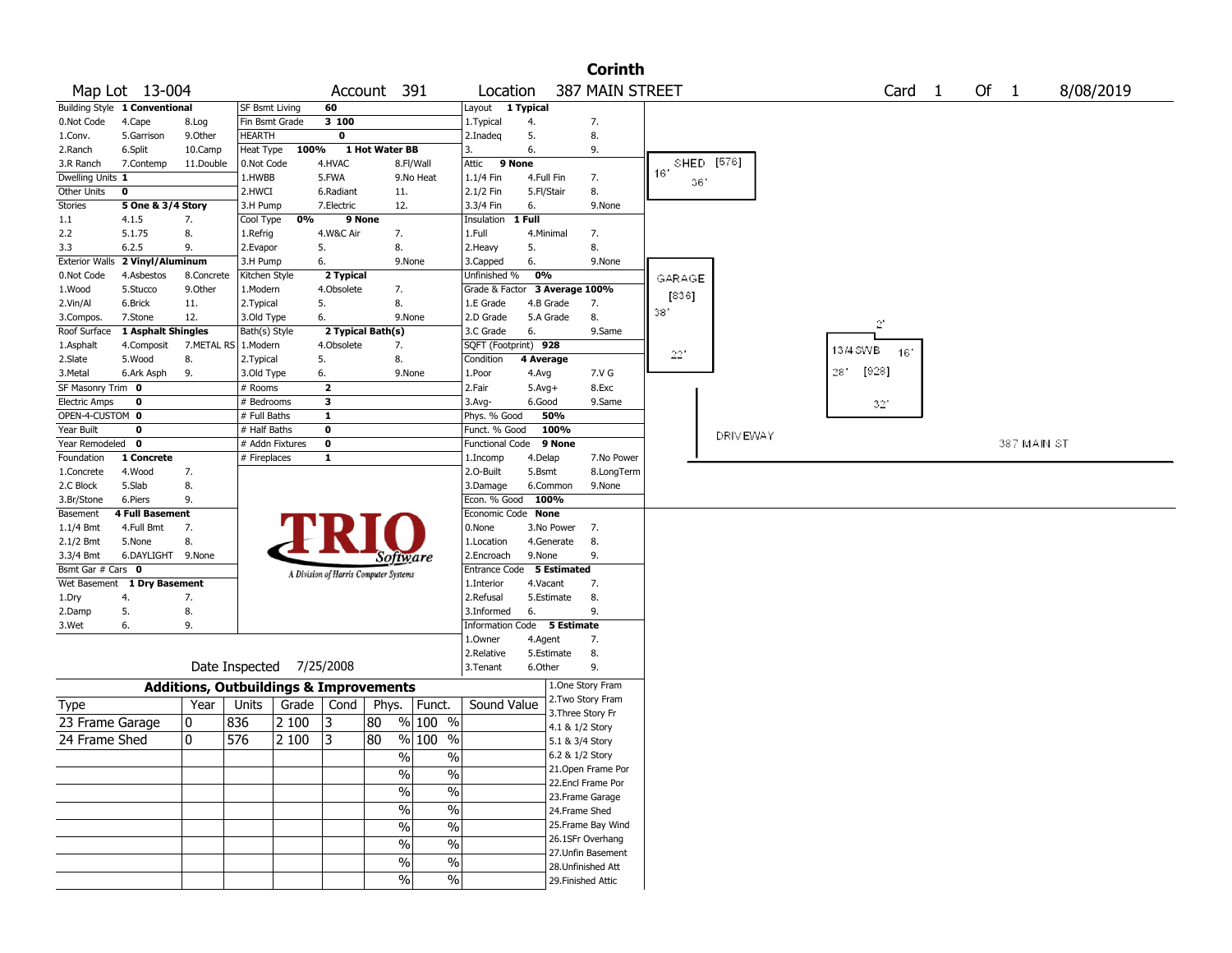|                               | Map Lot 13-006           | Account 1295 | Location                                 | 374 MAIN STREET                        |                                          |             |                              | Card <sub>1</sub>    | Of 1          |                                           | 8/08/2019                                                   |
|-------------------------------|--------------------------|--------------|------------------------------------------|----------------------------------------|------------------------------------------|-------------|------------------------------|----------------------|---------------|-------------------------------------------|-------------------------------------------------------------|
|                               | STROUT, LORAYNE B.       |              |                                          | <b>Property Data</b>                   |                                          |             | <b>Assessment Record</b>     |                      |               |                                           |                                                             |
|                               |                          |              | Neighborhood 1 Neighborhood A            |                                        | Year                                     | Land        |                              | <b>Buildings</b>     |               | Exempt                                    | Total                                                       |
|                               |                          |              |                                          |                                        | 2006                                     |             | 10,940                       |                      | 86,340        | 11,154                                    | 86,126                                                      |
| P.O. BOX 167                  |                          |              | Tree Growth Year                         | 0                                      | 2007                                     |             | 10,940                       |                      | 86,340        | 11,154                                    | 86,126                                                      |
| CORINTH ME 04427<br>B2187P195 |                          |              | <b>FIRST MORTGAGE</b><br>SECOND MORTGAGE | 0<br>$\mathbf 0$                       | 2008                                     |             | 13,380                       |                      | 86,790        | 11,700                                    | 88,470                                                      |
|                               |                          |              | Zone/Land Use 11 Residential             |                                        | 2009                                     |             | 13,380                       |                      | 87,720        | 10,660                                    | 90,440                                                      |
|                               |                          |              |                                          |                                        | 2010                                     |             | 13,380                       |                      | 88,740        | 9,020                                     | 93,100                                                      |
|                               |                          |              | Secondary Zone                           |                                        | 2011                                     |             | 13,380                       |                      | 88,740        | 9,460                                     | 92,660                                                      |
|                               |                          |              | Topography 1 Level                       | 9                                      |                                          |             |                              |                      |               |                                           |                                                             |
|                               |                          |              |                                          |                                        | 2012                                     |             | 13,380                       |                      | 88,740        | 9,460                                     | 92,660                                                      |
|                               |                          |              | 1.Level<br>2.Rolling                     | 4.Below St<br>7.<br>5.Low<br>8.        | 2013                                     |             | 13,380                       |                      | 88,740        | 10,000                                    | 92,120                                                      |
|                               |                          |              | 3.Above St                               | 6.Swampy<br>9.                         | 2014                                     |             | 13,380                       |                      | 89,630        | 9,800                                     | 93,210                                                      |
|                               |                          |              | 4 Drilled Well<br>Utilities              | <b>6 Septic System</b>                 | 2015                                     |             | 13,380                       |                      | 89,630        | 10,000                                    | 93,010                                                      |
|                               |                          |              | 1.Public                                 | 4.Dr Well<br>7.Cesspool                | 2016                                     |             | 13,380                       |                      | 89,630        | 15,000                                    | 88,010                                                      |
|                               |                          |              | 2. Water<br>3.Sewer                      | 5.Dug Well<br>8.<br>6.Septic<br>9.None | 2017                                     |             | 13,380                       |                      | 89,630        | 20,000                                    | 83,010                                                      |
|                               |                          |              | 1 Paved<br><b>Street</b>                 |                                        | 2018                                     |             | 13,380                       |                      | 89,630        | 20,000                                    | 83,010                                                      |
|                               |                          |              |                                          |                                        | 2019                                     |             | 13,380                       |                      | 89,630        | 20,000                                    | 83,010                                                      |
|                               |                          |              | 1.Paved<br>2.Semi Imp<br>5.              | 4.R/W<br>7.<br>8.                      |                                          |             |                              | <b>Land Data</b>     |               |                                           |                                                             |
|                               |                          |              | 3.Gravel<br>6.                           | 9.None                                 | <b>Front Foot</b>                        | <b>Type</b> | <b>Effective</b><br>Frontage | <b>Depth</b>         | <b>Factor</b> | <b>Influence</b><br>Code                  | <b>Influence</b>                                            |
|                               |                          |              | STATUS TG-F&O                            | 0                                      | 11.Regular Lot                           |             |                              |                      |               | $\overline{\frac{9}{6}}$                  | $\mathop{{\textbf{Codes}}}\limits_{\text{1.Uniformproved}}$ |
|                               | Inspection Witnessed By: |              |                                          | $\mathbf 0$                            |                                          |             |                              |                      |               | $\frac{9}{6}$                             | 2.Excess Frtg                                               |
|                               |                          |              |                                          |                                        | 12.Delta Triangle                        |             |                              |                      |               |                                           |                                                             |
|                               |                          |              |                                          | <b>Sale Data</b>                       | 13. Nabla Triangle<br>14. Rear Land      |             |                              |                      |               | $\frac{9}{6}$<br>$\frac{9}{6}$            | 3. Topography<br>4.Size/Shape                               |
| X                             |                          | Date         | Sale Date                                |                                        | 15. Miscellaneous                        |             |                              |                      |               | $\overline{\frac{9}{6}}$                  | 5.Access                                                    |
| No./Date                      | Description              | Date Insp.   | Price                                    |                                        |                                          |             |                              |                      |               | $\frac{9}{6}$<br>$\overline{\frac{9}{6}}$ | 6.Open Space<br>7.Restricted                                |
|                               |                          |              | Sale Type<br>1.Land                      | 7.<br>4. Mobile                        | <b>Square Foot</b>                       |             |                              | <b>Square Feet</b>   |               |                                           | 8.Environmt                                                 |
|                               |                          |              | 2.L & B                                  | 8.<br>5.Other                          | 16.Regular Lot                           |             |                              |                      |               | $\frac{9}{6}$                             | 9. Fractional                                               |
|                               |                          |              | 3.Building<br>6.                         | 9.                                     | 17.Secondary Lot                         |             |                              |                      |               | %                                         | <b>Acres</b><br>30. Rear Land 51+                           |
|                               |                          |              | Financing                                |                                        | 18. Excess Land                          |             |                              |                      |               | $\frac{9}{6}$<br>$\frac{9}{6}$            | 31.Tillable                                                 |
|                               |                          |              | 1.Convent                                | 4.Seller<br>7.                         | 19.Sound Value<br>20.Miscellaneous       |             |                              |                      |               | $\frac{9}{6}$                             | 32.Pasture                                                  |
| Notes:                        |                          |              | 2.FHA/VA                                 | 5.Private<br>8.                        |                                          |             |                              |                      |               | $\frac{9}{6}$                             | 33.Open Space                                               |
|                               |                          |              | 3.Assumed                                | 6.Cash<br>9.Unknown                    |                                          |             |                              |                      |               | %                                         | 34.Softwood (F&O)<br>35. Mixed Wood (F&                     |
|                               |                          |              | Validity                                 |                                        | <b>Fract. Acre</b>                       |             | <b>Acreage/Sites</b>         |                      |               |                                           | 36.Hardwood (F&O)                                           |
|                               |                          |              | 1.Valid                                  | 4.Split<br>7.Renovate                  | 21.Improved (Frac<br>22.Unimproved (Fr   | 21          |                              | 0.51                 | 100           | %<br>$\bf{0}$<br>%                        | 37.Softwood (TG)                                            |
|                               |                          |              | 2.Related                                | 5.Partial<br>8.Other                   | 23.No Road Lot (F                        |             |                              |                      |               | %                                         | 38. Mixed Wood (TG                                          |
|                               |                          |              | 3.Distress                               | 9.<br>6.Exempt                         | <b>Acres</b>                             |             |                              |                      |               | $\frac{9}{6}$                             | 39.Hardwood (TG)                                            |
|                               |                          |              | Verified                                 |                                        | 24.Commercial                            |             |                              |                      |               | $\frac{9}{6}$                             | 40. Wasteland<br>41. Multiple MO HO                         |
|                               |                          |              | 1.Buyer                                  | 4.Agent<br>7.Family                    | 25.<br>26.                               |             |                              |                      |               | $\overline{\frac{9}{6}}$                  | 42. Multiple Home                                           |
|                               |                          |              | 2.Seller                                 | 5.Pub Rec<br>8.Other                   | 27. Rear Land 1-10                       |             |                              |                      |               | %                                         | 43.TG SINGLE LANE                                           |
| <b>Corinth</b>                |                          |              | 3.Lender                                 | 9.<br>6.MLS                            | 28. Rear Land 11-2<br>29. Rear Land 26-5 |             |                              | <b>Total Acreage</b> | 0.51          |                                           | 44.Lot Improvemen<br>45. Miscellaneous                      |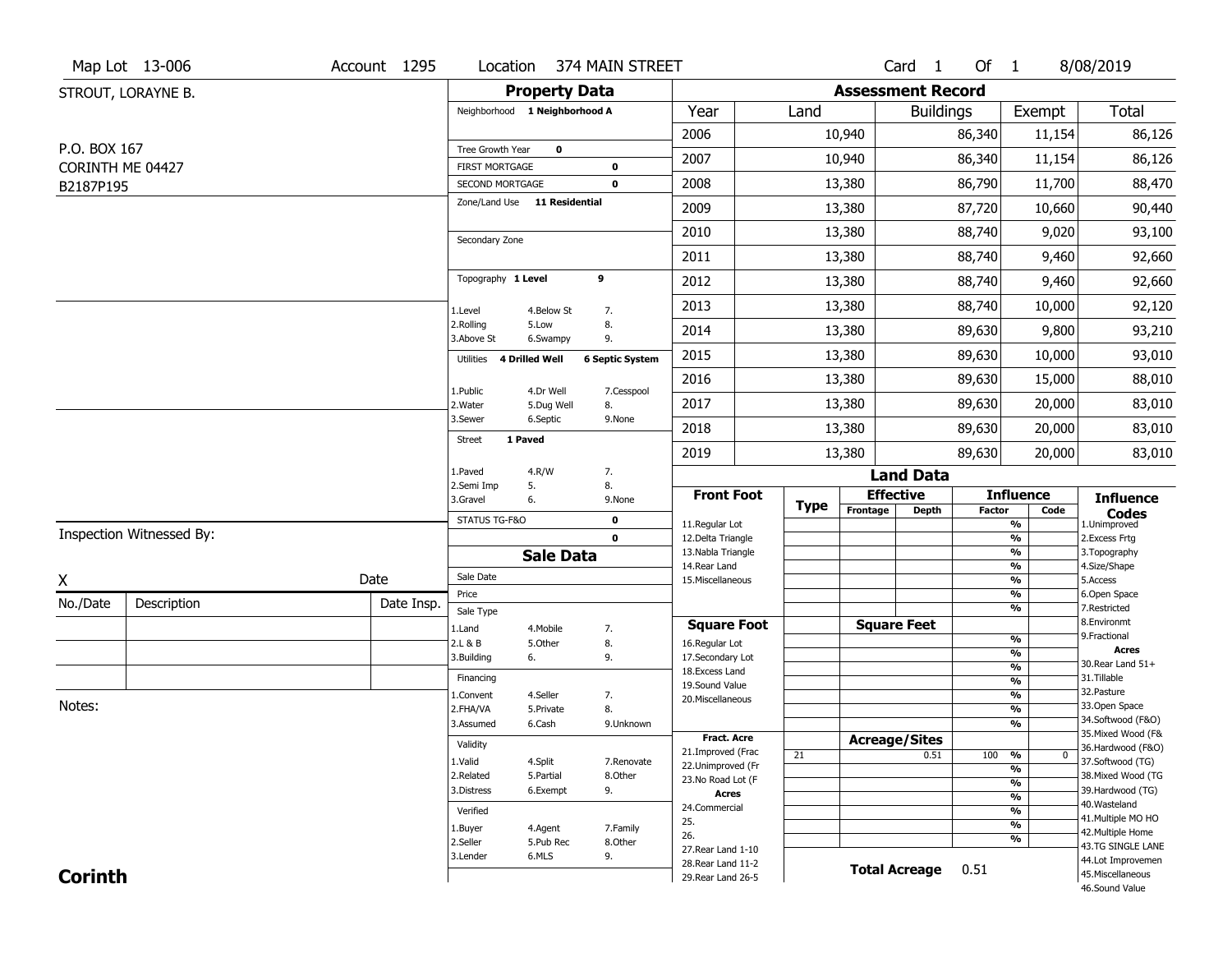|                       |                               |                                                   |                       |                 |                         |                                       |                          |                        |                        | <b>Corinth</b>     |       |     |                 |                   |        |             |           |
|-----------------------|-------------------------------|---------------------------------------------------|-----------------------|-----------------|-------------------------|---------------------------------------|--------------------------|------------------------|------------------------|--------------------|-------|-----|-----------------|-------------------|--------|-------------|-----------|
|                       | Map Lot 13-006                |                                                   |                       |                 |                         | Account 1295                          |                          | Location               |                        | 374 MAIN STREET    |       |     |                 | Card <sub>1</sub> | Of $1$ |             | 8/08/2019 |
|                       | Building Style 1 Conventional |                                                   | <b>SF Bsmt Living</b> |                 | 0                       |                                       |                          | Layout 1 Typical       |                        |                    |       |     |                 |                   |        |             |           |
| 0.Not Code            | 4.Cape                        | 8.Log                                             | Fin Bsmt Grade        |                 | 0 <sub>0</sub>          |                                       |                          | 1. Typical             | 4.                     | 7.                 |       |     |                 |                   |        |             |           |
| 1.Conv.               | 5.Garrison                    | 9.Other                                           | <b>HEARTH</b>         |                 | 0                       |                                       |                          | 2.Inadeq               | 5.                     | 8.                 |       |     |                 |                   |        |             |           |
| 2.Ranch               | 6.Split                       | 10.Camp                                           | Heat Type             | 100%            |                         | 1 Hot Water BB                        |                          | 3.                     | 6.                     | 9.                 |       |     |                 |                   |        |             |           |
| 3.R Ranch             | 7.Contemp                     | 11.Double                                         | 0.Not Code            |                 | 4.HVAC                  |                                       | 8.Fl/Wall                | 9 None<br>Attic        |                        |                    |       |     |                 |                   |        |             |           |
| Dwelling Units 1      |                               |                                                   | 1.HWBB                |                 | 5.FWA                   |                                       | 9.No Heat                | 1.1/4 Fin              | 4.Full Fin             | 7.                 |       |     |                 |                   |        |             |           |
| Other Units           | $\mathbf 0$                   |                                                   | 2.HWCI                |                 | 6.Radiant               | 11.                                   |                          | 2.1/2 Fin              | 5.Fl/Stair             | 8.                 |       |     |                 |                   |        |             |           |
| <b>Stories</b>        | 2 Two Story                   |                                                   | 3.H Pump              |                 | 7.Electric              | 12.                                   |                          | 3.3/4 Fin              | 6.                     | 9.None             |       |     | 20'             | [320]             |        |             |           |
| 1.1                   | 4.1.5                         | 7.                                                | Cool Type             | 0%              |                         | 9 None                                |                          | Insulation             | 1 Full                 |                    |       |     |                 |                   |        |             |           |
| 2.2                   | 5.1.75                        | 8.                                                | 1.Refrig              |                 | 4.W&C Air               | 7.                                    |                          | 1.Full                 | 4.Minimal              | 7.                 |       |     | 16' DK          |                   |        |             |           |
| 3.3                   | 6.2.5                         | 9.                                                | 2.Evapor              |                 | 5.                      | 8.                                    |                          | 2.Heavy                | 5.                     | 8.                 |       |     |                 |                   |        |             |           |
| <b>Exterior Walls</b> | 3 Composition                 |                                                   | 3.H Pump              |                 | 6.                      |                                       | 9.None                   | 3.Capped               | 6.                     | 9.None             | [384] | 16' |                 |                   |        |             |           |
| 0.Not Code            | 4.Asbestos                    | 8.Concrete                                        | Kitchen Style         |                 |                         |                                       |                          | Unfinished %           | 0%                     |                    |       |     | 2-SWB           |                   |        |             |           |
|                       |                               |                                                   |                       |                 | 2 Typical<br>4.Obsolete | 7.                                    |                          | Grade & Factor         |                        |                    |       | 241 |                 | 28'               |        |             |           |
| 1.Wood                | 5.Stucco                      | 9.0ther                                           | 1.Modern              |                 |                         |                                       |                          |                        |                        | 3 Average 115%     |       |     | [1064]          |                   |        |             |           |
| 2.Vin/Al              | 6.Brick                       | 11.                                               | 2.Typical             |                 | 5.                      | 8.                                    |                          | 1.E Grade              | 4.B Grade              | 7.                 |       | GAR |                 |                   |        |             |           |
| 3.Compos.             | 7.Stone                       | 12.                                               | 3.Old Type            |                 | 6.                      |                                       | 9.None                   | 2.D Grade              | 5.A Grade              | 8.                 |       |     | 38'             |                   |        |             |           |
| Roof Surface          | 3 Sheet Metal                 |                                                   | Bath(s) Style         |                 |                         | 2 Typical Bath(s)                     |                          | 3.C Grade              | 6.                     | 9.Same             |       |     |                 |                   |        |             |           |
| 1.Asphalt             | 4.Composit                    | 7.METAL RS                                        | 1.Modern              |                 | 4.Obsolete              | 7.                                    |                          | SQFT (Footprint) 1064  |                        |                    |       |     |                 |                   |        |             |           |
| 2.Slate               | 5.Wood                        | 8.                                                | 2.Typical             |                 | 5.                      | 8.                                    |                          | Condition              | <b>5 Above Average</b> |                    |       |     |                 |                   |        |             |           |
| 3.Metal               | 6.Ark Asph                    | 9.                                                | 3.Old Type            |                 | 6.                      |                                       | 9.None                   | 1.Poor                 | 4.Avg                  | 7.V G              |       |     |                 |                   |        |             |           |
| SF Masonry Trim 0     |                               |                                                   | # Rooms               |                 | $\overline{2}$          |                                       |                          | 2.Fair                 | $5.Avg+$               | 8.Exc              |       |     | <b>DRIVEWAY</b> |                   |        | 374 MAIN ST |           |
| <b>Electric Amps</b>  | 0                             |                                                   | # Bedrooms            |                 | 4                       |                                       |                          | 3.Avg-                 | 6.Good                 | 9.Same             |       |     |                 |                   |        |             |           |
| OPEN-4-CUSTOM 0       |                               |                                                   | # Full Baths          |                 | $\overline{2}$          |                                       |                          | Phys. % Good           | 94%                    |                    |       |     |                 |                   |        |             |           |
| Year Built            | 1970                          |                                                   | # Half Baths          |                 | 0                       |                                       |                          | Funct. % Good          | 100%                   |                    |       |     |                 |                   |        |             |           |
| Year Remodeled        | $\mathbf 0$                   |                                                   |                       | # Addn Fixtures | 0                       |                                       |                          | <b>Functional Code</b> | 9 None                 |                    |       |     |                 |                   |        |             |           |
| Foundation            | 1 Concrete                    |                                                   | # Fireplaces          |                 | 0                       |                                       |                          | 1.Incomp               | 4.Delap                | 7.No Power         |       |     |                 |                   |        |             |           |
| 1.Concrete            | 4.Wood                        | 7.                                                |                       |                 |                         |                                       |                          | 2.O-Built              | 5.Bsmt                 | 8.LongTerm         |       |     |                 |                   |        |             |           |
| 2.C Block             | 5.Slab                        | 8.                                                |                       |                 |                         |                                       |                          | 3.Damage               | 6.Common               | 9.None             |       |     |                 |                   |        |             |           |
| 3.Br/Stone            | 6.Piers                       | 9.                                                |                       |                 |                         |                                       |                          | Econ. % Good           | 100%                   |                    |       |     |                 |                   |        |             |           |
| Basement              | 4 Full Basement               |                                                   |                       |                 |                         |                                       |                          | Economic Code None     |                        |                    |       |     |                 |                   |        |             |           |
| $1.1/4$ Bmt           | 4.Full Bmt                    | 7.                                                |                       |                 |                         |                                       |                          | 0.None                 | 3.No Power             | 7.                 |       |     |                 |                   |        |             |           |
| 2.1/2 Bmt             | 5.None                        | 8.                                                |                       |                 |                         |                                       |                          | 1.Location             | 4.Generate             | 8.                 |       |     |                 |                   |        |             |           |
| 3.3/4 Bmt             | 6.DAYLIGHT 9.None             |                                                   |                       |                 |                         | Software                              |                          | 2.Encroach             | 9.None                 | 9.                 |       |     |                 |                   |        |             |           |
| Bsmt Gar # Cars 0     |                               |                                                   |                       |                 |                         | A Division of Harris Computer Systems |                          | <b>Entrance Code</b>   | $\mathbf 0$            |                    |       |     |                 |                   |        |             |           |
| Wet Basement          | <b>3 Wet Basement</b>         |                                                   |                       |                 |                         |                                       |                          | 1.Interior             | 4.Vacant               | 7.                 |       |     |                 |                   |        |             |           |
| 1.Dry                 | 4.                            | 7.                                                |                       |                 |                         |                                       |                          | 2.Refusal              | 5.Estimate             | 8.                 |       |     |                 |                   |        |             |           |
| 2.Damp                | 5.                            | 8.                                                |                       |                 |                         |                                       |                          | 3.Informed             | 6.                     | 9.                 |       |     |                 |                   |        |             |           |
| 3.Wet                 | 6.                            | 9.                                                |                       |                 |                         |                                       |                          | Information Code 0     |                        |                    |       |     |                 |                   |        |             |           |
|                       |                               |                                                   |                       |                 |                         |                                       |                          | 1.Owner                | 4.Agent                | 7.                 |       |     |                 |                   |        |             |           |
|                       |                               |                                                   |                       |                 |                         |                                       |                          | 2.Relative             | 5.Estimate             | 8.                 |       |     |                 |                   |        |             |           |
|                       |                               |                                                   | Date Inspected        |                 |                         |                                       |                          | 3. Tenant              | 6.Other                | 9.                 |       |     |                 |                   |        |             |           |
|                       |                               |                                                   |                       |                 |                         |                                       |                          |                        |                        | 1.One Story Fram   |       |     |                 |                   |        |             |           |
|                       |                               | <b>Additions, Outbuildings &amp; Improvements</b> |                       |                 |                         |                                       |                          |                        |                        | 2. Two Story Fram  |       |     |                 |                   |        |             |           |
| Type                  |                               | Year                                              | Units                 |                 | Grade   Cond            | Phys.                                 | Funct.                   | Sound Value            |                        | 3. Three Story Fr  |       |     |                 |                   |        |             |           |
| 23 Frame Garage       |                               | 10                                                | 384                   | 3 100           | 13                      | 85                                    | % 100 %                  |                        |                        | 4.1 & 1/2 Story    |       |     |                 |                   |        |             |           |
| 68 Wood Deck          |                               | 0                                                 | 320                   | 3 100           | 13                      | 85                                    | % 100<br>$\%$            |                        |                        | 5.1 & 3/4 Story    |       |     |                 |                   |        |             |           |
|                       |                               |                                                   |                       |                 |                         |                                       |                          |                        |                        | 6.2 & 1/2 Story    |       |     |                 |                   |        |             |           |
|                       |                               |                                                   |                       |                 |                         | $\%$                                  | $\%$                     |                        |                        | 21.Open Frame Por  |       |     |                 |                   |        |             |           |
|                       |                               |                                                   |                       |                 |                         | $\%$                                  | $\%$                     |                        |                        | 22.Encl Frame Por  |       |     |                 |                   |        |             |           |
|                       |                               |                                                   |                       |                 |                         | $\%$                                  | $\%$                     |                        |                        |                    |       |     |                 |                   |        |             |           |
|                       |                               |                                                   |                       |                 |                         | %                                     | $\overline{\frac{0}{6}}$ |                        |                        | 23.Frame Garage    |       |     |                 |                   |        |             |           |
|                       |                               |                                                   |                       |                 |                         |                                       |                          |                        |                        | 24.Frame Shed      |       |     |                 |                   |        |             |           |
|                       |                               |                                                   |                       |                 |                         | %                                     | $\overline{\frac{0}{6}}$ |                        |                        | 25. Frame Bay Wind |       |     |                 |                   |        |             |           |
|                       |                               |                                                   |                       |                 |                         | %                                     | $\%$                     |                        |                        | 26.1SFr Overhang   |       |     |                 |                   |        |             |           |
|                       |                               |                                                   |                       |                 |                         | %                                     | $\%$                     |                        |                        | 27.Unfin Basement  |       |     |                 |                   |        |             |           |
|                       |                               |                                                   |                       |                 |                         |                                       |                          |                        |                        | 28. Unfinished Att |       |     |                 |                   |        |             |           |
|                       |                               |                                                   |                       |                 |                         | $\%$                                  | $\%$                     |                        |                        | 29. Finished Attic |       |     |                 |                   |        |             |           |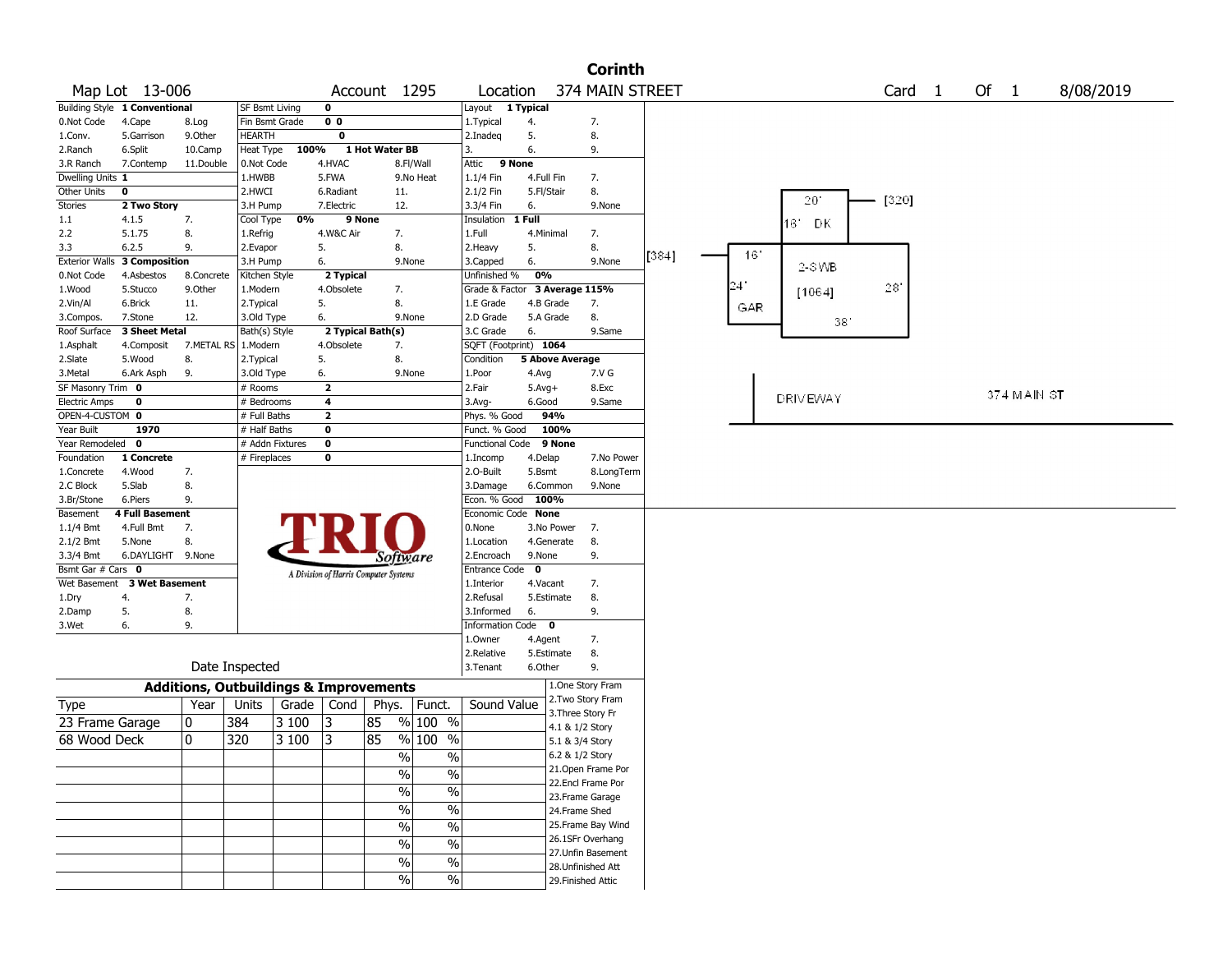|                  | Map Lot 13-007           | Account 143 | Location                                 |                      | 390 MAIN STREET            |                                         |                       |                              | Card <sub>1</sub>    | Of 1          |                                           | 8/08/2019                           |
|------------------|--------------------------|-------------|------------------------------------------|----------------------|----------------------------|-----------------------------------------|-----------------------|------------------------------|----------------------|---------------|-------------------------------------------|-------------------------------------|
|                  | BLACKWELL, GARETH W.     |             |                                          | <b>Property Data</b> |                            |                                         |                       | <b>Assessment Record</b>     |                      |               |                                           |                                     |
|                  | BLACKWELL, BEVERLY C.    |             | Neighborhood 1 Neighborhood A            |                      |                            | Year                                    | Land                  |                              | <b>Buildings</b>     |               | Exempt                                    | <b>Total</b>                        |
|                  |                          |             |                                          |                      |                            | 2006                                    |                       | 15,680                       |                      | 80,890        | 11,154                                    | 85,416                              |
| PO BOX 404       |                          |             | Tree Growth Year                         | $\mathbf 0$          |                            | 2007                                    |                       | 15,680                       |                      | 80,890        | 11,154                                    | 85,416                              |
| CORINTH ME 04427 |                          |             | <b>FIRST MORTGAGE</b><br>SECOND MORTGAGE |                      | $\mathbf 0$<br>$\mathbf 0$ | 2008                                    |                       | 16,880                       |                      | 96,770        | 11,700                                    | 101,950                             |
|                  |                          |             | Zone/Land Use 11 Residential             |                      |                            | 2009                                    |                       | 16,880                       |                      | 96,770        | 10,660                                    | 102,990                             |
|                  |                          |             |                                          |                      |                            | 2010                                    |                       | 16,880                       |                      | 96,770        | 9,020                                     | 104,630                             |
|                  |                          |             | Secondary Zone                           |                      |                            | 2011                                    |                       | 16,880                       |                      | 96,770        | 9,460                                     |                                     |
|                  |                          |             | Topography 1 Level                       |                      | 9                          |                                         |                       |                              |                      |               |                                           | 104,190                             |
|                  |                          |             |                                          |                      |                            | 2012                                    |                       | 16,880                       |                      | 97,730        | 9,460                                     | 105,150                             |
|                  |                          |             | 1.Level<br>2.Rolling                     | 4.Below St<br>5.Low  | 7.<br>8.                   | 2013                                    |                       | 16,880                       |                      | 97,730        | 10,000                                    | 104,610                             |
|                  |                          |             | 3.Above St                               | 6.Swampy             | 9.                         | 2014                                    |                       | 16,880                       |                      | 99,650        | 9,800                                     | 106,730                             |
|                  |                          |             | <b>4 Drilled Well</b><br>Utilities       |                      | <b>6 Septic System</b>     | 2015                                    |                       | 16,880                       |                      | 100,380       | 10,000                                    | 107,260                             |
|                  |                          |             | 1.Public                                 | 4.Dr Well            | 7.Cesspool                 | 2016                                    |                       | 16,880                       |                      | 102,320       | 15,000                                    | 104,200                             |
|                  |                          |             | 2.Water                                  | 5.Dug Well           | 8.                         | 2017                                    |                       | 16,880                       |                      | 102,320       | 20,000                                    | 99,200                              |
|                  |                          |             | 3.Sewer<br>1 Paved<br><b>Street</b>      | 6.Septic             | 9.None                     | 2018                                    |                       | 16,880                       |                      | 102,320       | 20,000                                    | 99,200                              |
|                  |                          |             |                                          |                      |                            | 2019                                    |                       | 16,880                       |                      | 102,320       | 20,000                                    | 99,200                              |
|                  |                          |             | 1.Paved<br>2.Semi Imp<br>5.              | 4.R/W                | 7.<br>8.                   |                                         |                       |                              | <b>Land Data</b>     |               |                                           |                                     |
|                  |                          |             | 3.Gravel<br>6.                           |                      | 9.None                     | <b>Front Foot</b>                       | <b>Type</b>           | <b>Effective</b><br>Frontage |                      |               | <b>Influence</b>                          | <b>Influence</b>                    |
|                  |                          |             | STATUS TG-F&O                            |                      | $\bf{0}$                   | 11.Regular Lot                          |                       |                              | <b>Depth</b>         | <b>Factor</b> | Code<br>$\frac{9}{6}$                     | <b>Codes</b><br>1.Unimproved        |
|                  | Inspection Witnessed By: |             |                                          |                      | $\mathbf 0$                | 12.Delta Triangle<br>13. Nabla Triangle |                       |                              |                      |               | $\overline{\frac{9}{6}}$<br>$\frac{9}{6}$ | 2. Excess Frtg<br>3. Topography     |
|                  |                          |             |                                          | <b>Sale Data</b>     |                            | 14. Rear Land                           |                       |                              |                      |               | $\frac{9}{6}$                             | 4.Size/Shape                        |
| X                |                          | Date        | Sale Date                                |                      |                            | 15. Miscellaneous                       |                       |                              |                      |               | $\frac{9}{6}$                             | 5.Access                            |
| No./Date         | Description              | Date Insp.  | Price<br>Sale Type                       |                      |                            |                                         |                       |                              |                      |               | %<br>%                                    | 6.Open Space<br>7.Restricted        |
|                  |                          |             | 1.Land                                   | 4. Mobile            | 7.                         | <b>Square Foot</b>                      |                       | <b>Square Feet</b>           |                      |               |                                           | 8.Environmt                         |
|                  |                          |             | 2.L & B                                  | 5.Other              | 8.                         | 16.Regular Lot                          |                       |                              |                      |               | %                                         | 9. Fractional<br><b>Acres</b>       |
|                  |                          |             | 3.Building<br>6.                         |                      | 9.                         | 17.Secondary Lot                        |                       |                              |                      |               | %<br>$\frac{9}{6}$                        | 30. Rear Land 51+                   |
|                  |                          |             | Financing                                |                      |                            | 18.Excess Land<br>19.Sound Value        |                       |                              |                      |               | $\overline{\frac{9}{6}}$                  | 31.Tillable                         |
|                  |                          |             | 1.Convent                                | 4.Seller             | 7.                         | 20.Miscellaneous                        |                       |                              |                      |               | $\frac{9}{6}$                             | 32. Pasture                         |
| Notes:           |                          |             | 2.FHA/VA                                 | 5.Private            | 8.                         |                                         |                       |                              |                      |               | $\overline{\frac{9}{6}}$                  | 33.Open Space<br>34.Softwood (F&O)  |
|                  |                          |             | 3.Assumed                                | 6.Cash               | 9.Unknown                  | <b>Fract, Acre</b>                      |                       |                              |                      |               | $\overline{\frac{9}{6}}$                  | 35. Mixed Wood (F&                  |
|                  |                          |             | Validity                                 |                      |                            | 21.Improved (Frac                       |                       | <b>Acreage/Sites</b>         |                      |               |                                           | 36.Hardwood (F&O)                   |
|                  |                          |             | 1.Valid                                  | 4.Split              | 7.Renovate                 | 22.Unimproved (Fr                       | 21<br>$\overline{27}$ |                              | 0.99<br>0.00         | 100<br>100    | %<br>0<br>$\overline{0}$<br>$\frac{9}{6}$ | 37.Softwood (TG)                    |
|                  |                          |             | 2.Related                                | 5.Partial            | 8.Other                    | 23.No Road Lot (F                       |                       |                              |                      |               | $\overline{\frac{9}{6}}$                  | 38. Mixed Wood (TG                  |
|                  |                          |             | 3.Distress                               | 6.Exempt             | 9.                         | <b>Acres</b>                            |                       |                              |                      |               | $\overline{\frac{9}{6}}$                  | 39.Hardwood (TG)                    |
|                  |                          |             | Verified                                 |                      |                            | 24.Commercial                           |                       |                              |                      |               | $\overline{\frac{9}{6}}$                  | 40. Wasteland<br>41. Multiple MO HO |
|                  |                          |             | 1.Buyer                                  | 4.Agent              | 7.Family                   | 25.                                     |                       |                              |                      |               | $\overline{\frac{9}{6}}$                  | 42. Multiple Home                   |
|                  |                          |             | 2.Seller                                 | 5.Pub Rec            | 8.Other                    | 26.<br>27. Rear Land 1-10               |                       |                              |                      |               | $\frac{9}{6}$                             | 43.TG SINGLE LANE                   |
|                  |                          |             | 3.Lender                                 | 6.MLS                | 9.                         |                                         |                       |                              |                      |               |                                           | 44.Lot Improvemen                   |
|                  |                          |             |                                          |                      |                            | 28. Rear Land 11-2                      |                       |                              |                      |               |                                           |                                     |
| <b>Corinth</b>   |                          |             |                                          |                      |                            | 29. Rear Land 26-5                      |                       |                              | <b>Total Acreage</b> | 0.99          |                                           | 45. Miscellaneous<br>46.Sound Value |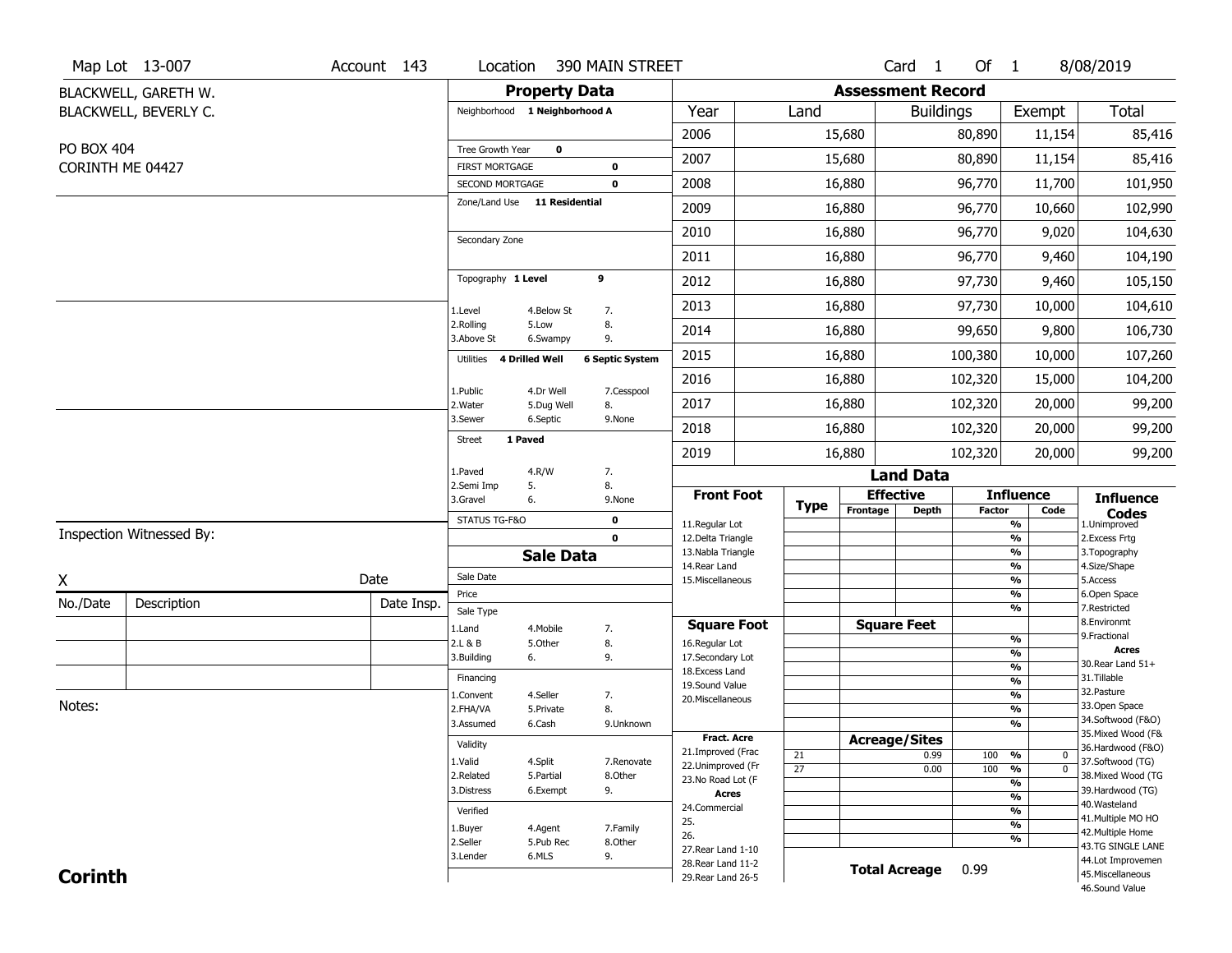|                                |                               |                                                   |                                 |                |                                       |        |                   |                                    |            |                        | <b>Corinth</b>     |       |                 |          |                           |                |                   |     |      |              |                  |                 |
|--------------------------------|-------------------------------|---------------------------------------------------|---------------------------------|----------------|---------------------------------------|--------|-------------------|------------------------------------|------------|------------------------|--------------------|-------|-----------------|----------|---------------------------|----------------|-------------------|-----|------|--------------|------------------|-----------------|
|                                | Map Lot 13-007                |                                                   |                                 |                |                                       |        | Account 143       | Location                           |            |                        | 390 MAIN STREET    |       |                 |          |                           |                | Card <sub>1</sub> |     | Of 1 |              | 8/08/2019        |                 |
|                                | Building Style 1 Conventional |                                                   | SF Bsmt Living                  |                | 144                                   |        |                   | Layout 1 Typical                   |            |                        |                    |       |                 |          |                           |                |                   |     |      |              |                  |                 |
| 0.Not Code                     | 4.Cape                        | 8.Log                                             | Fin Bsmt Grade                  |                | 3 100                                 |        |                   | 1.Typical                          | 4.         |                        | 7.                 |       |                 |          |                           |                |                   |     |      |              | OIL TANK COVERED |                 |
| 1.Conv.                        | 5.Garrison                    | 9.Other                                           | HEARTH                          |                | 0                                     |        |                   | 2.Inadeg                           | 5.         |                        | 8.                 | SHED  | $14^{\circ}$    |          |                           |                | SV 300            |     |      | 8            |                  |                 |
| 2.Ranch                        | 6.Split                       | 10.Camp                                           | Heat Type                       | 100%           |                                       |        | 5 Forced Warm Air | 3.                                 | 6.         |                        | 9.                 | [224] |                 |          | $^{[64]}_{\mathsf{SHED}}$ |                |                   |     |      |              | $\gamma$         |                 |
| 3.R Ranch                      | 7.Contemp                     | 11.Double                                         | 0.Not Code                      |                | 4.HVAC                                |        | 8.Fl/Wall         | 9 None<br>Attic                    |            |                        |                    |       | 16 <sup>°</sup> |          |                           |                | A-FRAME           |     |      |              |                  |                 |
| Dwelling Units 1               |                               |                                                   | 1.HWBB                          |                | 5.FWA                                 |        | 9.No Heat         | 1.1/4 Fin                          | 4.Full Fin |                        | 7.                 |       |                 |          |                           |                |                   |     |      |              |                  |                 |
| Other Units                    | $\mathbf 0$                   |                                                   | 2.HWCI                          |                | 6.Radiant                             |        | 11.               | 2.1/2 Fin                          | 5.Fl/Stair |                        | 8.                 |       |                 |          |                           |                |                   |     |      | GARAGE [924] |                  |                 |
| Stories                        | 2 Two Story                   |                                                   | 3.H Pump                        |                | 7.Electric                            |        | 12.               | 3.3/4 Fin                          | 6.         |                        | 9.None             |       |                 |          |                           |                |                   | 22" |      |              |                  |                 |
| 1.1                            | 4.1.5                         | 7.                                                | Cool Type                       | 0%             |                                       | 9 None |                   | Insulation                         | 1 Full     |                        |                    |       |                 |          |                           |                |                   |     |      |              |                  |                 |
| 2.2                            | 5.1.75                        | 8.                                                | 1.Refrig                        |                | 4.W&C Air                             |        | 7.                | 1.Full                             |            | 4.Minimal              | 7.                 |       |                 |          |                           |                |                   |     |      | 421          |                  |                 |
| 3.3                            | 6.2.5                         | 9.                                                | 2.Evapor                        |                | 5.                                    |        | 8.                | 2.Heavy                            | 5.         |                        | 8.                 |       |                 |          |                           |                |                   |     |      |              |                  |                 |
| <b>Exterior Walls</b>          | 2 Vinyl/Aluminum              |                                                   | 3.H Pump                        |                | 6.                                    |        | 9.None            | 3.Capped                           | 6.         |                        | 9.None             |       | 1-S ADD         |          |                           |                |                   |     |      |              |                  |                 |
| 0.Not Code                     | 4.Asbestos                    | 8.Concrete                                        | Kitchen Style                   |                | 2 Typical                             |        |                   | Unfinished %                       | 0%         |                        |                    |       |                 |          |                           |                |                   |     |      |              |                  |                 |
| 1.Wood                         | 5.Stucco                      | 9.Other                                           | 1.Modern                        |                | 4.Obsolete                            |        | 7.                | Grade & Factor 3 Average 116%      |            |                        |                    |       | NB.<br>20       |          |                           |                |                   |     |      |              |                  |                 |
| 2.Vin/Al                       | 6.Brick                       | 11.                                               | 2. Typical                      |                | 5.                                    |        | 8.                | 1.E Grade                          |            | 4.B Grade              | 7.                 |       | [320]           |          |                           |                |                   |     |      |              |                  |                 |
| 3.Compos.                      | 7.Stone                       | 12.                                               | 3.Old Type                      |                | 6.                                    |        | 9.None            | 2.D Grade                          |            | 5.A Grade              | 8.                 |       | 16'             |          | 251<br>DK                 |                |                   |     |      |              |                  |                 |
| Roof Surface                   | 1 Asphalt Shingles            |                                                   | Bath(s) Style                   |                | 2 Typical Bath(s)                     |        |                   | 3.C Grade                          | 6.         |                        | 9.Same             |       |                 |          |                           | [250]          |                   |     |      |              |                  |                 |
| 1.Asphalt                      | 4.Composit                    | 7.METAL RS 1.Modern                               |                                 |                | 4.Obsolete                            |        | 7.                | SQFT (Footprint) 728               |            |                        |                    |       |                 |          |                           |                |                   |     |      |              |                  |                 |
| 2.Slate                        | 5.Wood                        | 8.                                                | 2.Typical                       |                | 5.                                    |        | 8.                | Condition                          |            | <b>5 Above Average</b> |                    |       |                 | 21/2 SWB |                           |                |                   |     |      |              |                  |                 |
| 3.Metal                        | 6.Ark Asph                    | 9.                                                | 3.Old Type                      |                | 6.                                    |        | 9.None            | 1.Poor                             | 4.Avg      |                        | 7.V G              |       |                 | [728]    |                           |                |                   |     |      |              |                  |                 |
| SF Masonry Trim 0              |                               |                                                   | # Rooms                         |                | $\overline{2}$                        |        |                   | 2.Fair                             | $5.Avg+$   |                        | 8.Exc              |       | 26              |          |                           |                | 16 <sup>°</sup>   |     |      |              |                  |                 |
| <b>Electric Amps</b>           | 0                             |                                                   | # Bedrooms                      |                | 3                                     |        |                   | $3.$ Avg-                          | 6.Good     |                        | 9.Same             |       |                 |          |                           |                |                   |     |      |              |                  |                 |
| OPEN-4-CUSTOM 0                |                               |                                                   | # Full Baths                    |                | $\mathbf{2}$                          |        |                   | Phys. % Good                       |            | 90%                    |                    |       |                 |          |                           |                | 1-S ADD NB        |     |      |              |                  |                 |
| Year Built<br>Year Remodeled 0 | 1939                          |                                                   | # Half Baths<br># Addn Fixtures |                | 0<br>0                                |        |                   | Funct. % Good                      |            | 100%                   |                    |       |                 | 28'      |                           |                | [128]             |     |      |              |                  |                 |
| Foundation                     | 1 Concrete                    |                                                   | # Fireplaces                    |                | 1                                     |        |                   | <b>Functional Code</b><br>1.Incomp | 4.Delap    | 9 None                 | 7.No Power         |       |                 |          |                           | $\mathbf{S}^*$ |                   |     |      |              |                  |                 |
| 1.Concrete                     | 4.Wood                        | 7.                                                |                                 |                |                                       |        |                   | 2.0-Built                          | 5.Bsmt     |                        | 8.LongTerm         |       |                 |          |                           |                |                   |     |      |              |                  | <b>DRIVEWAY</b> |
| 2.C Block                      | 5.Slab                        | 8.                                                |                                 |                |                                       |        |                   | 3.Damage                           |            | 6.Common               | 9.None             |       |                 |          |                           |                |                   |     |      | 390 MAIN ST  |                  |                 |
| 3.Br/Stone                     | 6.Piers                       | 9.                                                |                                 |                |                                       |        |                   | Econ. % Good                       | 100%       |                        |                    |       |                 |          |                           |                |                   |     |      |              |                  |                 |
| Basement                       | 4 Full Basement               |                                                   |                                 |                |                                       |        |                   | Economic Code None                 |            |                        |                    |       |                 |          |                           |                |                   |     |      |              |                  |                 |
| 1.1/4 Bmt                      | 4.Full Bmt                    | 7.                                                |                                 |                |                                       |        |                   | 0.None                             |            | 3.No Power             | 7.                 |       |                 |          |                           |                |                   |     |      |              |                  |                 |
| $2.1/2$ Bmt                    | 5.None                        | 8.                                                |                                 |                |                                       |        |                   | 1.Location                         |            | 4.Generate             | 8.                 |       |                 |          |                           |                |                   |     |      |              |                  |                 |
| 3.3/4 Bmt                      | 6.DAYLIGHT 9.None             |                                                   |                                 |                |                                       |        | Software          | 2.Encroach                         | 9.None     |                        | 9.                 |       |                 |          |                           |                |                   |     |      |              |                  |                 |
| Bsmt Gar # Cars 0              |                               |                                                   |                                 |                |                                       |        |                   | Entrance Code 3 Information Only   |            |                        |                    |       |                 |          |                           |                |                   |     |      |              |                  |                 |
|                                | Wet Basement 1 Dry Basement   |                                                   |                                 |                | A Division of Harris Computer Systems |        |                   | 1.Interior                         | 4.Vacant   |                        | 7.                 |       |                 |          |                           |                |                   |     |      |              |                  |                 |
| 1.Dry                          | 4.                            | 7.                                                |                                 |                |                                       |        |                   | 2.Refusal                          |            | 5.Estimate             | 8.                 |       |                 |          |                           |                |                   |     |      |              |                  |                 |
| 2.Damp                         | 5.                            | 8.                                                |                                 |                |                                       |        |                   | 3.Informed                         | 6.         |                        | 9.                 |       |                 |          |                           |                |                   |     |      |              |                  |                 |
| 3.Wet                          | 6.                            | 9.                                                |                                 |                |                                       |        |                   | Information Code 1 Owner           |            |                        |                    |       |                 |          |                           |                |                   |     |      |              |                  |                 |
|                                |                               |                                                   |                                 |                |                                       |        |                   | 1.0wner                            | 4.Agent    |                        | 7.                 |       |                 |          |                           |                |                   |     |      |              |                  |                 |
|                                |                               |                                                   |                                 |                |                                       |        |                   | 2.Relative                         |            | 5.Estimate             | 8.                 |       |                 |          |                           |                |                   |     |      |              |                  |                 |
|                                |                               |                                                   | Date Inspected 7/25/2008        |                |                                       |        |                   | 3. Tenant                          | 6.Other    |                        | 9.                 |       |                 |          |                           |                |                   |     |      |              |                  |                 |
|                                |                               | <b>Additions, Outbuildings &amp; Improvements</b> |                                 |                |                                       |        |                   |                                    |            |                        | 1.One Story Fram   |       |                 |          |                           |                |                   |     |      |              |                  |                 |
|                                |                               |                                                   |                                 |                |                                       |        |                   | Sound Value                        |            |                        | 2. Two Story Fram  |       |                 |          |                           |                |                   |     |      |              |                  |                 |
| Type                           |                               | Year                                              | Units                           | Grade          | Cond                                  | Phys.  | Funct.            |                                    |            |                        | 3. Three Story Fr  |       |                 |          |                           |                |                   |     |      |              |                  |                 |
| 1 One Story Frame              |                               | 0                                                 | 128                             | 0 <sub>0</sub> | 0                                     | 0      | $\%$ 0<br>$\%$    |                                    |            |                        | 4.1 & 1/2 Story    |       |                 |          |                           |                |                   |     |      |              |                  |                 |
| 68 Wood Deck                   |                               | 0                                                 | 250                             | 2 100          | $\overline{4}$                        | 90     | % 100 %           |                                    |            |                        | 5.1 & 3/4 Story    |       |                 |          |                           |                |                   |     |      |              |                  |                 |
| 1 One Story Frame              |                               | 10                                                | 320                             | 00             | 10                                    | 10     | % 0<br>%          |                                    |            |                        | 6.2 & 1/2 Story    |       |                 |          |                           |                |                   |     |      |              |                  |                 |
| 24 Frame Shed                  |                               | 0                                                 | 224                             | 3 100          | 4                                     | 90     | % 100 %           |                                    |            |                        | 21.Open Frame Por  |       |                 |          |                           |                |                   |     |      |              |                  |                 |
|                                |                               |                                                   |                                 |                |                                       |        |                   |                                    |            |                        | 22.Encl Frame Por  |       |                 |          |                           |                |                   |     |      |              |                  |                 |
| 24 Frame Shed                  |                               | 0                                                 |                                 |                |                                       |        | $\%$              | %300                               |            |                        | 23. Frame Garage   |       |                 |          |                           |                |                   |     |      |              |                  |                 |
| 23 Frame Garage                |                               | 10                                                | 924                             | 3 1 1 0        | 4                                     | 90     | % 100 %           |                                    |            |                        | 24.Frame Shed      |       |                 |          |                           |                |                   |     |      |              |                  |                 |
|                                |                               |                                                   |                                 |                |                                       |        | %<br>$\%$         |                                    |            |                        | 25. Frame Bay Wind |       |                 |          |                           |                |                   |     |      |              |                  |                 |
|                                |                               |                                                   |                                 |                |                                       |        | $\%$<br>$\%$      |                                    |            |                        | 26.1SFr Overhang   |       |                 |          |                           |                |                   |     |      |              |                  |                 |
|                                |                               |                                                   |                                 |                |                                       |        | $\%$<br>$\%$      |                                    |            |                        | 27.Unfin Basement  |       |                 |          |                           |                |                   |     |      |              |                  |                 |
|                                |                               |                                                   |                                 |                |                                       |        |                   |                                    |            |                        | 28. Unfinished Att |       |                 |          |                           |                |                   |     |      |              |                  |                 |
|                                |                               |                                                   |                                 |                |                                       |        | $\%$<br>$\%$      |                                    |            |                        | 29. Finished Attic |       |                 |          |                           |                |                   |     |      |              |                  |                 |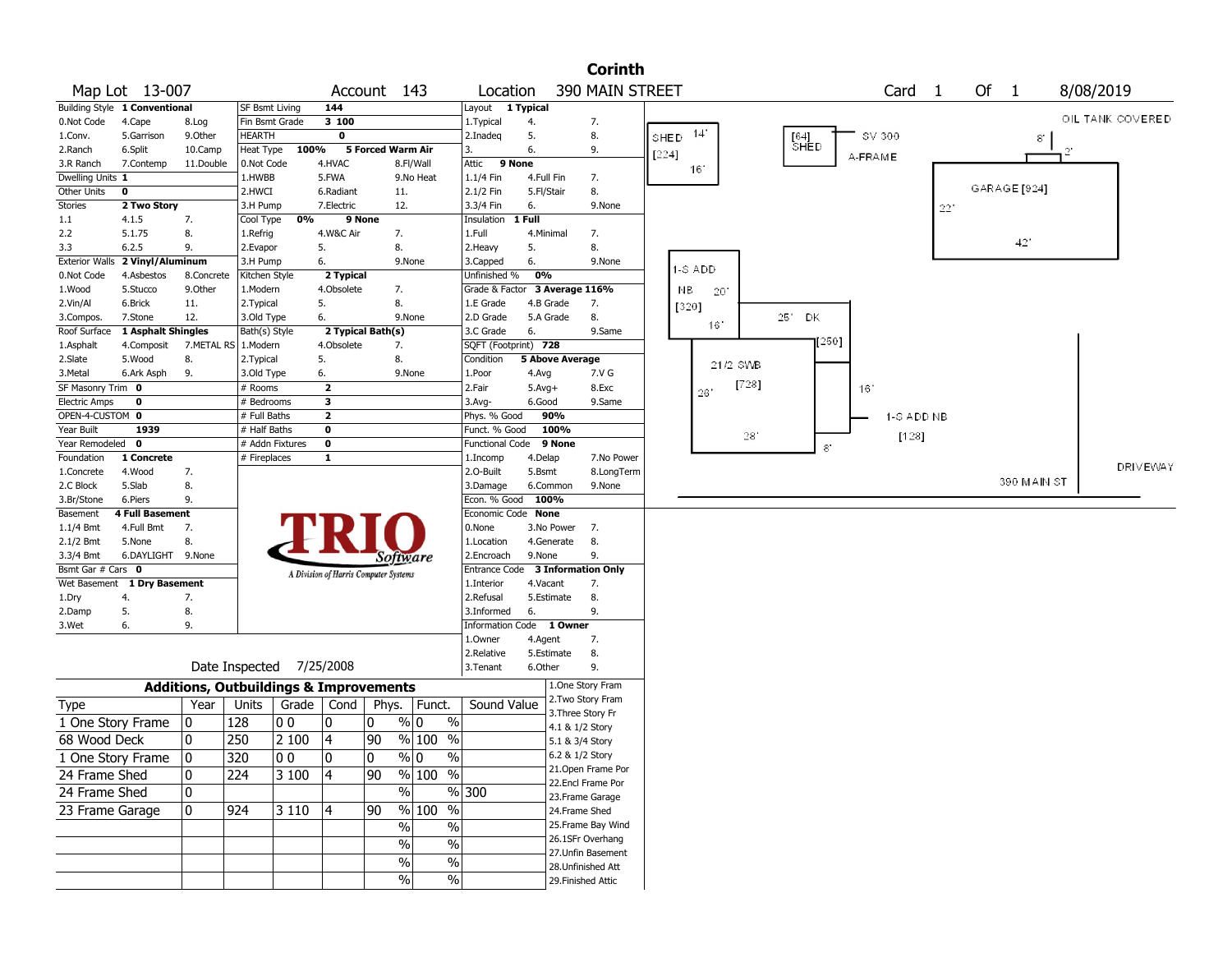|                               | Map Lot 13-008                  | Account 726 | Location                           |                        | 394 MAIN STREET            |                                          |                 |                          | Card <sub>1</sub>         | Of 1          |                                                      | 8/08/2019                              |
|-------------------------------|---------------------------------|-------------|------------------------------------|------------------------|----------------------------|------------------------------------------|-----------------|--------------------------|---------------------------|---------------|------------------------------------------------------|----------------------------------------|
| COX, HELEN L.                 |                                 |             |                                    | <b>Property Data</b>   |                            |                                          |                 | <b>Assessment Record</b> |                           |               |                                                      |                                        |
|                               |                                 |             | Neighborhood 1 Neighborhood A      |                        |                            | Year                                     | Land            |                          | <b>Buildings</b>          |               | Exempt                                               | Total                                  |
|                               |                                 |             |                                    |                        |                            | 2006                                     |                 | 16,050                   |                           | 160,240       | 11,154                                               | 165,136                                |
| P.O. BOX 120                  |                                 |             | Tree Growth Year                   | $\bf{0}$               |                            | 2007                                     |                 | 16,050                   |                           | 160,240       | 11,154                                               | 165,136                                |
| CORINTH ME 04427<br>B3315P259 |                                 |             | FIRST MORTGAGE<br>SECOND MORTGAGE  |                        | $\mathbf 0$<br>$\mathbf 0$ | 2008                                     |                 | 17,650                   |                           | 164,720       | 11,700                                               | 170,670                                |
|                               |                                 |             | Zone/Land Use 11 Residential       |                        |                            | 2009                                     |                 | 17,650                   |                           | 164,720       | 10,660                                               | 171,710                                |
|                               |                                 |             |                                    |                        |                            | 2010                                     |                 | 17,650                   |                           | 166,630       | 9,020                                                | 175,260                                |
|                               |                                 |             | Secondary Zone                     |                        |                            | 2011                                     |                 | 17,650                   |                           | 166,630       | 9,460                                                | 174,820                                |
|                               |                                 |             | Topography 1 Level                 |                        | 9                          | 2012                                     |                 | 17,650                   |                           | 168,530       | 9,460                                                | 176,720                                |
|                               |                                 |             |                                    |                        |                            |                                          |                 |                          |                           |               |                                                      |                                        |
|                               |                                 |             | 1.Level<br>2.Rolling               | 4.Below St<br>5.Low    | 7.<br>8.                   | 2013                                     |                 | 17,650                   |                           | 168,530       | 10,000                                               | 176,180                                |
|                               |                                 |             | 3.Above St                         | 6.Swampy               | 9.                         | 2014                                     |                 | 17,650                   |                           | 170,150       | 9,800                                                | 178,000                                |
|                               |                                 |             | <b>4 Drilled Well</b><br>Utilities |                        | <b>6 Septic System</b>     | 2015                                     |                 | 17,650                   |                           | 170,150       | 10,000                                               | 177,800                                |
|                               |                                 |             | 1.Public                           | 4.Dr Well              | 7.Cesspool                 | 2016                                     |                 | 17,650                   |                           | 170,150       | 15,000                                               | 172,800                                |
|                               |                                 |             | 2.Water<br>3.Sewer                 | 5.Dug Well<br>6.Septic | 8.<br>9.None               | 2017                                     |                 | 17,650                   |                           | 170,150       | 20,000                                               | 167,800                                |
|                               |                                 |             | 1 Paved<br><b>Street</b>           |                        |                            | 2018                                     |                 | 17,650                   |                           | 170,150       | 20,000                                               | 167,800                                |
|                               |                                 |             |                                    |                        |                            | 2019                                     |                 | 17,650                   |                           | 170,150       | 20,000                                               | 167,800                                |
|                               |                                 |             | 1.Paved<br>2.Semi Imp              | 4.R/W<br>5.            | 7.<br>8.                   |                                          |                 |                          | <b>Land Data</b>          |               |                                                      |                                        |
|                               |                                 |             | 3.Gravel                           | 6.                     | 9.None                     | <b>Front Foot</b>                        | Type            | Frontage                 | <b>Effective</b><br>Depth | <b>Factor</b> | <b>Influence</b><br>Code                             | <b>Influence</b>                       |
|                               | <b>Inspection Witnessed By:</b> |             | STATUS TG-F&O                      |                        | $\mathbf 0$                | 11.Regular Lot                           |                 |                          |                           |               | %                                                    | <b>Codes</b><br>1.Unimproved           |
|                               |                                 |             |                                    | <b>Sale Data</b>       | $\mathbf 0$                | 12.Delta Triangle<br>13. Nabla Triangle  |                 |                          |                           |               | $\overline{\frac{9}{6}}$<br>$\overline{\frac{9}{6}}$ | 2.Excess Frtg<br>3. Topography         |
|                               |                                 |             | Sale Date                          |                        |                            | 14. Rear Land                            |                 |                          |                           |               | $\frac{9}{6}$                                        | 4.Size/Shape                           |
| X                             |                                 | Date        | Price                              |                        |                            | 15. Miscellaneous                        |                 |                          |                           |               | $\overline{\frac{9}{6}}$<br>%                        | 5.Access<br>6.Open Space               |
| No./Date                      | Description                     | Date Insp.  | Sale Type                          |                        |                            |                                          |                 |                          |                           |               | %                                                    | 7.Restricted                           |
|                               |                                 |             | 1.Land                             | 4. Mobile              | 7.                         | <b>Square Foot</b>                       |                 |                          | <b>Square Feet</b>        |               |                                                      | 8.Environmt<br>9. Fractional           |
|                               |                                 |             | 2.L & B                            | 5.Other                | 8.                         | 16.Regular Lot                           |                 |                          |                           |               | %<br>%                                               | <b>Acres</b>                           |
|                               |                                 |             | 3.Building                         | 6.                     | 9.                         | 17.Secondary Lot<br>18.Excess Land       |                 |                          |                           |               | $\frac{9}{6}$                                        | 30. Rear Land 51+                      |
|                               |                                 |             | Financing                          |                        |                            | 19.Sound Value                           |                 |                          |                           |               | $\frac{9}{6}$                                        | 31.Tillable                            |
| Notes:                        |                                 |             | 1.Convent                          | 4.Seller               | 7.                         | 20.Miscellaneous                         |                 |                          |                           |               | $\frac{9}{6}$                                        | 32.Pasture<br>33.Open Space            |
|                               |                                 |             | 2.FHA/VA<br>3.Assumed              | 5.Private<br>6.Cash    | 8.<br>9.Unknown            |                                          |                 |                          |                           |               | $\overline{\frac{9}{6}}$<br>%                        | 34.Softwood (F&O)                      |
|                               |                                 |             |                                    |                        |                            | <b>Fract. Acre</b>                       |                 |                          | <b>Acreage/Sites</b>      |               |                                                      | 35. Mixed Wood (F&                     |
|                               |                                 |             | Validity                           |                        |                            | 21.Improved (Frac                        | 21              |                          | 1.00                      | 100           | %<br>$\bf{0}$                                        | 36.Hardwood (F&O)                      |
|                               |                                 |             | 1.Valid                            | 4.Split                | 7.Renovate                 | 22.Unimproved (Fr                        | $\overline{27}$ |                          | 0.59                      | 100           | $\overline{\mathfrak{o}}$<br>%                       | 37.Softwood (TG)                       |
|                               |                                 |             | 2.Related<br>3.Distress            | 5.Partial<br>6.Exempt  | 8.Other<br>9.              | 23.No Road Lot (F                        |                 |                          |                           |               | %                                                    | 38. Mixed Wood (TG<br>39.Hardwood (TG) |
|                               |                                 |             |                                    |                        |                            | Acres<br>24.Commercial                   |                 |                          |                           |               | $\frac{9}{6}$                                        | 40. Wasteland                          |
|                               |                                 |             | Verified                           |                        |                            | 25.                                      |                 |                          |                           |               | %                                                    | 41. Multiple MO HO                     |
|                               |                                 |             | 1.Buyer                            | 4.Agent                | 7.Family                   | 26.                                      |                 |                          |                           |               | $\overline{\frac{9}{6}}$<br>%                        | 42. Multiple Home                      |
|                               |                                 |             | 2.Seller                           | 5.Pub Rec              | 8.Other                    | 27. Rear Land 1-10                       |                 |                          |                           |               |                                                      | 43.TG SINGLE LANE                      |
|                               |                                 |             |                                    |                        |                            |                                          |                 |                          |                           |               |                                                      |                                        |
| <b>Corinth</b>                |                                 |             | 3.Lender                           | 6.MLS                  | 9.                         | 28. Rear Land 11-2<br>29. Rear Land 26-5 |                 |                          | <b>Total Acreage</b>      | 1.59          |                                                      | 44.Lot Improvemen<br>45. Miscellaneous |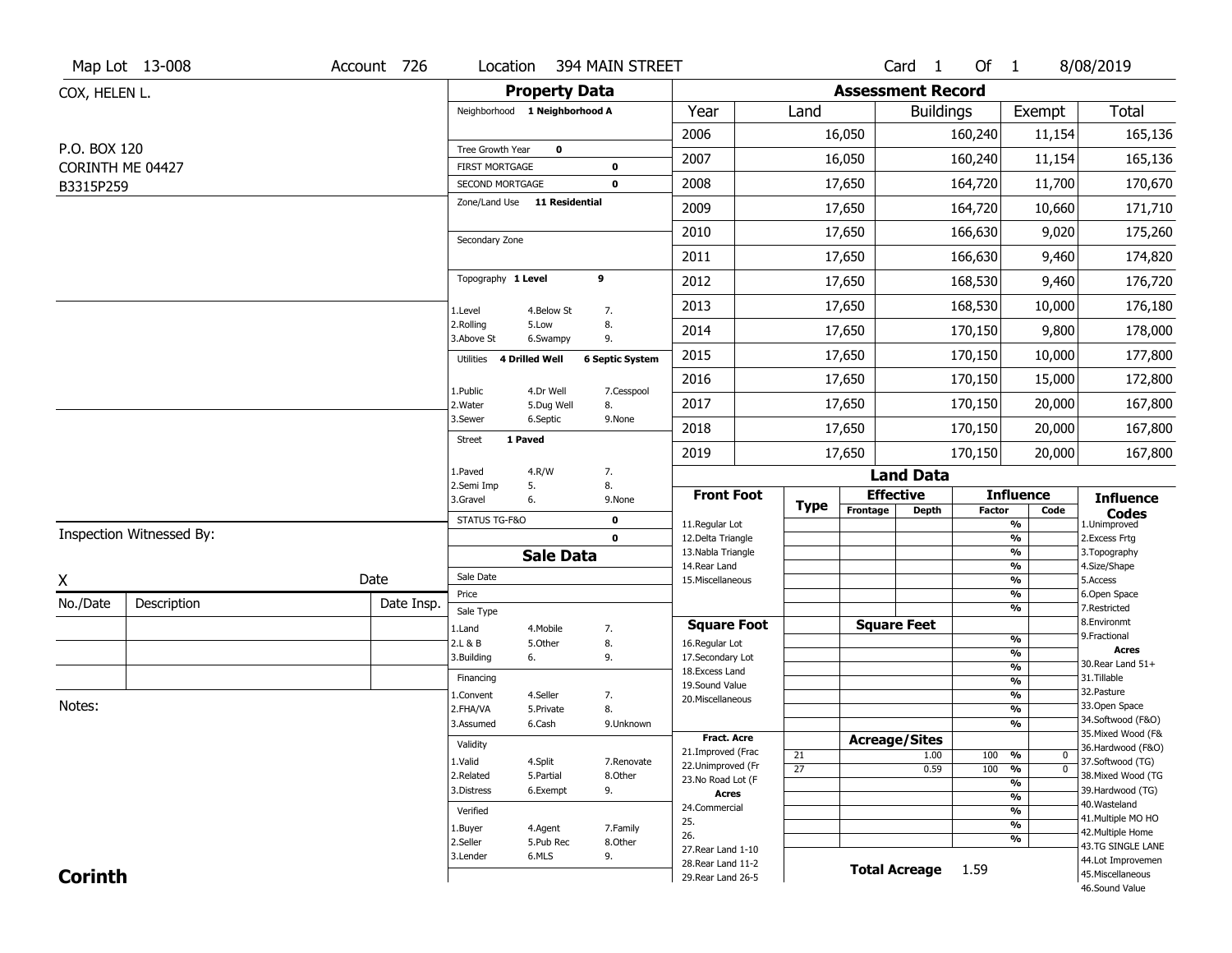|                           |                               |                                                   |                             |       |                         |                                       |                |                                        |                       |                   | <b>Corinth</b>     |                      |          |                 |    |                   |      |             |           |
|---------------------------|-------------------------------|---------------------------------------------------|-----------------------------|-------|-------------------------|---------------------------------------|----------------|----------------------------------------|-----------------------|-------------------|--------------------|----------------------|----------|-----------------|----|-------------------|------|-------------|-----------|
|                           | Map Lot 13-008                |                                                   |                             |       |                         | Account 726                           |                | Location                               |                       |                   | 394 MAIN STREET    |                      |          |                 |    | Card <sub>1</sub> | Of 1 |             | 8/08/2019 |
|                           | Building Style 7 Contemporary |                                                   | SF Bsmt Living              |       | $\mathbf 0$             |                                       |                | Layout 1 Typical                       |                       |                   |                    |                      |          |                 |    |                   |      |             |           |
| 0.Not Code                | 4.Cape                        | 8.Log                                             | Fin Bsmt Grade              |       | 0 <sub>0</sub>          |                                       |                | 1. Typical                             | 4.                    |                   | 7.                 |                      |          |                 |    |                   |      |             |           |
| 1.Conv.                   | 5.Garrison                    | 9.0ther                                           | <b>HEARTH</b>               |       | $\mathbf 0$             |                                       |                | 2.Inadeg                               | 5.                    |                   | 8.                 |                      |          | -661            |    |                   |      |             |           |
| 2.Ranch                   | 6.Split                       | 10.Camp                                           | Heat Type                   | 100%  |                         | 1 Hot Water BB                        |                | 3.                                     | 6.                    |                   | 9.                 |                      |          |                 |    |                   |      |             |           |
| 3.R Ranch                 | 7.Contemp                     | 11.Double                                         | 0.Not Code                  |       | 4.HVAC                  |                                       | 8.Fl/Wall      | Attic<br>9 None                        |                       |                   |                    |                      |          | 5.              |    |                   |      |             |           |
| Dwelling Units 1          |                               |                                                   | 1.HWBB                      |       | 5.FWA                   |                                       | 9.No Heat      | $1.1/4$ Fin                            | 4.Full Fin            |                   | 7.                 | 10                   | OP [295] |                 |    |                   |      |             |           |
| Other Units               | 0                             |                                                   | 2.HWCI                      |       | 6.Radiant               | 11.                                   |                | 2.1/2 Fin                              | 5.Fl/Stair            |                   | 8.                 |                      |          | 4               |    |                   |      |             |           |
| <b>Stories</b>            | 1 One Story                   |                                                   | 3.H Pump                    |       | 7.Electric              | 12.                                   |                | 3.3/4 Fin                              | 6.                    |                   | 9.None             |                      | 20       | 3               |    |                   |      |             |           |
| 1.1                       | 4.1.5                         | 7.                                                | Cool Type                   | 0%    |                         | 9 None                                |                | Insulation                             | 1 Full                |                   |                    |                      |          |                 |    |                   |      |             |           |
| 2.2                       | 5.1.75                        | 8.                                                | 1.Refrig                    |       | 4.W&C Air               | 7.                                    |                | 1.Full                                 | 4.Minimal             |                   | 7.                 |                      |          |                 |    |                   |      |             |           |
| 3.3                       | 6.2.5                         | 9.                                                | 2.Evapor                    |       | 5.                      | 8.                                    |                | 2.Heavy                                | 5.                    |                   | 8.                 | 41'                  |          | 1-S SLAB [2757] |    |                   |      |             | 28        |
| <b>Exterior Walls</b>     | 2 Vinyl/Aluminum              |                                                   | 3.H Pump                    |       | 6.                      |                                       | 9.None         | 3.Capped                               | 6.                    |                   | 9.None             |                      |          |                 |    |                   |      |             |           |
| 0.Not Code                | 4.Asbestos                    | 8.Concrete                                        | Kitchen Style               |       | 1 Modern                |                                       |                | Unfinished %                           | 0%                    |                   |                    |                      |          |                 |    | 56'               |      |             | [1008]    |
| 1.Wood                    | 5.Stucco                      | 9.Other                                           | 1.Modern                    |       | 4.Obsolete              | 7.                                    |                | Grade & Factor                         | 4.B Grade             | 4 Good 115%       |                    |                      |          | 6               |    |                   |      |             |           |
| 2.Vin/Al                  | 6.Brick<br>7.Stone            | 11.<br>12.                                        | 2. Typical                  |       | 5.<br>6.                | 8.                                    | 9.None         | 1.E Grade                              |                       |                   | 7.<br>8.           |                      |          |                 |    |                   |      |             | 36        |
| 3.Compos.<br>Roof Surface | 6 Ark Asph Shingles           |                                                   | 3.Old Type<br>Bath(s) Style |       |                         | 1 Modern Bath(s)                      |                | 2.D Grade<br>3.C Grade                 | 5.A Grade<br>6.       |                   | 9.Same             | -11                  | 18       | $3 - 11$        |    |                   |      |             |           |
| 1.Asphalt                 | 4.Composit                    | 7.METAL RS                                        | 1.Modern                    |       | 4.Obsolete              | 7.                                    |                | SQFT (Footprint) 2757                  |                       |                   |                    |                      |          |                 |    |                   |      |             |           |
| 2.Slate                   | 5.Wood                        | 8.                                                | 2. Typical                  |       | 5.                      | 8.                                    |                | Condition                              | 6 Good                |                   |                    | $3^{\circ}$ OP [350] |          | 45.             |    |                   |      |             |           |
| 3.Metal                   | 6.Ark Asph                    | 9.                                                | 3.Old Type                  |       | 6.                      |                                       | 9.None         | 1.Poor                                 | 4.Avg                 |                   | 7.V G              |                      |          |                 | 16 |                   |      |             |           |
| SF Masonry Trim 0         |                               |                                                   | # Rooms                     |       | $\overline{\mathbf{3}}$ |                                       |                | 2.Fair                                 | $5.Avg+$              |                   | 8.Exc              |                      |          |                 |    |                   |      |             |           |
| <b>Electric Amps</b>      | 0                             |                                                   | # Bedrooms                  |       | $\overline{\mathbf{2}}$ |                                       |                | $3.$ Avg-                              | 6.Good                |                   | 9.Same             |                      |          |                 |    | 21'               |      |             |           |
| OPEN-4-CUSTOM 0           |                               |                                                   | # Full Baths                |       | $\overline{2}$          |                                       |                | Phys. % Good                           | 96%                   |                   |                    |                      |          |                 |    |                   |      |             |           |
| Year Built                | 2000                          |                                                   | $#$ Half Baths              |       | $\mathbf 0$             |                                       |                | Funct. % Good                          |                       | 100%              |                    |                      |          |                 |    |                   |      |             |           |
| Year Remodeled            | 0                             |                                                   | # Addn Fixtures             |       | $\mathbf 0$             |                                       |                | Functional Code                        |                       | 9 None            |                    |                      |          |                 |    |                   |      | 394 MAIN ST |           |
| Foundation                | <b>5 Concrete Slab</b>        |                                                   | # Fireplaces                |       | $\mathbf 0$             |                                       |                | 1.Incomp                               | 4.Delap               |                   | 7.No Power         |                      |          |                 |    |                   |      |             |           |
| 1.Concrete                | 4.Wood                        | 7.                                                |                             |       |                         |                                       |                | 2.0-Built                              | 5.Bsmt                |                   | 8.LongTerm         |                      |          |                 |    |                   |      |             |           |
| 2.C Block                 | 5.Slab                        | 8.                                                |                             |       |                         |                                       |                | 3.Damage                               | 6.Common              |                   | 9.None             |                      |          |                 |    |                   |      |             |           |
| 3.Br/Stone                | 6.Piers                       | 9.                                                |                             |       |                         |                                       |                | Econ. % Good 100%                      |                       |                   |                    |                      |          |                 |    |                   |      |             |           |
| Basement                  | 9 No Basement                 |                                                   |                             |       |                         |                                       |                | Economic Code None                     |                       |                   |                    |                      |          |                 |    |                   |      |             |           |
| 1.1/4 Bmt                 | 4.Full Bmt                    | 7.                                                |                             |       |                         |                                       |                | 0.None                                 |                       | 3.No Power        | 7.                 |                      |          |                 |    |                   |      |             |           |
| $2.1/2$ Bmt               | 5.None                        | 8.                                                |                             |       |                         |                                       |                | 1.Location                             | 4.Generate            |                   | 8.                 |                      |          |                 |    |                   |      |             |           |
| 3.3/4 Bmt                 | 6.DAYLIGHT 9.None             |                                                   |                             |       |                         | Software                              |                | 2.Encroach                             | 9.None                |                   | 9.                 |                      |          |                 |    |                   |      |             |           |
| Bsmt Gar # Cars 0         |                               |                                                   |                             |       |                         | A Division of Harris Computer Systems |                | Entrance Code                          |                       | 5 Estimated       |                    |                      |          |                 |    |                   |      |             |           |
| Wet Basement              | 9 No Basement                 |                                                   |                             |       |                         |                                       |                | 1.Interior                             | 4.Vacant              |                   | 7.                 |                      |          |                 |    |                   |      |             |           |
| 1.Dry                     | 4.                            | 7.                                                |                             |       |                         |                                       |                | 2.Refusal                              | 5.Estimate            |                   | 8.                 |                      |          |                 |    |                   |      |             |           |
| 2.Damp                    | 5.                            | 8.<br>9.                                          |                             |       |                         |                                       |                | 3.Informed                             | 6.                    |                   | 9.                 |                      |          |                 |    |                   |      |             |           |
| 3.Wet                     | 6.                            |                                                   |                             |       |                         |                                       |                | Information Code 5 Estimate<br>1.0wner |                       |                   | 7.                 |                      |          |                 |    |                   |      |             |           |
|                           |                               |                                                   |                             |       |                         |                                       |                | 2.Relative                             | 4.Agent<br>5.Estimate |                   | 8.                 |                      |          |                 |    |                   |      |             |           |
|                           |                               |                                                   | Date Inspected              |       | 7/25/2008               |                                       |                | 3.Tenant                               | 6.Other               |                   | 9.                 |                      |          |                 |    |                   |      |             |           |
|                           |                               |                                                   |                             |       |                         |                                       |                |                                        |                       |                   | 1.One Story Fram   |                      |          |                 |    |                   |      |             |           |
|                           |                               | <b>Additions, Outbuildings &amp; Improvements</b> |                             |       |                         |                                       |                |                                        |                       |                   | 2. Two Story Fram  |                      |          |                 |    |                   |      |             |           |
| Type                      |                               | Year                                              | Units                       | Grade | Cond                    | Phys.                                 | Funct.         | Sound Value                            |                       | 3. Three Story Fr |                    |                      |          |                 |    |                   |      |             |           |
| 21 Open Frame             |                               | 0                                                 | 350                         | 00    | 10                      | 10                                    | $\%$<br>% 0    |                                        |                       | 4.1 & 1/2 Story   |                    |                      |          |                 |    |                   |      |             |           |
| 21 Open Frame             |                               | $\mathbf 0$                                       | 295                         | 00    | 0                       | 0                                     | $\%$ 0<br>$\%$ |                                        |                       | 5.1 & 3/4 Story   |                    |                      |          |                 |    |                   |      |             |           |
| 23 Frame Garage           |                               | 10                                                | 1008                        | 3115  | 4                       | 95                                    | % 100 %        |                                        |                       | 6.2 & 1/2 Story   |                    |                      |          |                 |    |                   |      |             |           |
|                           |                               |                                                   |                             |       |                         |                                       |                |                                        |                       |                   | 21. Open Frame Por |                      |          |                 |    |                   |      |             |           |
|                           |                               |                                                   |                             |       |                         | $\sqrt{6}$                            | $\%$           |                                        |                       |                   | 22.Encl Frame Por  |                      |          |                 |    |                   |      |             |           |
|                           |                               |                                                   |                             |       |                         | $\frac{9}{6}$                         | $\frac{1}{2}$  |                                        |                       |                   | 23. Frame Garage   |                      |          |                 |    |                   |      |             |           |
|                           |                               |                                                   |                             |       |                         | $\sqrt{20}$                           | $\%$           |                                        |                       | 24.Frame Shed     |                    |                      |          |                 |    |                   |      |             |           |
|                           |                               |                                                   |                             |       |                         | $\sqrt{6}$                            | $\frac{1}{2}$  |                                        |                       |                   | 25. Frame Bay Wind |                      |          |                 |    |                   |      |             |           |
|                           |                               |                                                   |                             |       |                         | $\sqrt{20}$                           | $\%$           |                                        |                       |                   | 26.1SFr Overhang   |                      |          |                 |    |                   |      |             |           |
|                           |                               |                                                   |                             |       |                         |                                       |                |                                        |                       |                   | 27.Unfin Basement  |                      |          |                 |    |                   |      |             |           |
|                           |                               |                                                   |                             |       |                         | %                                     | $\%$           |                                        |                       |                   | 28. Unfinished Att |                      |          |                 |    |                   |      |             |           |
|                           |                               |                                                   |                             |       |                         | $\%$                                  | %              |                                        |                       |                   | 29. Finished Attic |                      |          |                 |    |                   |      |             |           |
|                           |                               |                                                   |                             |       |                         |                                       |                |                                        |                       |                   |                    |                      |          |                 |    |                   |      |             |           |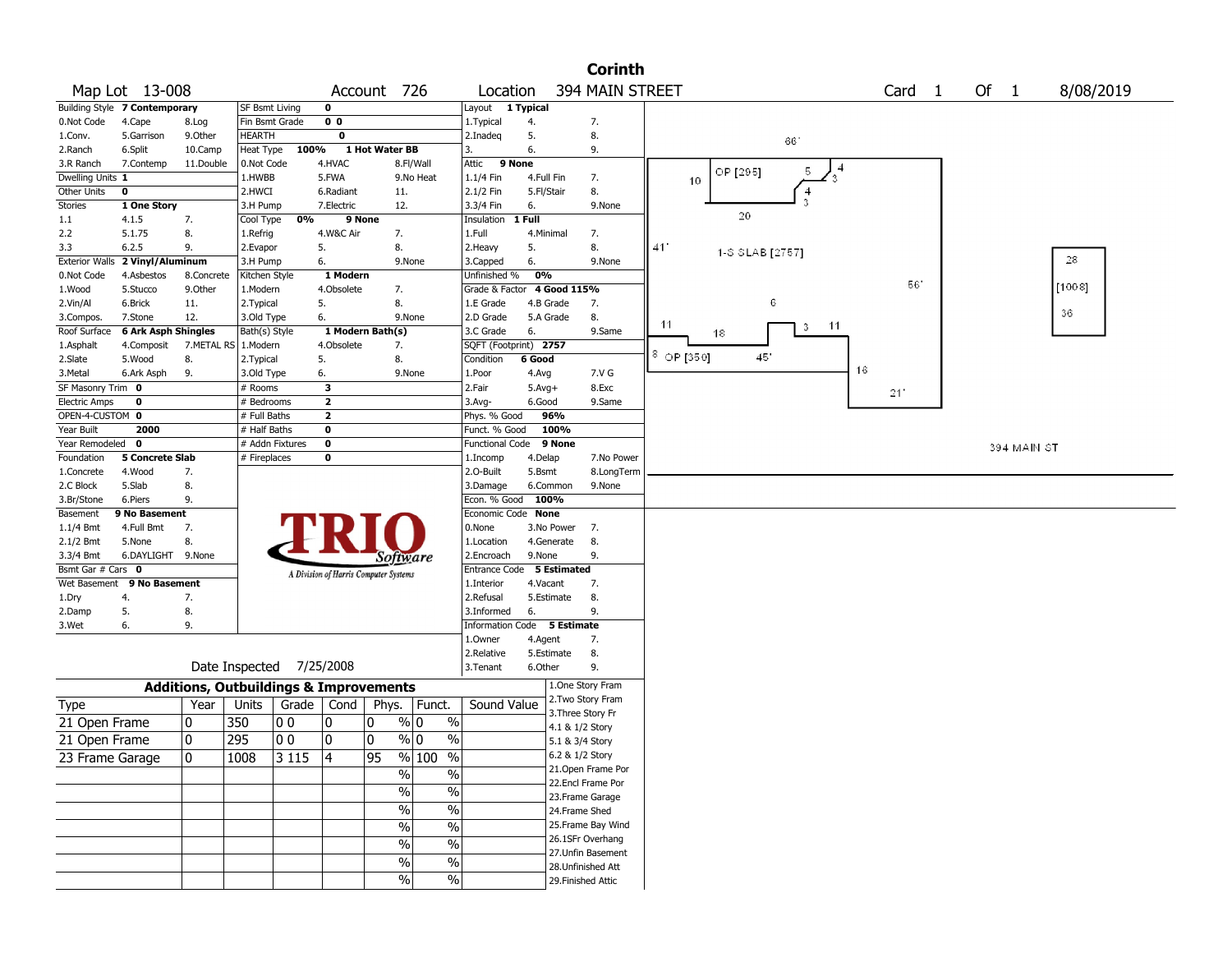|                   | Map Lot 13-009           | Account 27 | Location                            |                       | 402 MAIN STREET            |                                         |             |          | Card <sub>1</sub>        | Of 1          |                                                      | 8/08/2019                              |
|-------------------|--------------------------|------------|-------------------------------------|-----------------------|----------------------------|-----------------------------------------|-------------|----------|--------------------------|---------------|------------------------------------------------------|----------------------------------------|
| S.A.D. #64        |                          |            |                                     | <b>Property Data</b>  |                            |                                         |             |          | <b>Assessment Record</b> |               |                                                      |                                        |
|                   |                          |            | Neighborhood 1 Neighborhood A       |                       |                            | Year                                    | Land        |          | <b>Buildings</b>         |               | Exempt                                               | <b>Total</b>                           |
|                   |                          |            |                                     |                       |                            | 2006                                    |             | 0        |                          | 12,470        | 12,470                                               | $\pmb{0}$                              |
| <b>PO BOX 279</b> |                          |            | Tree Growth Year                    | $\mathbf 0$           |                            | 2007                                    |             | 0        |                          | 12,470        | 12,470                                               | 0                                      |
|                   | CORINTH ME 04427         |            | FIRST MORTGAGE<br>SECOND MORTGAGE   |                       | $\mathbf 0$<br>$\mathbf 0$ | 2008                                    |             | 100,000  |                          | 1,467,230     | 1,567,230                                            | $\pmb{0}$                              |
|                   |                          |            | Zone/Land Use 11 Residential        |                       |                            | 2009                                    |             | 100,000  |                          | 1,467,230     | 1,567,230                                            | 0                                      |
|                   |                          |            |                                     |                       |                            | 2010                                    |             | 100,000  |                          | 1,467,230     | 1,567,230                                            | 0                                      |
|                   |                          |            | Secondary Zone                      |                       |                            | 2011                                    |             | 100,000  |                          | 1,467,230     | 1,567,230                                            | 0                                      |
|                   |                          |            | Topography 9                        |                       | 9                          | 2012                                    |             | 100,000  |                          | 1,467,230     | 1,567,230                                            | 0                                      |
|                   |                          |            |                                     |                       |                            |                                         |             |          |                          |               |                                                      |                                        |
|                   |                          |            | 1.Level<br>2.Rolling                | 4.Below St<br>5.Low   | 7.<br>8.                   | 2013                                    |             | 100,000  |                          | 1,467,230     | 1,567,230                                            | 0                                      |
|                   |                          |            | 3.Above St                          | 6.Swampy              | 9.                         | 2014                                    |             | 100,000  |                          | 1,467,230     | 1,567,230                                            | 0                                      |
|                   |                          |            | <b>4 Drilled Well</b><br>Utilities  |                       | <b>6 Septic System</b>     | 2015                                    |             | 100,000  |                          | 1,467,230     | 1,567,230                                            | 0                                      |
|                   |                          |            | 1.Public                            | 4.Dr Well             | 7.Cesspool                 | 2016                                    |             | 100,000  |                          | 1,467,230     | 1,567,230                                            | 0                                      |
|                   |                          |            | 2.Water                             | 5.Dug Well            | 8.                         | 2017                                    |             | 100,000  |                          | 1,467,230     | 1,567,230                                            | 0                                      |
|                   |                          |            | 3.Sewer<br>1 Paved<br><b>Street</b> | 6.Septic              | 9.None                     | 2018                                    |             | 100,000  |                          | 1,223,040     | 1,323,040                                            | 0                                      |
|                   |                          |            |                                     |                       |                            | 2019                                    |             | 100,000  |                          | 1,223,040     | 1,323,040                                            | 0                                      |
|                   |                          |            | 1.Paved<br>2.Semi Imp               | 4.R/W<br>5.           | 7.<br>8.                   |                                         |             |          | <b>Land Data</b>         |               |                                                      |                                        |
|                   |                          |            | 3.Gravel                            | 6.                    | 9.None                     | <b>Front Foot</b>                       | <b>Type</b> |          | <b>Effective</b>         |               | <b>Influence</b>                                     | <b>Influence</b>                       |
|                   |                          |            | STATUS TG-F&O                       |                       | $\mathbf 0$                | 11.Regular Lot                          |             | Frontage | <b>Depth</b>             | <b>Factor</b> | Code<br>$\overline{\frac{9}{6}}$                     | <b>Codes</b><br>1.Unimproved           |
|                   | Inspection Witnessed By: |            |                                     |                       | $\mathbf 0$                | 12.Delta Triangle<br>13. Nabla Triangle |             |          |                          |               | $\frac{9}{6}$<br>%                                   | 2. Excess Frtg<br>3. Topography        |
|                   |                          |            |                                     | <b>Sale Data</b>      |                            | 14. Rear Land                           |             |          |                          |               | $\frac{9}{6}$                                        | 4.Size/Shape                           |
| X                 |                          | Date       | Sale Date<br>Price                  |                       |                            | 15. Miscellaneous                       |             |          |                          |               | $\frac{9}{6}$<br>%                                   | 5.Access<br>6.Open Space               |
| No./Date          | Description              | Date Insp. | Sale Type                           |                       |                            |                                         |             |          |                          |               | %                                                    | 7.Restricted                           |
|                   |                          |            | 1.Land                              | 4. Mobile             | 7.                         | <b>Square Foot</b>                      |             |          | <b>Square Feet</b>       |               |                                                      | 8.Environmt<br>9. Fractional           |
|                   |                          |            | 2.L & B                             | 5.Other               | 8.                         | 16.Regular Lot                          |             |          |                          |               | %<br>%                                               | <b>Acres</b>                           |
|                   |                          |            | 3.Building                          | 6.                    | 9.                         | 17.Secondary Lot<br>18.Excess Land      |             |          |                          |               | $\frac{9}{6}$                                        | 30. Rear Land 51+                      |
|                   |                          |            | Financing                           |                       |                            | 19.Sound Value                          |             |          |                          |               | $\overline{\frac{9}{6}}$                             | 31.Tillable                            |
| Notes:            |                          |            | 1.Convent                           | 4.Seller              | 7.                         | 20.Miscellaneous                        |             |          |                          |               | $\frac{9}{6}$                                        | 32.Pasture<br>33.Open Space            |
|                   |                          |            | 2.FHA/VA<br>3.Assumed               | 5.Private<br>6.Cash   | 8.<br>9.Unknown            |                                         |             |          |                          |               | $\overline{\frac{9}{6}}$<br>$\frac{9}{6}$            | 34.Softwood (F&O)                      |
|                   |                          |            |                                     |                       |                            | <b>Fract. Acre</b>                      |             |          | <b>Acreage/Sites</b>     |               |                                                      | 35. Mixed Wood (F&                     |
|                   |                          |            | Validity                            |                       |                            | 21.Improved (Frac                       | 24          |          | 14.00                    | 100           | %<br>$\bf{0}$                                        | 36.Hardwood (F&O)                      |
|                   |                          |            | 1.Valid                             | 4.Split               | 7.Renovate                 | 22.Unimproved (Fr                       |             |          |                          |               | $\frac{9}{6}$                                        | 37.Softwood (TG)                       |
|                   |                          |            | 2.Related<br>3.Distress             | 5.Partial<br>6.Exempt | 8.Other<br>9.              | 23.No Road Lot (F                       |             |          |                          |               | $\overline{\frac{9}{6}}$                             | 38. Mixed Wood (TG<br>39.Hardwood (TG) |
|                   |                          |            |                                     |                       |                            | <b>Acres</b><br>24.Commercial           |             |          |                          |               | $\overline{\frac{9}{6}}$                             | 40. Wasteland                          |
|                   |                          |            | Verified                            |                       |                            | 25.                                     |             |          |                          |               | $\overline{\frac{9}{6}}$<br>$\overline{\frac{9}{6}}$ | 41. Multiple MO HO                     |
|                   |                          |            | 1.Buyer                             | 4.Agent               | 7.Family                   | 26.                                     |             |          |                          |               | $\overline{\frac{9}{6}}$                             | 42. Multiple Home                      |
|                   |                          |            | 2.Seller<br>3.Lender                | 5.Pub Rec<br>6.MLS    | 8.Other<br>9.              | 27. Rear Land 1-10                      |             |          |                          |               |                                                      | 43.TG SINGLE LANE                      |
|                   |                          |            |                                     |                       |                            | 28. Rear Land 11-2                      |             |          | <b>Total Acreage</b>     | 14.00         |                                                      | 44.Lot Improvemen<br>45. Miscellaneous |
| <b>Corinth</b>    |                          |            |                                     |                       |                            | 29. Rear Land 26-5                      |             |          |                          |               |                                                      | 46.Sound Value                         |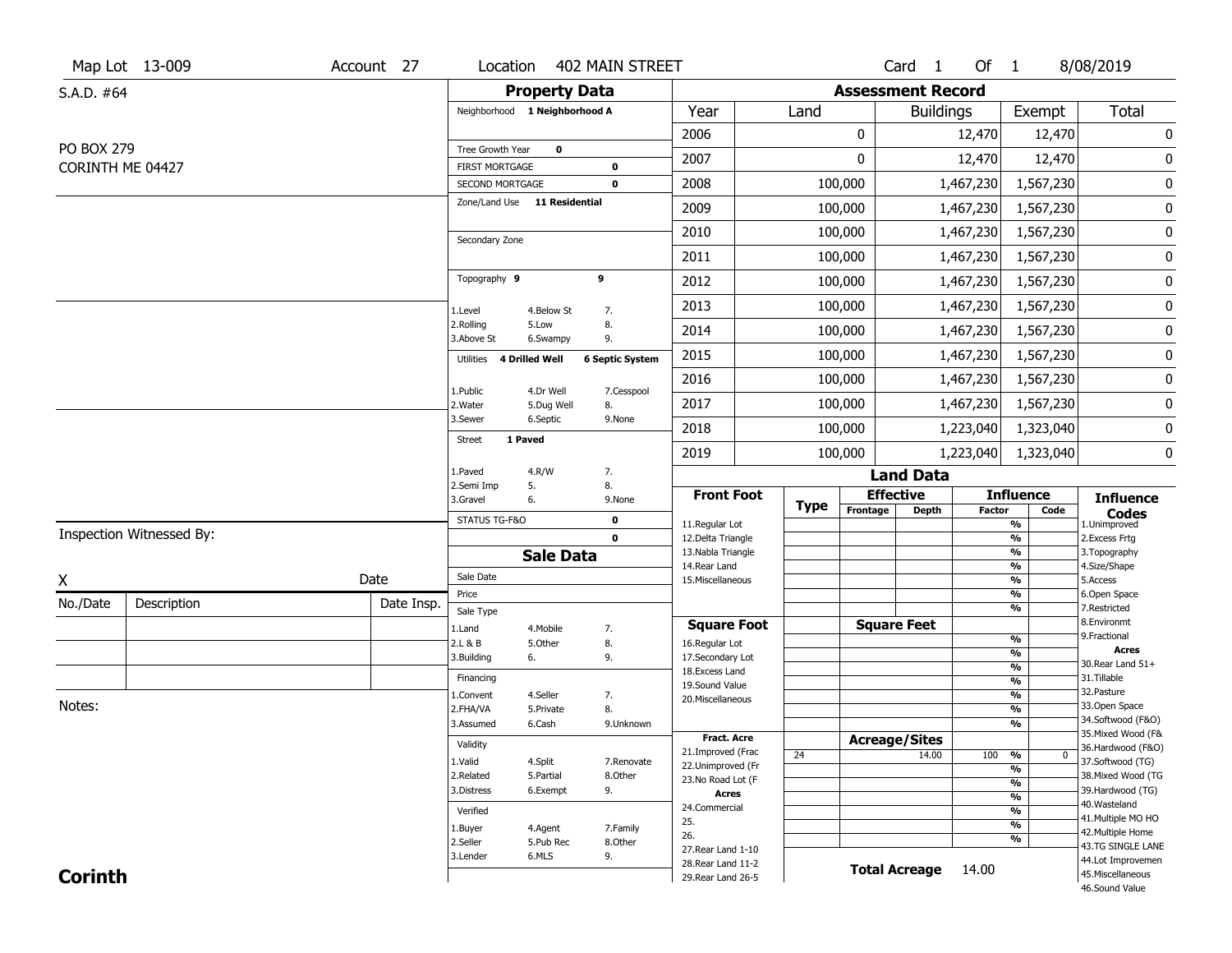|                       |                             |                                                   |                 |       |            |                                        |                        |             |                    | <b>Corinth</b>    |                   |      |           |
|-----------------------|-----------------------------|---------------------------------------------------|-----------------|-------|------------|----------------------------------------|------------------------|-------------|--------------------|-------------------|-------------------|------|-----------|
|                       | Map Lot 13-009              |                                                   |                 |       |            | Account 27                             | Location               |             |                    | 402 MAIN STREET   | Card <sub>1</sub> | Of 1 | 8/08/2019 |
| <b>Building Style</b> |                             |                                                   | SF Bsmt Living  |       |            |                                        | Layout                 |             |                    |                   |                   |      |           |
| 0.Not Code            | 4.Cape                      | 8.Log                                             | Fin Bsmt Grade  |       |            |                                        | 1. Typical             | 4.          |                    | 7.                |                   |      |           |
| 1.Conv.               | 5.Garrison                  | 9.0ther                                           | HEARTH          |       |            |                                        | 2.Inadeq               | 5.          |                    | 8.                |                   |      |           |
| 2.Ranch               | 6.Split                     | 10.Camp                                           | Heat Type       | 100%  |            |                                        | 3.                     | 6.          |                    | 9.                |                   |      |           |
| 3.R Ranch             | 7.Contemp                   | 11.Double                                         | 0.Not Code      |       | 4.HVAC     | 8.Fl/Wall                              | Attic                  |             |                    |                   |                   |      |           |
| Dwelling Units        |                             |                                                   | 1.HWBB          |       | 5.FWA      | 9.No Heat                              | 1.1/4 Fin              | 4.Full Fin  |                    | 7.                |                   |      |           |
| Other Units           |                             |                                                   | 2.HWCI          |       | 6.Radiant  | 11.                                    | 2.1/2 Fin              | 5.Fl/Stair  |                    | 8.                |                   |      |           |
| Stories               |                             |                                                   | 3.H Pump        |       | 7.Electric | 12.                                    | 3.3/4 Fin              | 6.          |                    | 9.None            |                   |      |           |
| 1.1                   | 4.1.5                       | 7.                                                | Cool Type       | 0%    |            |                                        | Insulation             |             |                    |                   |                   |      |           |
| 2.2                   | 5.1.75                      | 8.                                                | 1.Refrig        |       | 4.W&C Air  | 7.                                     | 1.Full                 | 4.Minimal   |                    | 7.                |                   |      |           |
| 3.3                   | 6.2.5                       | 9.                                                | 2.Evapor        |       | 5.         | 8.                                     | 2.Heavy                | 5.          |                    | 8.                |                   |      |           |
| <b>Exterior Walls</b> |                             |                                                   | 3.H Pump        |       | 6.         | 9.None                                 | 3.Capped               | 6.          |                    | 9.None            |                   |      |           |
| 0.Not Code            | 4.Asbestos                  | 8.Concrete                                        | Kitchen Style   |       |            |                                        | Unfinished %           |             |                    |                   |                   |      |           |
| 1.Wood                | 5.Stucco                    | 9.Other                                           | 1.Modern        |       | 4.Obsolete | 7.                                     | Grade & Factor         |             |                    |                   |                   |      |           |
| 2.Vin/Al              | 6.Brick                     | 11.                                               | 2. Typical      |       | 5.         | 8.                                     | 1.E Grade              | 4.B Grade   |                    | 7.                |                   |      |           |
| 3.Compos.             | 7.Stone                     | 12.                                               | 3.Old Type      |       | 6.         | 9.None                                 | 2.D Grade              | 5.A Grade   |                    | 8.                |                   |      |           |
| Roof Surface          |                             |                                                   | Bath(s) Style   |       |            |                                        | 3.C Grade              | 6.          |                    | 9.Same            |                   |      |           |
| 1.Asphalt             | 4.Composit                  | 7.METAL RS   1.Modern                             |                 |       | 4.Obsolete | 7.                                     | SQFT (Footprint)       |             |                    |                   |                   |      |           |
| 2.Slate               | 5.Wood                      | 8.                                                | 2. Typical      |       | 5.         | 8.                                     | Condition              |             |                    |                   |                   |      |           |
| 3.Metal               | 6.Ark Asph                  | 9.                                                | 3.Old Type      |       | 6.         | 9.None                                 | 1.Poor                 | 4.Avg       |                    | 7.V G             |                   |      |           |
| SF Masonry Trim       |                             |                                                   | # Rooms         |       |            |                                        | 2.Fair                 | $5.Avg+$    |                    | 8.Exc             |                   |      |           |
| <b>Electric Amps</b>  |                             |                                                   | # Bedrooms      |       |            |                                        | 3.Avg-                 | 6.Good      |                    | 9.Same            |                   |      |           |
| OPEN-4-CUSTOM         |                             |                                                   | # Full Baths    |       |            |                                        | Phys. % Good           |             |                    |                   |                   |      |           |
| Year Built            |                             |                                                   | # Half Baths    |       |            |                                        | Funct. % Good          |             |                    |                   |                   |      |           |
| Year Remodeled        |                             |                                                   | # Addn Fixtures |       |            |                                        | <b>Functional Code</b> |             |                    |                   |                   |      |           |
| Foundation            |                             |                                                   | # Fireplaces    |       |            |                                        | 1.Incomp               | 4.Delap     |                    | 7.No Power        |                   |      |           |
| 1.Concrete            | 4.Wood                      | 7.                                                |                 |       |            |                                        | 2.0-Built              | 5.Bsmt      |                    | 8.LongTerm        |                   |      |           |
| 2.C Block             | 5.Slab                      | 8.                                                |                 |       |            |                                        | 3.Damage               | 6.Common    |                    | 9.None            |                   |      |           |
| 3.Br/Stone            | 6.Piers                     | 9.                                                |                 |       |            |                                        | Econ. % Good           |             |                    |                   |                   |      |           |
| Basement              |                             |                                                   |                 |       |            |                                        | Economic Code          |             |                    |                   |                   |      |           |
|                       |                             |                                                   |                 |       |            |                                        | 0.None                 |             |                    |                   |                   |      |           |
| $1.1/4$ Bmt           | 4.Full Bmt                  | 7.<br>8.                                          |                 |       |            |                                        |                        | 3.No Power  |                    | 7.                |                   |      |           |
| 2.1/2 Bmt             | 5.None<br>6.DAYLIGHT 9.None |                                                   |                 |       |            |                                        | 1.Location             | 4.Generate  |                    | 8.                |                   |      |           |
| 3.3/4 Bmt             |                             |                                                   |                 |       |            | Software                               | 2.Encroach             | 9.None      |                    | 9.                |                   |      |           |
| Bsmt Gar # Cars       |                             |                                                   |                 |       |            | A Division of Harris Computer Systems  | Entrance Code          | $\mathbf 0$ |                    |                   |                   |      |           |
| Wet Basement          |                             |                                                   |                 |       |            |                                        | 1.Interior             | 4.Vacant    |                    | 7.                |                   |      |           |
| 1.Dry                 | 4.                          | 7.                                                |                 |       |            |                                        | 2.Refusal              | 5.Estimate  |                    | 8.                |                   |      |           |
| 2.Damp                | 5.                          | 8.                                                |                 |       |            |                                        | 3.Informed             | 6.          |                    | 9.                |                   |      |           |
| 3.Wet                 | 6.                          | 9.                                                |                 |       |            |                                        | Information Code 0     |             |                    |                   |                   |      |           |
|                       |                             |                                                   |                 |       |            |                                        | 1.0wner                | 4.Agent     |                    | 7.                |                   |      |           |
|                       |                             |                                                   |                 |       |            |                                        | 2.Relative             | 5.Estimate  |                    | 8.                |                   |      |           |
|                       |                             | Date Inspected                                    |                 |       |            |                                        | 3.Tenant               | 6.Other     |                    | 9.                |                   |      |           |
|                       |                             | <b>Additions, Outbuildings &amp; Improvements</b> |                 |       |            |                                        |                        |             |                    | 1.One Story Fram  |                   |      |           |
| Type                  |                             | Year                                              | Units           | Grade | Cond       | Phys.<br>Funct.                        | Sound Value            |             | 3. Three Story Fr  | 2. Two Story Fram |                   |      |           |
|                       |                             |                                                   |                 |       |            | $\%$<br>$\%$                           |                        |             | 4.1 & 1/2 Story    |                   |                   |      |           |
|                       |                             |                                                   |                 |       |            | %<br>%                                 |                        |             |                    |                   |                   |      |           |
|                       |                             |                                                   |                 |       |            |                                        |                        |             | 5.1 & 3/4 Story    |                   |                   |      |           |
|                       |                             |                                                   |                 |       |            | $\frac{9}{0}$<br>$\frac{0}{0}$         |                        |             | 6.2 & 1/2 Story    |                   |                   |      |           |
|                       |                             |                                                   |                 |       |            | %<br>$\%$                              |                        |             |                    | 21.Open Frame Por |                   |      |           |
|                       |                             |                                                   |                 |       |            | $\overline{\frac{0}{6}}$<br>$\%$       |                        |             |                    | 22.Encl Frame Por |                   |      |           |
|                       |                             |                                                   |                 |       |            |                                        |                        |             |                    | 23. Frame Garage  |                   |      |           |
|                       |                             |                                                   |                 |       |            | $\overline{\frac{0}{6}}$<br>$\sqrt{6}$ |                        |             | 24.Frame Shed      |                   |                   |      |           |
|                       |                             |                                                   |                 |       |            | $\overline{\frac{0}{6}}$<br>$\%$       |                        |             |                    | 25.Frame Bay Wind |                   |      |           |
|                       |                             |                                                   |                 |       |            | $\%$<br>$\frac{0}{0}$                  |                        |             |                    | 26.1SFr Overhang  |                   |      |           |
|                       |                             |                                                   |                 |       |            | $\%$<br>$\%$                           |                        |             |                    | 27.Unfin Basement |                   |      |           |
|                       |                             |                                                   |                 |       |            |                                        |                        |             |                    | 28.Unfinished Att |                   |      |           |
|                       |                             |                                                   |                 |       |            | $\sqrt{6}$<br>$\%$                     |                        |             | 29. Finished Attic |                   |                   |      |           |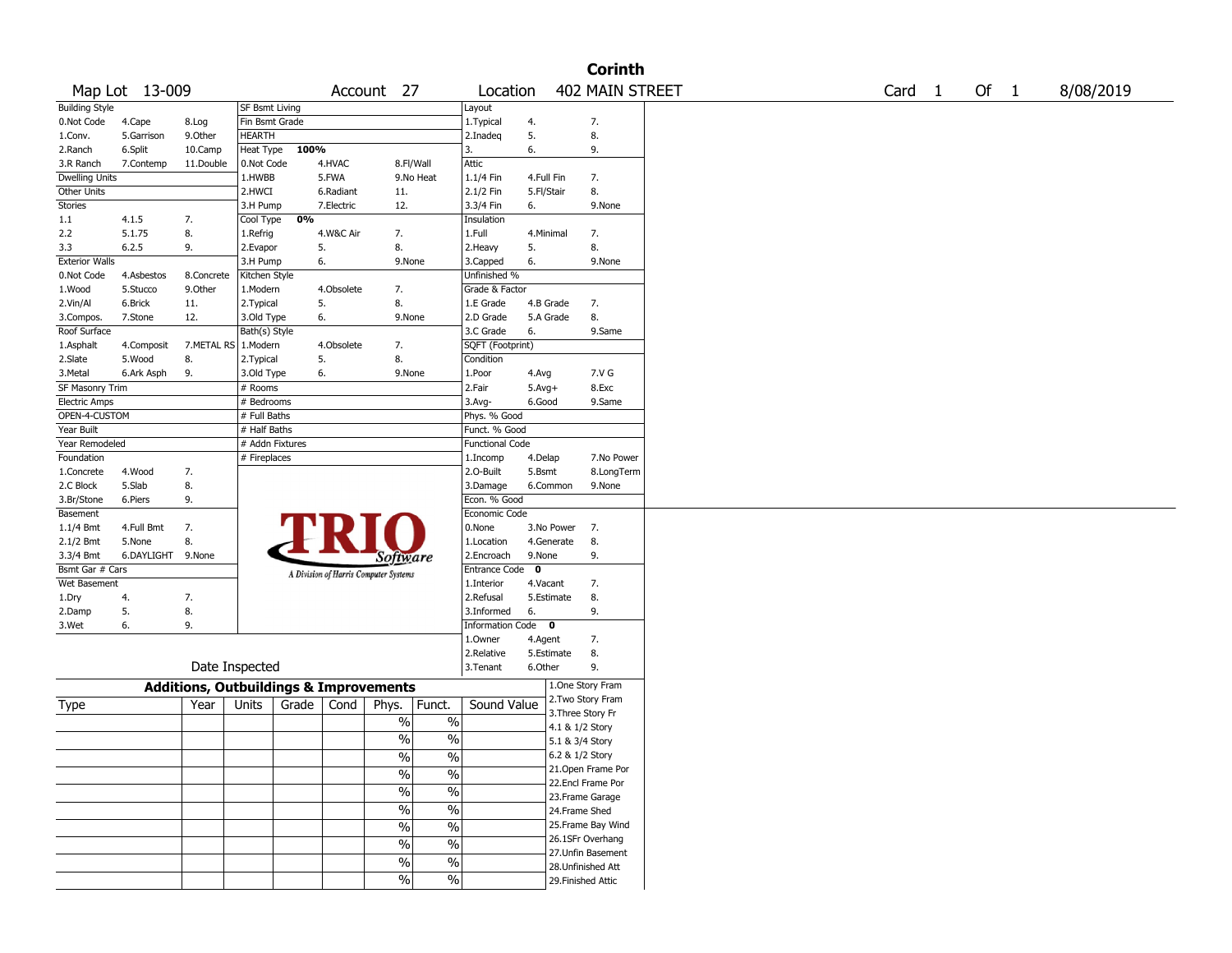|                   | Map Lot 13-010           | Account 1182 | Location                                 |                        | 410 MAIN STREET            |                                          |      |          | Card <sub>1</sub>                | Of 1         |                                | 8/08/2019                              |
|-------------------|--------------------------|--------------|------------------------------------------|------------------------|----------------------------|------------------------------------------|------|----------|----------------------------------|--------------|--------------------------------|----------------------------------------|
| S.A.D. #64        |                          |              |                                          | <b>Property Data</b>   |                            |                                          |      |          | <b>Assessment Record</b>         |              |                                |                                        |
|                   |                          |              | Neighborhood 1 Neighborhood A            |                        |                            | Year                                     | Land |          | <b>Buildings</b>                 |              | Exempt                         | Total                                  |
|                   |                          |              |                                          |                        |                            | 2006                                     |      | 9,090    |                                  | 59,570       | 0                              | 68,660                                 |
| <b>PO BOX 279</b> |                          |              | Tree Growth Year                         | $\mathbf 0$            |                            | 2007                                     |      | 9,090    |                                  | 59,570       | 0                              | 68,660                                 |
| B4180P281         | CORINTH ME 04427         |              | <b>FIRST MORTGAGE</b><br>SECOND MORTGAGE |                        | $\mathbf 0$<br>$\mathbf 0$ | 2008                                     |      | 11,850   |                                  | 59,600       | 0                              | 71,450                                 |
|                   |                          |              | Zone/Land Use 11 Residential             |                        |                            | 2009                                     |      | 11,850   |                                  | 59,600       | 0                              | 71,450                                 |
|                   |                          |              |                                          |                        |                            | 2010                                     |      | 11,850   |                                  | 59,600       | 0                              | 71,450                                 |
|                   |                          |              | Secondary Zone                           |                        |                            | 2011                                     |      | 11,850   |                                  | 59,600       | 0                              | 71,450                                 |
|                   |                          |              | Topography 9                             |                        | 9                          | 2012                                     |      | 11,850   |                                  | 61,600       | 0                              | 73,450                                 |
|                   |                          |              |                                          |                        |                            | 2013                                     |      | 11,850   |                                  | 61,600       | 0                              | 73,450                                 |
|                   |                          |              | 1.Level<br>2.Rolling                     | 4.Below St<br>5.Low    | 7.<br>8.                   | 2014                                     |      | 11,850   |                                  | 61,600       | 0                              | 73,450                                 |
|                   |                          |              | 3.Above St                               | 6.Swampy               | 9.                         |                                          |      |          |                                  |              |                                |                                        |
|                   |                          |              | Utilities 9 None                         |                        | 9 None                     | 2015                                     |      | 11,850   |                                  | 61,600       | 0                              | 73,450                                 |
|                   |                          |              | 1.Public                                 | 4.Dr Well              | 7.Cesspool                 | 2016                                     |      | 11,850   |                                  | 61,600       | 0                              | 73,450                                 |
|                   |                          |              | 2. Water<br>3.Sewer                      | 5.Dug Well<br>6.Septic | 8.<br>9.None               | 2017                                     |      | 11,850   |                                  | 61,600       | 73,450                         | $\mathbf 0$                            |
|                   |                          |              | 9 None<br><b>Street</b>                  |                        |                            | 2018                                     |      | 11,850   |                                  | 61,600       | 73,450                         | 0                                      |
|                   |                          |              |                                          |                        |                            | 2019                                     |      | 11,850   |                                  | $\mathbf{0}$ | 11,850                         | 0                                      |
|                   |                          |              | 1.Paved<br>2.Semi Imp                    | 4.R/W<br>5.            | 7.<br>8.                   |                                          |      |          | <b>Land Data</b>                 |              |                                |                                        |
|                   |                          |              | 3.Gravel                                 | 6.                     | 9.None                     | <b>Front Foot</b>                        | Type | Frontage | <b>Effective</b><br><b>Depth</b> | Factor       | <b>Influence</b><br>Code       | <b>Influence</b><br><b>Codes</b>       |
|                   | Inspection Witnessed By: |              | STATUS TG-F&O                            |                        | $\mathbf 0$                | 11.Regular Lot                           |      |          |                                  |              | $\overline{\frac{9}{6}}$       | 1.Unimproved                           |
|                   |                          |              |                                          | <b>Sale Data</b>       | $\mathbf 0$                | 12.Delta Triangle<br>13. Nabla Triangle  |      |          |                                  |              | $\frac{9}{6}$<br>$\frac{9}{6}$ | 2.Excess Frtg<br>3. Topography         |
|                   |                          |              | Sale Date                                |                        |                            | 14. Rear Land                            |      |          |                                  |              | $\frac{9}{6}$                  | 4.Size/Shape                           |
| Χ                 |                          | Date         | Price                                    |                        |                            | 15. Miscellaneous                        |      |          |                                  |              | $\frac{9}{6}$<br>%             | 5.Access<br>6.Open Space               |
| No./Date          | Description              | Date Insp.   | Sale Type                                |                        |                            |                                          |      |          |                                  |              | $\frac{9}{6}$                  | 7.Restricted                           |
|                   |                          |              | 1.Land                                   | 4. Mobile              | 7.                         | <b>Square Foot</b>                       |      |          | <b>Square Feet</b>               |              |                                | 8.Environmt<br>9. Fractional           |
|                   |                          |              | 2.L & B<br>3.Building                    | 5.Other<br>6.          | 8.<br>9.                   | 16.Regular Lot<br>17.Secondary Lot       |      |          |                                  |              | $\frac{9}{6}$<br>%             | <b>Acres</b>                           |
|                   |                          |              |                                          |                        |                            | 18. Excess Land                          |      |          |                                  |              | $\frac{9}{6}$                  | 30. Rear Land 51+                      |
|                   |                          |              | Financing                                |                        |                            | 19.Sound Value                           |      |          |                                  |              | $\frac{9}{6}$                  | 31.Tillable<br>32.Pasture              |
| Notes:            |                          |              | 1.Convent<br>2.FHA/VA                    | 4.Seller<br>5.Private  | 7.<br>8.                   | 20.Miscellaneous                         |      |          |                                  |              | $\frac{9}{6}$<br>$\frac{9}{6}$ | 33.Open Space                          |
|                   |                          |              | 3.Assumed                                | 6.Cash                 | 9.Unknown                  |                                          |      |          |                                  |              | %                              | 34.Softwood (F&O)                      |
|                   |                          |              | Validity                                 |                        |                            | <b>Fract. Acre</b>                       |      |          | <b>Acreage/Sites</b>             |              |                                | 35. Mixed Wood (F&                     |
|                   |                          |              | 1.Valid                                  | 4.Split                | 7.Renovate                 | 21.Improved (Frac                        | 21   |          | 0.36                             | 100          | %<br>$\bf{0}$                  | 36.Hardwood (F&O)<br>37.Softwood (TG)  |
|                   |                          |              | 2.Related                                | 5.Partial              | 8.Other                    | 22.Unimproved (Fr                        |      |          |                                  |              | %                              | 38. Mixed Wood (TG                     |
|                   |                          |              | 3.Distress                               | 6.Exempt               | 9.                         | 23.No Road Lot (F<br><b>Acres</b>        |      |          |                                  |              | %                              | 39.Hardwood (TG)                       |
|                   |                          |              | Verified                                 |                        |                            | 24.Commercial                            |      |          |                                  |              | $\frac{9}{6}$<br>$\frac{9}{6}$ | 40. Wasteland                          |
|                   |                          |              | 1.Buyer                                  | 4.Agent                | 7.Family                   | 25.                                      |      |          |                                  |              | $\frac{9}{6}$                  | 41. Multiple MO HO                     |
|                   |                          |              | 2.Seller                                 | 5.Pub Rec              | 8.Other                    | 26.                                      |      |          |                                  |              | %                              | 42. Multiple Home<br>43.TG SINGLE LANE |
|                   |                          |              | 3.Lender                                 | 6.MLS                  | 9.                         | 27. Rear Land 1-10<br>28. Rear Land 11-2 |      |          |                                  |              |                                | 44.Lot Improvemen                      |
| <b>Corinth</b>    |                          |              |                                          |                        |                            | 29. Rear Land 26-5                       |      |          | <b>Total Acreage</b>             | 0.36         |                                | 45. Miscellaneous                      |
|                   |                          |              |                                          |                        |                            |                                          |      |          |                                  |              |                                | 46.Sound Value                         |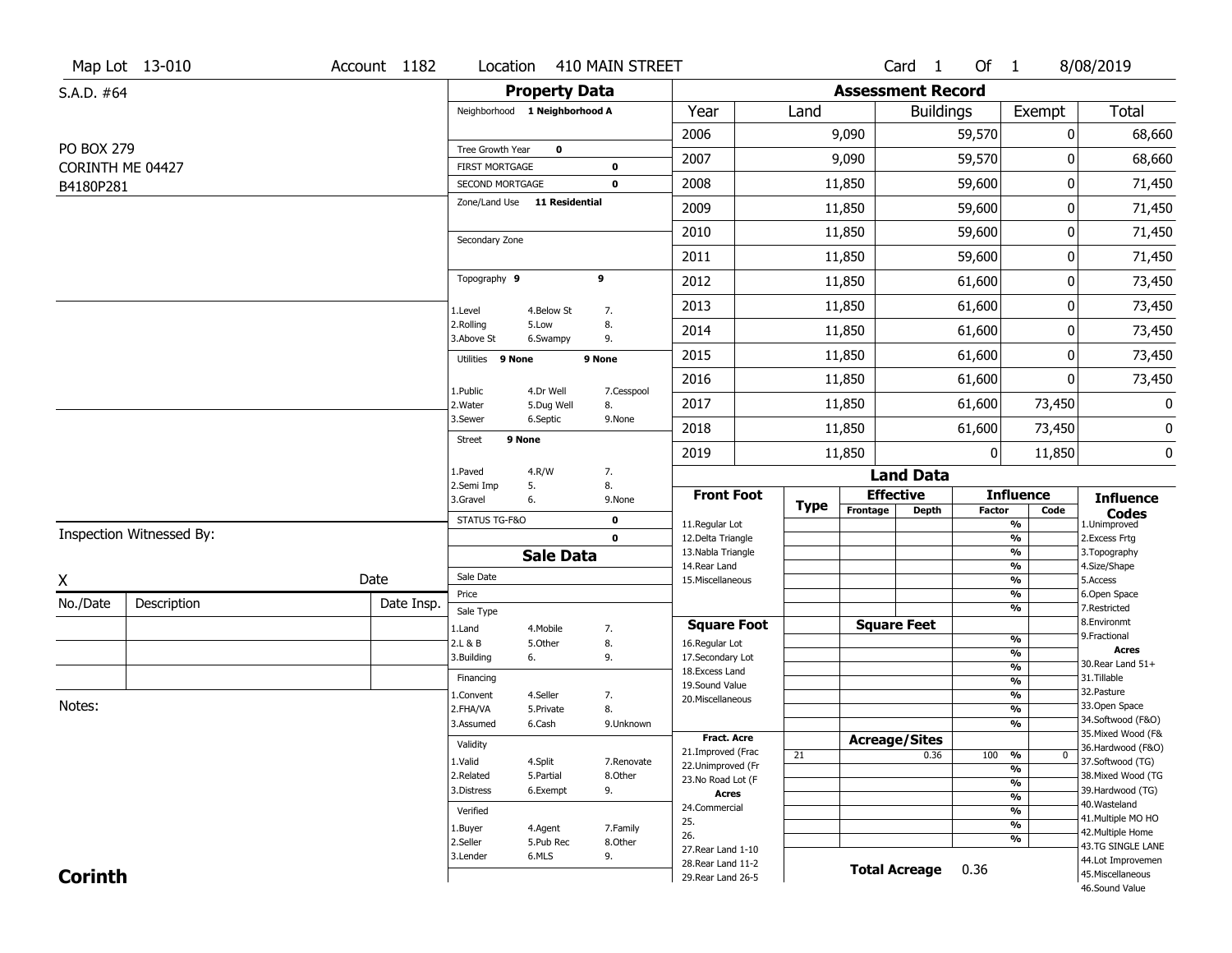|                       |                            |                                                   |                       |       |                |                                       |                          |                                |            |                    | <b>Corinth</b>  |                   |      |           |
|-----------------------|----------------------------|---------------------------------------------------|-----------------------|-------|----------------|---------------------------------------|--------------------------|--------------------------------|------------|--------------------|-----------------|-------------------|------|-----------|
|                       | Map Lot 13-010             |                                                   |                       |       |                | Account 1182                          |                          | Location                       |            |                    | 410 MAIN STREET | Card <sub>1</sub> | Of 1 | 8/08/2019 |
|                       | Building Style 0 Not Coded |                                                   | <b>SF Bsmt Living</b> |       | 0              |                                       |                          | Layout $\overline{\mathbf{0}}$ |            |                    |                 |                   |      |           |
| 0.Not Code            | 4.Cape                     | 8.Log                                             | Fin Bsmt Grade        |       | 0 <sub>0</sub> |                                       |                          | 1.Typical                      | 4.         |                    | 7.              |                   |      |           |
| 1.Conv.               | 5.Garrison                 | 9.0ther                                           | <b>HEARTH</b>         |       | 0              |                                       |                          | 2.Inadeq                       | 5.         |                    | 8.              |                   |      |           |
| 2.Ranch               | 6.Split                    | 10.Camp                                           | Heat Type             | 100%  |                | 0 Not Coded                           |                          | 3.                             | 6.         |                    | 9.              |                   |      |           |
| 3.R Ranch             | 7.Contemp                  | 11.Double                                         | 0.Not Code            |       | 4.HVAC         | 8.Fl/Wall                             |                          | Attic<br>$\bf{0}$              |            |                    |                 |                   |      |           |
| Dwelling Units 0      |                            |                                                   | 1.HWBB                |       | 5.FWA          |                                       | 9.No Heat                | 1.1/4 Fin                      | 4.Full Fin |                    | 7.              |                   |      |           |
| Other Units           | 0                          |                                                   | 2.HWCI                |       | 6.Radiant      | 11.                                   |                          | 2.1/2 Fin                      | 5.Fl/Stair |                    | 8.              |                   |      |           |
| <b>Stories</b>        | $\bf o$                    |                                                   | 3.H Pump              |       | 7.Electric     | 12.                                   |                          | 3.3/4 Fin                      | 6.         |                    | 9.None          |                   |      |           |
| 1.1                   | 4.1.5                      | 7.                                                | Cool Type             | 0%    | 9 None         |                                       |                          | Insulation 0                   |            |                    |                 |                   |      |           |
| 2.2                   | 5.1.75                     | 8.                                                | 1.Refrig              |       | 4.W&C Air      | 7.                                    |                          | 1.Full                         | 4.Minimal  |                    | 7.              |                   |      |           |
| 3.3                   | 6.2.5                      | 9.                                                | 2.Evapor              |       | 5.             | 8.                                    |                          | 2. Heavy                       | 5.         |                    | 8.              |                   |      |           |
| <b>Exterior Walls</b> | 0 Not Coded                |                                                   | 3.H Pump              |       | 6.             | 9.None                                |                          | 3.Capped                       | 6.         |                    | 9.None          |                   |      |           |
| 0.Not Code            | 4.Asbestos                 | 8.Concrete                                        | Kitchen Style         |       | 0              |                                       |                          | Unfinished %                   | 0%         |                    |                 |                   |      |           |
| 1.Wood                | 5.Stucco                   | 9.0ther                                           | 1.Modern              |       | 4.Obsolete     | 7.                                    |                          | Grade & Factor                 | 0 0%       |                    |                 |                   |      |           |
| 2.Vin/Al              | 6.Brick                    | 11.                                               | 2.Typical             |       | 5.             | 8.                                    |                          | 1.E Grade                      | 4.B Grade  |                    | 7.              |                   |      |           |
| 3.Compos.             | 7.Stone                    | 12.                                               | 3.Old Type            |       | 6.             | 9.None                                |                          | 2.D Grade                      | 5.A Grade  |                    | 8.              |                   |      |           |
| Roof Surface          | Ō                          |                                                   | Bath(s) Style         |       | 0              |                                       |                          | 3.C Grade                      | 6.         |                    | 9.Same          |                   |      |           |
| 1.Asphalt             | 4.Composit                 | 7.METAL RS 1.Modern                               |                       |       | 4.Obsolete     | 7.                                    |                          | SQFT (Footprint) 0             |            |                    |                 |                   |      |           |
| 2.Slate               | 5.Wood                     | 8.                                                | 2. Typical            |       | 5.             | 8.                                    |                          | Condition                      | 0          |                    |                 |                   |      |           |
| 3.Metal               | 6.Ark Asph                 | 9.                                                | 3.Old Type            |       | 6.             | 9.None                                |                          | 1.Poor                         | 4.Avg      |                    | 7.V G           |                   |      |           |
| SF Masonry Trim 0     |                            |                                                   | # Rooms               |       | 0              |                                       |                          | 2.Fair                         | $5.Avg+$   |                    | 8.Exc           |                   |      |           |
| <b>Electric Amps</b>  | 0                          |                                                   | # Bedrooms            |       | 0              |                                       |                          | 3.Avg-                         | 6.Good     |                    | 9.Same          |                   |      |           |
| OPEN-4-CUSTOM 0       |                            |                                                   | # Full Baths          |       | 0              |                                       |                          | Phys. % Good                   | 0%         |                    |                 |                   |      |           |
| Year Built            | 0                          |                                                   | # Half Baths          |       | 0              |                                       |                          | Funct. % Good                  |            | 100%               |                 |                   |      |           |
| Year Remodeled        | $\mathbf 0$                |                                                   | # Addn Fixtures       |       | $\mathbf 0$    |                                       |                          | <b>Functional Code</b>         |            | 9 None             |                 |                   |      |           |
| Foundation            | 0                          |                                                   | # Fireplaces          |       | 0              |                                       |                          | 1.Incomp                       | 4.Delap    |                    | 7.No Power      |                   |      |           |
| 1.Concrete            | 4.Wood                     | 7.                                                |                       |       |                |                                       |                          | 2.O-Built                      | 5.Bsmt     |                    | 8.LongTerm      |                   |      |           |
| 2.C Block             | 5.Slab                     | 8.                                                |                       |       |                |                                       |                          | 3.Damage                       | 6.Common   |                    | 9.None          |                   |      |           |
| 3.Br/Stone            | 6.Piers                    | 9.                                                |                       |       |                |                                       |                          | Econ. % Good 100%              |            |                    |                 |                   |      |           |
| Basement              | 0                          |                                                   |                       |       |                |                                       |                          | Economic Code None             |            |                    |                 |                   |      |           |
| 1.1/4 Bmt             | 4.Full Bmt                 | 7.                                                |                       |       |                |                                       |                          | 0.None                         |            | 7.<br>3.No Power   |                 |                   |      |           |
| 2.1/2 Bmt             | 5.None                     | 8.                                                |                       |       |                |                                       |                          | 1.Location                     | 4.Generate |                    | 8.              |                   |      |           |
| 3.3/4 Bmt             | 6.DAYLIGHT 9.None          |                                                   |                       |       |                | Software                              |                          | 2.Encroach                     | 9.None     |                    | 9.              |                   |      |           |
| Bsmt Gar # Cars 0     |                            |                                                   |                       |       |                | A Division of Harris Computer Systems |                          | Entrance Code 0                |            |                    |                 |                   |      |           |
| Wet Basement 0        |                            |                                                   |                       |       |                |                                       |                          | 1.Interior                     | 4.Vacant   |                    | 7.              |                   |      |           |
| 1.Dry                 | 4.                         | 7.                                                |                       |       |                |                                       |                          | 2.Refusal                      | 5.Estimate |                    | 8.              |                   |      |           |
| 2.Damp                | 5.                         | 8.                                                |                       |       |                |                                       |                          | 3.Informed                     | 6.         |                    | 9.              |                   |      |           |
| 3.Wet                 | 6.                         | 9.                                                |                       |       |                |                                       |                          | Information Code 0             |            |                    |                 |                   |      |           |
|                       |                            |                                                   |                       |       |                |                                       |                          | 1.Owner                        | 4.Agent    |                    | 7.              |                   |      |           |
|                       |                            |                                                   |                       |       |                |                                       |                          | 2.Relative                     | 5.Estimate |                    | 8.              |                   |      |           |
|                       |                            | Date Inspected                                    |                       |       |                |                                       |                          | 3. Tenant                      | 6.Other    |                    | 9.              |                   |      |           |
|                       |                            | <b>Additions, Outbuildings &amp; Improvements</b> |                       |       |                |                                       |                          |                                |            | 1.One Story Fram   |                 |                   |      |           |
|                       |                            |                                                   |                       |       |                |                                       |                          |                                |            | 2.Two Story Fram   |                 |                   |      |           |
| Type                  |                            | Year                                              | Units                 | Grade | Cond           | Phys.                                 | Funct.                   | Sound Value                    |            | 3. Three Story Fr  |                 |                   |      |           |
|                       |                            |                                                   |                       |       |                | $\%$                                  | $\%$                     |                                |            | 4.1 & 1/2 Story    |                 |                   |      |           |
|                       |                            |                                                   |                       |       |                | $\%$                                  | $\%$                     |                                |            | 5.1 & 3/4 Story    |                 |                   |      |           |
|                       |                            |                                                   |                       |       |                | $\frac{0}{0}$                         | $\%$                     |                                |            | 6.2 & 1/2 Story    |                 |                   |      |           |
|                       |                            |                                                   |                       |       |                | $\frac{0}{6}$                         | $\overline{\frac{0}{0}}$ |                                |            | 21.Open Frame Por  |                 |                   |      |           |
|                       |                            |                                                   |                       |       |                |                                       |                          |                                |            | 22.Encl Frame Por  |                 |                   |      |           |
|                       |                            |                                                   |                       |       |                | $\sqrt{20}$                           | $\overline{\frac{0}{0}}$ |                                |            | 23. Frame Garage   |                 |                   |      |           |
|                       |                            |                                                   |                       |       |                | $\sqrt{6}$                            | $\overline{\frac{0}{0}}$ |                                |            | 24.Frame Shed      |                 |                   |      |           |
|                       |                            |                                                   |                       |       |                | $\frac{9}{6}$                         | $\frac{0}{6}$            |                                |            | 25.Frame Bay Wind  |                 |                   |      |           |
|                       |                            |                                                   |                       |       |                |                                       |                          |                                |            | 26.1SFr Overhang   |                 |                   |      |           |
|                       |                            |                                                   |                       |       |                | $\overline{\frac{0}{0}}$              | $\overline{\frac{0}{0}}$ |                                |            | 27.Unfin Basement  |                 |                   |      |           |
|                       |                            |                                                   |                       |       |                | $\frac{9}{6}$                         | $\overline{\frac{0}{0}}$ |                                |            | 28. Unfinished Att |                 |                   |      |           |
|                       |                            |                                                   |                       |       |                | $\sqrt{20}$                           | $\sqrt[6]{\ }$           |                                |            | 29. Finished Attic |                 |                   |      |           |
|                       |                            |                                                   |                       |       |                |                                       |                          |                                |            |                    |                 |                   |      |           |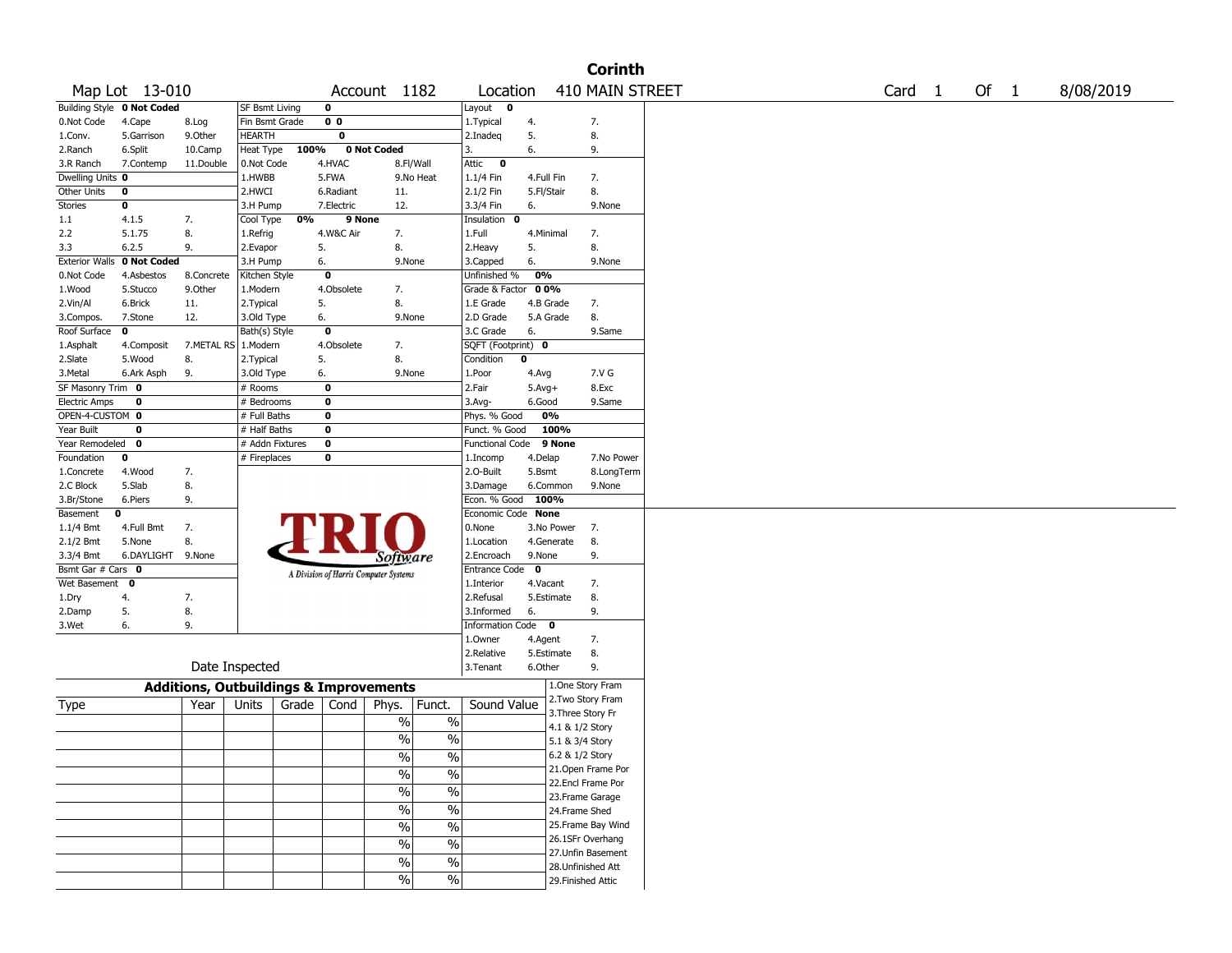|                       | Map Lot 13-011           | Account 61 | Location                                 |                      | 414 MAIN STREET        |                                          |             |          | Card <sub>1</sub>        | Of 1          |                                           | 8/08/2019                               |
|-----------------------|--------------------------|------------|------------------------------------------|----------------------|------------------------|------------------------------------------|-------------|----------|--------------------------|---------------|-------------------------------------------|-----------------------------------------|
| <b>BAPTIST CHURCH</b> |                          |            |                                          | <b>Property Data</b> |                        |                                          |             |          | <b>Assessment Record</b> |               |                                           |                                         |
|                       |                          |            | Neighborhood 1 Neighborhood A            |                      |                        | Year                                     | Land        |          | <b>Buildings</b>         |               | Exempt                                    | Total                                   |
|                       |                          |            |                                          |                      |                        | 2006                                     |             | 13,090   |                          | 55,790        | 20,000                                    | 48,880                                  |
| 331 MAIN STREET       |                          |            | Tree Growth Year                         | 0                    |                        | 2007                                     |             | 15,530   |                          | 55,800        | 20,000                                    | 51,330                                  |
| CORINTH ME 04427      |                          |            | <b>FIRST MORTGAGE</b><br>SECOND MORTGAGE |                      | 0<br>$\mathbf 0$       | 2008                                     |             | 15,530   |                          | 75,870        | 20,000                                    | 71,400                                  |
|                       |                          |            | Zone/Land Use 11 Residential             |                      |                        | 2009                                     |             | 15,530   |                          | 75,870        | 20,000                                    | 71,400                                  |
|                       |                          |            |                                          |                      |                        | 2010                                     |             | 15,530   |                          | 75,870        | 20,000                                    | 71,400                                  |
|                       |                          |            | Secondary Zone                           |                      |                        | 2011                                     |             | 15,530   |                          | 75,870        | 20,000                                    | 71,400                                  |
|                       |                          |            | Topography 1 Level                       |                      | 9                      | 2012                                     |             | 15,530   |                          | 78,400        | 20,000                                    | 73,930                                  |
|                       |                          |            | 1.Level                                  | 4.Below St           | 7.                     | 2013                                     |             | 15,530   |                          | 80,090        | 20,000                                    | 75,620                                  |
|                       |                          |            | 2.Rolling<br>3.Above St                  | 5.Low<br>6.Swampy    | 8.<br>9.               | 2014                                     |             | 15,530   |                          | 80,090        | 20,000                                    | 75,620                                  |
|                       |                          |            | 4 Drilled Well<br>Utilities              |                      | <b>6 Septic System</b> | 2015                                     |             | 15,530   |                          | 80,090        | 20,000                                    | 75,620                                  |
|                       |                          |            | 1.Public                                 | 4.Dr Well            | 7.Cesspool             | 2016                                     |             | 15,530   |                          | 84,300        | 20,000                                    | 79,830                                  |
|                       |                          |            | 2. Water                                 | 5.Dug Well           | 8.                     | 2017                                     |             | 15,530   |                          | 84,300        | 20,000                                    | 79,830                                  |
|                       |                          |            | 3.Sewer                                  | 6.Septic             | 9.None                 | 2018                                     |             | 15,530   |                          | 84,300        | 20,000                                    | 79,830                                  |
|                       |                          |            | 1 Paved<br><b>Street</b>                 |                      |                        | 2019                                     |             | 15,530   |                          | 84,300        | 20,000                                    | 79,830                                  |
|                       |                          |            | 1.Paved<br>2.Semi Imp                    | 4.R/W                | 7.<br>8.               |                                          |             |          | <b>Land Data</b>         |               |                                           |                                         |
|                       |                          |            | 3.Gravel                                 | 5.<br>6.             | 9.None                 | <b>Front Foot</b>                        | <b>Type</b> |          | <b>Effective</b>         |               | <b>Influence</b>                          | <b>Influence</b>                        |
|                       |                          |            | STATUS TG-F&O                            |                      | 0                      | 11.Regular Lot                           |             | Frontage | <b>Depth</b>             | <b>Factor</b> | Code<br>$\frac{9}{6}$                     | <b>Codes</b><br>1.Unimproved            |
|                       | Inspection Witnessed By: |            |                                          |                      | $\mathbf 0$            | 12.Delta Triangle<br>13. Nabla Triangle  |             |          |                          |               | $\frac{9}{6}$<br>$\overline{\frac{9}{6}}$ | 2.Excess Frtg<br>3. Topography          |
|                       |                          |            |                                          | <b>Sale Data</b>     |                        | 14. Rear Land                            |             |          |                          |               | $\frac{9}{6}$                             | 4.Size/Shape                            |
| X                     |                          | Date       | Sale Date<br>Price                       |                      |                        | 15. Miscellaneous                        |             |          |                          |               | $\overline{\frac{9}{6}}$<br>$\frac{9}{6}$ | 5.Access<br>6.Open Space                |
| No./Date              | Description              | Date Insp. | Sale Type                                |                      |                        |                                          |             |          |                          |               | $\overline{\frac{9}{6}}$                  | 7.Restricted                            |
|                       |                          |            | 1.Land                                   | 4. Mobile            | 7.                     | <b>Square Foot</b>                       |             |          | <b>Square Feet</b>       |               |                                           | 8.Environmt                             |
|                       |                          |            | 2.L & B                                  | 5.Other              | 8.                     | 16.Regular Lot                           |             |          |                          |               | $\frac{9}{6}$<br>%                        | 9. Fractional<br><b>Acres</b>           |
|                       |                          |            | 3.Building                               | 6.                   | 9.                     | 17.Secondary Lot                         |             |          |                          |               | $\frac{9}{6}$                             | 30. Rear Land 51+                       |
|                       |                          |            |                                          |                      |                        |                                          |             |          |                          |               |                                           | 31.Tillable                             |
|                       |                          |            | Financing                                |                      |                        | 18. Excess Land                          |             |          |                          |               | $\frac{9}{6}$                             |                                         |
|                       |                          |            | 1.Convent                                | 4.Seller             | 7.                     | 19.Sound Value<br>20.Miscellaneous       |             |          |                          |               | $\frac{9}{6}$                             | 32.Pasture                              |
| Notes:                |                          |            | 2.FHA/VA                                 | 5.Private            | 8.                     |                                          |             |          |                          |               | $\frac{9}{6}$                             | 33.Open Space                           |
|                       |                          |            | 3.Assumed                                | 6.Cash               | 9.Unknown              |                                          |             |          |                          |               | $\frac{9}{6}$                             | 34.Softwood (F&O)<br>35. Mixed Wood (F& |
|                       |                          |            | Validity                                 |                      |                        | Fract. Acre<br>21.Improved (Frac         |             |          | <b>Acreage/Sites</b>     |               |                                           | 36.Hardwood (F&O)                       |
|                       |                          |            | 1.Valid                                  | 4.Split              | 7.Renovate             | 22.Unimproved (Fr                        | 21          |          | 0.78                     | 100           | %<br>$\bf{0}$<br>%                        | 37.Softwood (TG)                        |
|                       |                          |            | 2.Related                                | 5.Partial            | 8.Other                | 23.No Road Lot (F                        |             |          |                          |               | %                                         | 38. Mixed Wood (TG                      |
|                       |                          |            | 3.Distress                               | 6.Exempt             | 9.                     | <b>Acres</b>                             |             |          |                          |               | $\frac{9}{6}$                             | 39.Hardwood (TG)                        |
|                       |                          |            | Verified                                 |                      |                        | 24.Commercial                            |             |          |                          |               | $\frac{9}{6}$                             | 40. Wasteland<br>41. Multiple MO HO     |
|                       |                          |            | 1.Buyer                                  | 4.Agent              | 7.Family               | 25.<br>26.                               |             |          |                          |               | $\overline{\frac{9}{6}}$                  | 42. Multiple Home                       |
|                       |                          |            | 2.Seller                                 | 5.Pub Rec            | 8.Other                | 27. Rear Land 1-10                       |             |          |                          |               | %                                         | 43.TG SINGLE LANE                       |
| <b>Corinth</b>        |                          |            | 3.Lender                                 | 6.MLS                | 9.                     | 28. Rear Land 11-2<br>29. Rear Land 26-5 |             |          | <b>Total Acreage</b>     | 0.78          |                                           | 44.Lot Improvemen<br>45. Miscellaneous  |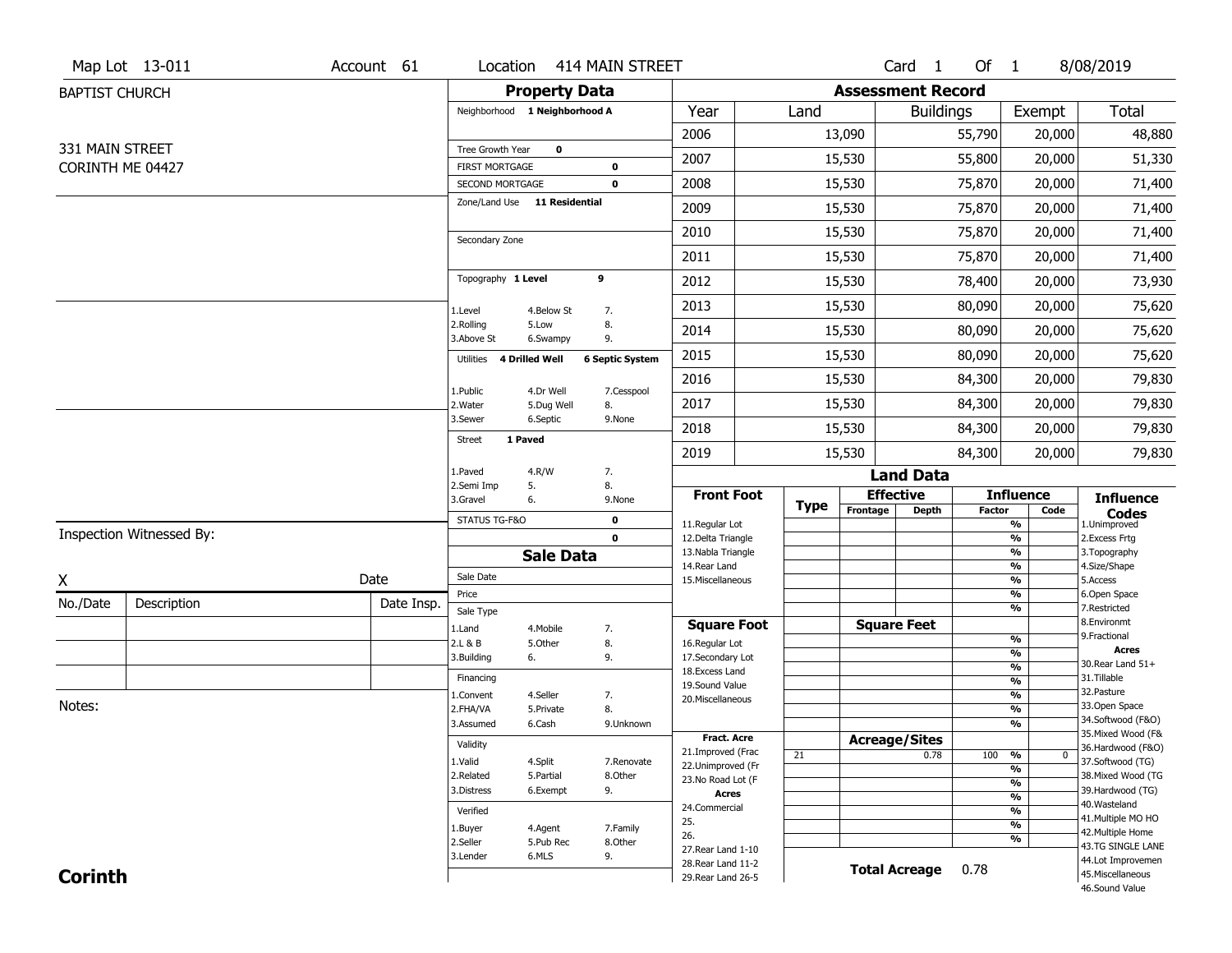|                           |                           |                                                   |                          |       |                         |                                       |                          |                               |              |                 | <b>Corinth</b>         |              |           |                   |             |           |  |
|---------------------------|---------------------------|---------------------------------------------------|--------------------------|-------|-------------------------|---------------------------------------|--------------------------|-------------------------------|--------------|-----------------|------------------------|--------------|-----------|-------------------|-------------|-----------|--|
|                           | Map Lot 13-011            |                                                   |                          |       |                         | Account 61                            |                          | Location                      |              |                 | <b>414 MAIN STREET</b> |              |           | Card <sub>1</sub> | Of 1        | 8/08/2019 |  |
| Building Style 5 Garrison |                           |                                                   | <b>SF Bsmt Living</b>    |       | $\mathbf 0$             |                                       |                          | Layout 1 Typical              |              |                 |                        |              |           |                   |             |           |  |
| 0.Not Code                | 4.Cape                    | 8.Log                                             | Fin Bsmt Grade           |       | 0 <sub>0</sub>          |                                       |                          | 1.Typical                     | 4.           |                 | 7.                     |              |           | LOFT & GARAGE     |             |           |  |
| 1.Conv.                   | 5.Garrison                | 9.0ther                                           | <b>HEARTH</b>            |       | $\overline{\mathbf{0}}$ |                                       |                          | 2.Inadeg                      | 5.           |                 | 8.                     |              |           | [780]             | 30          |           |  |
| 2.Ranch                   | 6.Split                   | 10.Camp                                           | Heat Type                | 100%  |                         | 5 Forced Warm Air                     |                          | 3.                            | 6.           |                 | 9.                     |              |           |                   |             |           |  |
| 3.R Ranch                 | 7.Contemp                 | 11.Double                                         | 0.Not Code               |       | 4.HVAC                  |                                       | 8.Fl/Wall                | Attic<br>9 None               |              |                 |                        |              |           | 26                |             |           |  |
| Dwelling Units 1          |                           |                                                   | 1.HWBB                   |       | 5.FWA                   |                                       | 9.No Heat                | 1.1/4 Fin                     | 4.Full Fin   |                 | 7.                     |              |           |                   |             |           |  |
| Other Units               | 0                         |                                                   | 2.HWCI                   |       | 6.Radiant               | 11.                                   |                          | 2.1/2 Fin                     | 5.Fl/Stair   |                 | 8.                     | SHED         |           |                   |             |           |  |
| Stories                   | 2 Two Story               |                                                   | 3.H Pump                 |       | 7.Electric              | 12.                                   |                          | 3.3/4 Fin                     | 6.           |                 | 9.None                 | 25'<br>[600] |           |                   |             |           |  |
| 1.1                       | 4.1.5                     | 7.                                                | Cool Type                | 0%    |                         | 9 None                                |                          | Insulation                    | 1 Full       |                 |                        |              |           |                   |             |           |  |
| 2.2                       | 5.1.75                    | 8.                                                | 1.Refrig                 |       | 4.W&C Air               | 7.                                    |                          | 1.Full                        | 4.Minimal    |                 | 7.                     | 24'          |           |                   |             |           |  |
| 3.3                       | 6.2.5                     | 9.                                                | 2.Evapor                 |       | 5.                      | 8.                                    |                          | 2.Heavy                       | 5.           |                 | 8.                     |              |           |                   |             |           |  |
| <b>Exterior Walls</b>     | 2 Vinyl/Aluminum          |                                                   | 3.H Pump                 |       | 6.                      |                                       | 9.None                   | 3.Capped                      | 6.           |                 | 9.None                 |              |           |                   |             |           |  |
| 0.Not Code                | 4.Asbestos                | 8.Concrete                                        | Kitchen Style            |       | 2 Typical               |                                       |                          | Unfinished %                  | 0%           |                 |                        | 11/2 SNB     |           | — OP [210]        |             |           |  |
| 1.Wood                    | 5.Stucco                  | 9.0ther                                           | 1.Modern                 |       | 4.Obsolete              | 7.                                    |                          | Grade & Factor 3 Average 100% |              |                 |                        |              |           |                   |             |           |  |
| 2.Vin/Al                  | 6.Brick                   | 11.                                               | 2. Typical               |       | 5.                      | 8.                                    |                          | 1.E Grade                     | 4.B Grade    |                 | 7.                     | 30"          |           | 30                |             |           |  |
| 3.Compos.                 | 7.Stone                   | 12.                                               | 3.Old Type               |       | 6.                      |                                       | 9.None                   | 2.D Grade                     | 5.A Grade    |                 | 8.                     |              |           |                   |             |           |  |
| Roof Surface              | <b>1 Asphalt Shingles</b> |                                                   | Bath(s) Style            |       |                         | 2 Typical Bath(s)                     |                          | 3.C Grade                     | 6.           |                 | 9.Same                 |              |           |                   |             |           |  |
| 1.Asphalt                 | 4.Composit                | 7.METAL RS 1.Modern                               |                          |       | 4.Obsolete              | 7.                                    |                          | SQFT (Footprint) 720          |              |                 |                        | 151          | $7^\circ$ |                   |             |           |  |
| 2.Slate                   | 5.Wood                    | 8.                                                | 2. Typical               |       | 5.                      | 8.                                    |                          | Condition                     | 4 Average    |                 |                        |              |           |                   |             |           |  |
| 3.Metal                   | 6.Ark Asph                | 9.                                                | 3.Old Type               |       | 6.                      |                                       | 9.None                   | 1.Poor                        | 4.Avg        |                 | 7.V G                  |              |           |                   |             |           |  |
| SF Masonry Trim 0         |                           |                                                   | $#$ Rooms                |       | 3                       |                                       |                          | 2.Fair                        | $5.$ Avg $+$ |                 | 8.Exc                  | 2-SWB        |           |                   |             |           |  |
| <b>Electric Amps</b>      | $\mathbf 0$               |                                                   | # Bedrooms               |       | $\overline{\mathbf{3}}$ |                                       |                          | $3.$ Avg-                     | 6.Good       |                 | 9.Same                 | [720]        |           |                   |             |           |  |
| OPEN-4-CUSTOM 0           |                           |                                                   | # Full Baths             |       | $\overline{\mathbf{1}}$ |                                       |                          | Phys. % Good                  |              | 90%             |                        | 30           |           |                   |             |           |  |
| Year Built                | $\mathbf 0$               |                                                   | # Half Baths             |       | $\bf{0}$                |                                       |                          | Funct. % Good                 |              | 100%            |                        |              |           |                   |             |           |  |
| Year Remodeled 0          |                           |                                                   | # Addn Fixtures          |       | $\bf{0}$                |                                       |                          | Functional Code               |              | 9 None          |                        |              |           |                   |             |           |  |
| Foundation                | 3 Brick &/or Stone        |                                                   | # Fireplaces             |       | $\bf{0}$                |                                       |                          | 1.Incomp                      | 4.Delap      |                 | 7.No Power             | $24^{\circ}$ |           |                   |             |           |  |
| 1.Concrete                | 4.Wood                    | 7.                                                |                          |       |                         |                                       |                          | 2.0-Built                     | 5.Bsmt       |                 | 8.LongTerm             |              |           |                   |             |           |  |
| 2.C Block                 | 5.Slab                    | 8.                                                |                          |       |                         |                                       |                          | 3.Damage                      | 6.Common     |                 | 9.None                 |              |           | <b>DRIVEWAY</b>   | 331 MAIN ST |           |  |
| 3.Br/Stone                | 6.Piers                   | 9.                                                |                          |       |                         |                                       |                          | Econ. % Good                  | 100%         |                 |                        |              |           |                   |             |           |  |
| Basement                  | <b>4 Full Basement</b>    |                                                   |                          |       |                         |                                       |                          | Economic Code None            |              |                 |                        |              |           |                   |             |           |  |
| 1.1/4 Bmt                 | 4.Full Bmt                | 7.                                                |                          |       |                         |                                       |                          | 0.None                        |              | 3.No Power      | 7.                     |              |           |                   |             |           |  |
| $2.1/2$ Bmt               | 5.None                    | 8.                                                |                          |       |                         |                                       |                          | 1.Location                    | 4.Generate   |                 | 8.                     |              |           |                   |             |           |  |
| 3.3/4 Bmt                 | 6.DAYLIGHT 9.None         |                                                   |                          |       |                         | <i>Software</i>                       |                          | 2.Encroach                    | 9.None       |                 | 9.                     |              |           |                   |             |           |  |
| Bsmt Gar # Cars 0         |                           |                                                   |                          |       |                         | A Division of Harris Computer Systems |                          | Entrance Code 5 Estimated     |              |                 |                        |              |           |                   |             |           |  |
| Wet Basement              | <b>3 Wet Basement</b>     |                                                   |                          |       |                         |                                       |                          | 1.Interior                    | 4.Vacant     |                 | 7.                     |              |           |                   |             |           |  |
| 1.Dry                     | 4.                        | 7.                                                |                          |       |                         |                                       |                          | 2.Refusal                     | 5.Estimate   |                 | 8.                     |              |           |                   |             |           |  |
| 2.Damp                    | 5.                        | 8.                                                |                          |       |                         |                                       |                          | 3.Informed                    | 6.           |                 | 9.                     |              |           |                   |             |           |  |
| 3.Wet                     | 6.                        | 9.                                                |                          |       |                         |                                       |                          | Information Code 5 Estimate   |              |                 |                        |              |           |                   |             |           |  |
|                           |                           |                                                   |                          |       |                         |                                       |                          | 1.0wner                       | 4.Agent      |                 | 7.                     |              |           |                   |             |           |  |
|                           |                           |                                                   |                          |       |                         |                                       |                          | 2.Relative                    | 5.Estimate   |                 | 8.                     |              |           |                   |             |           |  |
|                           |                           |                                                   | Date Inspected 7/25/2008 |       |                         |                                       |                          | 3.Tenant                      | 6.Other      |                 | 9.                     |              |           |                   |             |           |  |
|                           |                           | <b>Additions, Outbuildings &amp; Improvements</b> |                          |       |                         |                                       |                          |                               |              |                 | 1.One Story Fram       |              |           |                   |             |           |  |
|                           |                           |                                                   |                          |       |                         |                                       |                          |                               |              |                 | 2. Two Story Fram      |              |           |                   |             |           |  |
| Type                      |                           | Year                                              | Units                    | Grade | Cond                    | Phys.                                 | Funct.                   | Sound Value                   |              |                 | 3. Three Story Fr      |              |           |                   |             |           |  |
| 4 1 & 1/2 Story Fr        |                           | 0                                                 | 450                      | O O   | 0                       | 0                                     | $\frac{9}{0}$ 0<br>$\%$  |                               |              | 4.1 & 1/2 Story |                        |              |           |                   |             |           |  |
| 21 Open Frame             |                           | 0                                                 | 210                      | 00    | 0                       | $\mathbf 0$                           | $\%$ 0<br>$\%$           |                               |              | 5.1 & 3/4 Story |                        |              |           |                   |             |           |  |
| 24 Frame Shed             |                           | 0                                                 | 600                      | 00    | 10                      | 10                                    | % 0<br>$\frac{0}{0}$     |                               |              | 6.2 & 1/2 Story |                        |              |           |                   |             |           |  |
|                           |                           |                                                   |                          |       |                         |                                       |                          |                               |              |                 | 21.Open Frame Por      |              |           |                   |             |           |  |
| 23 Frame Garage           |                           | $\overline{0}$                                    | 780                      | 00    | 0                       | $\mathbf{0}$                          | $\sqrt{0}$<br>$\%$       |                               |              |                 | 22.Encl Frame Por      |              |           |                   |             |           |  |
|                           |                           |                                                   |                          |       |                         | $\frac{9}{6}$                         | $\overline{\frac{0}{6}}$ |                               |              |                 | 23.Frame Garage        |              |           |                   |             |           |  |
|                           |                           |                                                   |                          |       |                         | $\%$                                  | $\overline{\frac{0}{6}}$ |                               |              | 24.Frame Shed   |                        |              |           |                   |             |           |  |
|                           |                           |                                                   |                          |       |                         | $\frac{9}{6}$                         | $\overline{\frac{0}{6}}$ |                               |              |                 | 25.Frame Bay Wind      |              |           |                   |             |           |  |
|                           |                           |                                                   |                          |       |                         |                                       |                          |                               |              |                 | 26.1SFr Overhang       |              |           |                   |             |           |  |
|                           |                           |                                                   |                          |       |                         | $\sqrt{20}$                           | $\%$                     |                               |              |                 | 27.Unfin Basement      |              |           |                   |             |           |  |
|                           |                           |                                                   |                          |       |                         | $\sqrt{6}$                            | $\%$                     |                               |              |                 | 28.Unfinished Att      |              |           |                   |             |           |  |
|                           |                           |                                                   |                          |       |                         | $\%$                                  | $\%$                     |                               |              |                 | 29. Finished Attic     |              |           |                   |             |           |  |
|                           |                           |                                                   |                          |       |                         |                                       |                          |                               |              |                 |                        |              |           |                   |             |           |  |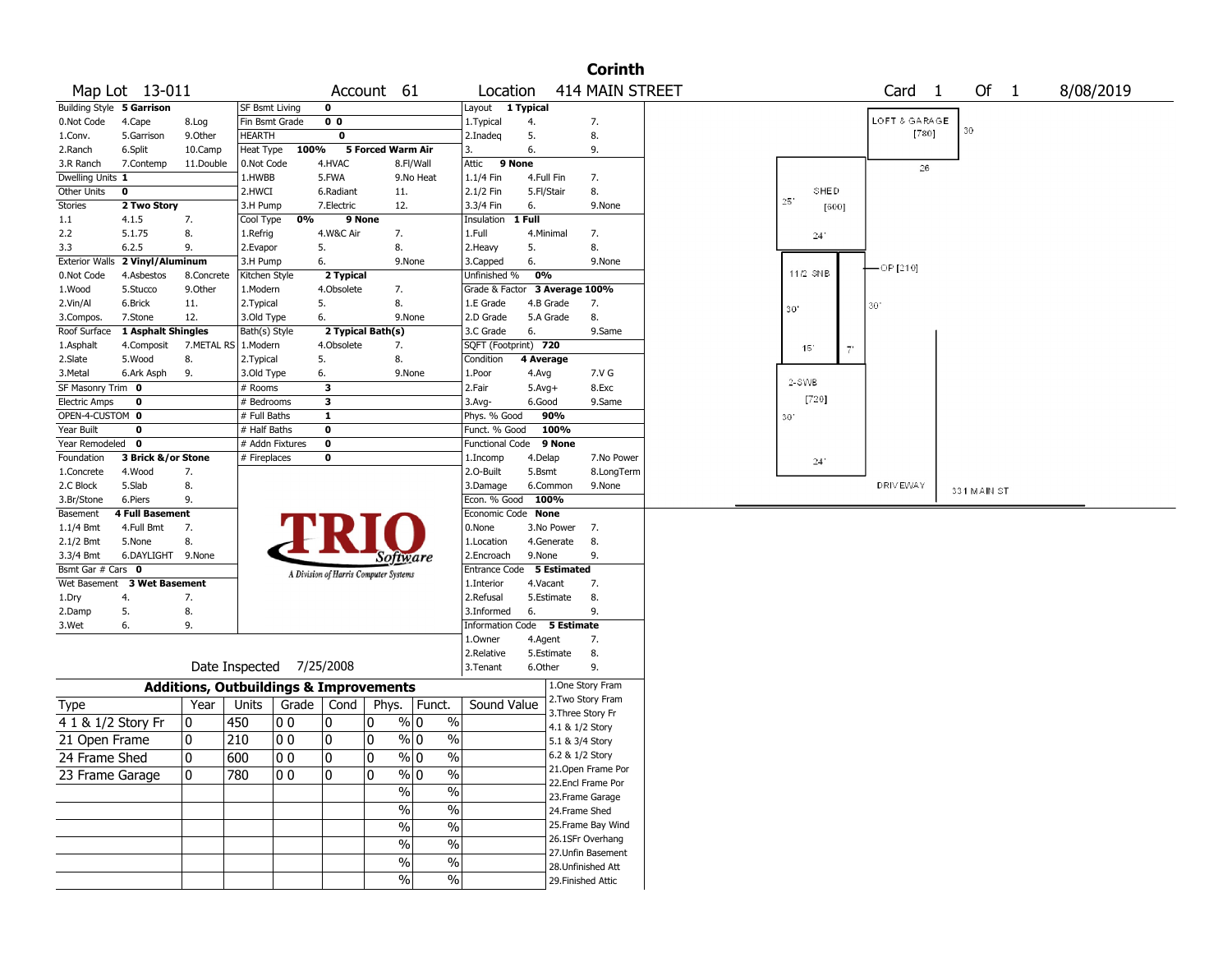|                                     | Map Lot 13-012           | Account 1422 | Location                                 |                         | 422 MAIN STREET        |                                          |                 |                          | Card <sub>1</sub>    | Of $1$           |                                           | 8/08/2019                               |
|-------------------------------------|--------------------------|--------------|------------------------------------------|-------------------------|------------------------|------------------------------------------|-----------------|--------------------------|----------------------|------------------|-------------------------------------------|-----------------------------------------|
|                                     | DUTHIE, SCOTT & SHARON   |              |                                          | <b>Property Data</b>    |                        |                                          |                 | <b>Assessment Record</b> |                      |                  |                                           |                                         |
|                                     |                          |              | Neighborhood 1 Neighborhood A            |                         |                        | Year                                     | Land            |                          | <b>Buildings</b>     |                  | Exempt                                    | Total                                   |
| PO BOX 137                          |                          |              |                                          |                         |                        | 2006                                     |                 | 16,000                   |                      | $\boldsymbol{0}$ | 0                                         | 16,000                                  |
|                                     |                          |              | Tree Growth Year                         | $\mathbf 0$             |                        | 2007                                     |                 | 16,000                   |                      | $\mathbf{0}$     | O                                         | 16,000                                  |
| CORINTH ME 04427                    |                          |              | <b>FIRST MORTGAGE</b><br>SECOND MORTGAGE |                         | 0<br>0                 | 2008                                     |                 | 17,590                   |                      | $\boldsymbol{0}$ | 0                                         | 17,590                                  |
| B13686P330<br><b>Previous Owner</b> |                          |              | Zone/Land Use 11 Residential             |                         |                        |                                          |                 |                          |                      |                  |                                           |                                         |
| TRUE, GORDON E.                     |                          |              |                                          |                         |                        | 2009                                     |                 | 17,590                   |                      | $\mathbf 0$      | 0                                         | 17,590                                  |
| TRUE, BARBARA B.                    |                          |              | Secondary Zone                           |                         |                        | 2010                                     |                 | 17,590                   |                      | $\mathbf 0$      | 0                                         | 17,590                                  |
|                                     |                          |              |                                          |                         |                        | 2011                                     |                 | 17,590                   |                      | $\mathbf{0}$     | 0                                         | 17,590                                  |
|                                     | CHARLESTON ME 04422      |              | Topography 9                             |                         | 9                      | 2012                                     |                 | 17,590                   |                      | $\mathbf{0}$     | 0                                         | 17,590                                  |
|                                     | Sale Date: 12/05/2013    |              | 1.Level                                  | 4.Below St              | 7.                     | 2013                                     |                 | 20,450                   |                      | 180,340          | 0                                         | 200,790                                 |
|                                     |                          |              | 2.Rolling<br>3.Above St                  | 5.Low<br>6.Swampy       | 8.<br>9.               | 2014                                     |                 | 20,450                   |                      | $\Omega$         | 0                                         | 20,450                                  |
|                                     |                          |              | Utilities<br>4 Drilled Well              |                         | <b>6 Septic System</b> | 2015                                     |                 | 20,450                   |                      | 180,340          | 10,000                                    | 190,790                                 |
|                                     |                          |              |                                          |                         |                        | 2016                                     |                 | 20,450                   |                      | 180,340          | 15,000                                    | 185,790                                 |
|                                     |                          |              | 1.Public<br>2. Water                     | 4.Dr Well<br>5.Dug Well | 7.Cesspool<br>8.       | 2017                                     |                 | 20,450                   |                      | 182,940          | 20,000                                    | 183,390                                 |
|                                     |                          |              | 3.Sewer                                  | 6.Septic                | 9.None                 | 2018                                     |                 | 20,450                   |                      | 182,940          | 20,000                                    | 183,390                                 |
|                                     |                          |              | 1 Paved<br><b>Street</b>                 |                         |                        | 2019                                     |                 | 20,450                   |                      | 185,670          | 20,000                                    | 186,120                                 |
|                                     |                          |              | 1.Paved                                  | 4.R/W                   | 7.                     |                                          |                 |                          | <b>Land Data</b>     |                  |                                           |                                         |
|                                     |                          |              | 2.Semi Imp<br>5.<br>3.Gravel<br>6.       |                         | 8.<br>9.None           | <b>Front Foot</b>                        |                 | <b>Effective</b>         |                      |                  | <b>Influence</b>                          | <b>Influence</b>                        |
|                                     |                          |              | STATUS TG-F&O                            |                         | 0                      |                                          | <b>Type</b>     | Frontage                 | <b>Depth</b>         | <b>Factor</b>    | Code                                      | <b>Codes</b>                            |
|                                     | Inspection Witnessed By: |              |                                          |                         | $\mathbf{0}$           | 11.Regular Lot<br>12.Delta Triangle      |                 |                          |                      |                  | $\overline{\frac{9}{6}}$<br>$\frac{9}{6}$ | 1.Unimproved<br>2.Excess Frtg           |
|                                     |                          |              |                                          | <b>Sale Data</b>        |                        | 13. Nabla Triangle                       |                 |                          |                      |                  | $\frac{9}{6}$                             | 3. Topography                           |
| X                                   |                          | Date         | Sale Date                                |                         | 12/05/2013             | 14. Rear Land<br>15. Miscellaneous       |                 |                          |                      |                  | $\frac{9}{6}$<br>$\frac{9}{6}$            | 4.Size/Shape<br>5.Access                |
| No./Date                            | Description              | Date Insp.   | Price                                    |                         |                        |                                          |                 |                          |                      |                  | $\frac{9}{6}$                             | 6.Open Space                            |
|                                     |                          |              | Sale Type                                | 1 Land Only             |                        | <b>Square Foot</b>                       |                 | <b>Square Feet</b>       |                      |                  | $\overline{\frac{9}{6}}$                  | 7.Restricted<br>8.Environmt             |
|                                     |                          |              | 1.Land<br>2.L & B                        | 4. Mobile<br>5.Other    | 7.<br>8.               | 16.Regular Lot                           |                 |                          |                      |                  | $\frac{9}{6}$                             | 9. Fractional                           |
|                                     |                          |              | 3.Building<br>6.                         |                         | 9.                     | 17.Secondary Lot                         |                 |                          |                      |                  | %                                         | <b>Acres</b><br>30. Rear Land 51+       |
|                                     |                          |              | Financing                                | 1 Conventional          |                        | 18. Excess Land                          |                 |                          |                      |                  | $\frac{9}{6}$<br>$\frac{9}{6}$            | 31.Tillable                             |
|                                     |                          |              | 1.Convent                                | 4.Seller                | 7.                     | 19.Sound Value<br>20.Miscellaneous       |                 |                          |                      |                  | $\frac{9}{6}$                             | 32.Pasture                              |
| Notes:                              |                          |              | 2.FHA/VA                                 | 5.Private               | 8.                     |                                          |                 |                          |                      |                  | $\frac{9}{6}$                             | 33.Open Space                           |
|                                     |                          |              | 3.Assumed                                | 6.Cash                  | 9.Unknown              |                                          |                 |                          |                      |                  | %                                         | 34.Softwood (F&O)<br>35. Mixed Wood (F& |
|                                     |                          |              | Validity                                 | 8 Other Non Valid       |                        | <b>Fract. Acre</b>                       |                 | <b>Acreage/Sites</b>     |                      |                  |                                           | 36.Hardwood (F&O)                       |
|                                     |                          |              |                                          |                         | 7.Renovate             | 21.Improved (Frac                        | 24              |                          | 1.00                 | 100              | %<br>$\mathbf{0}$                         | 37.Softwood (TG)                        |
|                                     |                          |              | 1.Valid                                  | 4.Split                 |                        |                                          |                 |                          |                      |                  |                                           |                                         |
|                                     |                          |              | 2.Related                                | 5.Partial               | 8.Other                | 22.Unimproved (Fr                        | $\overline{27}$ |                          | 0.54                 | 100 %            | $\overline{0}$                            | 38. Mixed Wood (TG                      |
|                                     |                          |              | 3.Distress                               | 6.Exempt                | 9.                     | 23.No Road Lot (F<br><b>Acres</b>        |                 |                          |                      |                  | %                                         | 39.Hardwood (TG)                        |
|                                     |                          |              | Verified                                 |                         |                        | 24.Commercial                            |                 |                          |                      |                  | $\frac{9}{6}$<br>%                        | 40. Wasteland                           |
|                                     |                          |              |                                          | 1 Buyer                 |                        | 25.                                      |                 |                          |                      |                  | $\overline{\frac{9}{6}}$                  | 41. Multiple MO HO                      |
|                                     |                          |              | 1.Buyer<br>2.Seller                      | 4.Agent<br>5.Pub Rec    | 7.Family<br>8.Other    | 26.                                      |                 |                          |                      |                  | %                                         | 42. Multiple Home                       |
|                                     |                          |              | 3.Lender                                 | 6.MLS                   | 9.                     | 27. Rear Land 1-10                       |                 |                          |                      |                  |                                           | 43.TG SINGLE LANE<br>44.Lot Improvemen  |
| <b>Corinth</b>                      |                          |              |                                          |                         |                        | 28. Rear Land 11-2<br>29. Rear Land 26-5 |                 |                          | <b>Total Acreage</b> | 1.54             |                                           | 45. Miscellaneous<br>46.Sound Value     |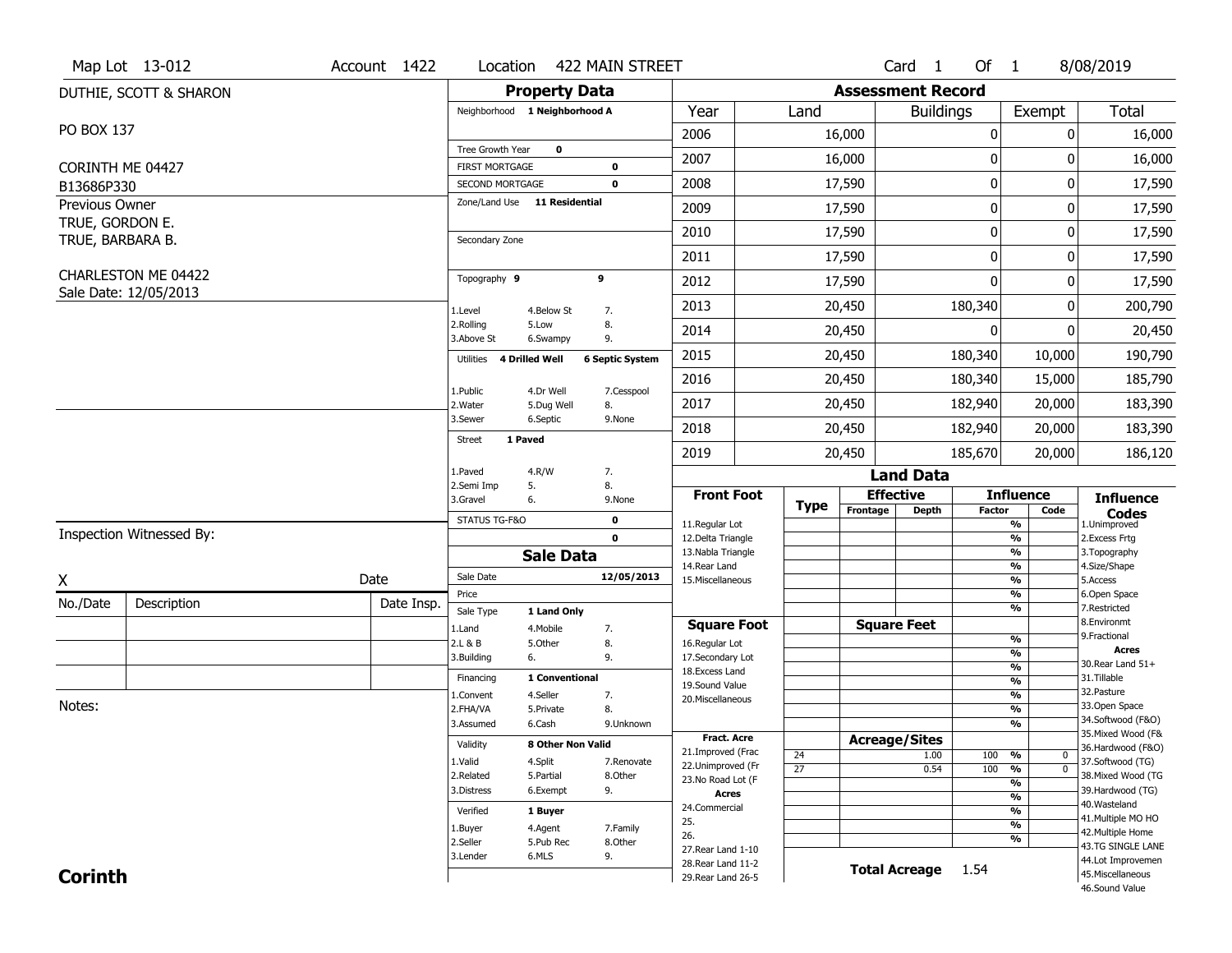| 422 MAIN STREET<br>Of<br>Map Lot 13-012<br>Card <sub>1</sub><br>Account 1422<br>Location<br>$\overline{1}$<br><b>Building Style</b><br>9 Other<br>$\mathbf 0$<br><b>SF Bsmt Living</b><br>Layout<br>1 Typical<br>0 <sub>0</sub><br>0.Not Code<br>4.Cape<br>Fin Bsmt Grade<br>1. Typical<br>7.<br>8.Log<br>4.<br>SHED<br>$\overline{\mathbf{0}}$<br>5.<br>HEARTH<br>8.<br>5.Garrison<br>9.0ther<br>2.Inadeq<br>1.Conv.<br>100%<br>5 Forced Warm Air<br>6.<br>9.<br>2.Ranch<br>6.Split<br>10.Camp<br>Heat Type<br>3.<br>4.HVAC<br>Attic<br>9 None<br>7.Contemp<br>11.Double<br>0.Not Code<br>8.Fl/Wall<br>3.R Ranch<br>2C<br>7.<br>Dwelling Units 1<br>1.HWBB<br>5.FWA<br>9.No Heat<br>1.1/4 Fin<br>4.Full Fin<br>$[24C]$<br>8.<br>Other Units<br>$\mathbf 0$<br>2.HWCI<br>6.Radiant<br>11.<br>2.1/2 Fin<br>5.Fl/Stair<br>Stories<br>2 Two Story<br>7.Electric<br>12.<br>3.3/4 Fin<br>3.H Pump<br>6.<br>9.None<br>$2-STNB$<br>50%<br>1 Full<br>1.1<br>4.1.5<br>7.<br>Cool Type<br>1 Refrig A/C<br>Insulation<br>[384]<br>2.2<br>5.1.75<br>8.<br>4.W&C Air<br>7.<br>1.Full<br>4.Minimal<br>7.<br>1.Refrig<br>LIVING SPACE<br>8.<br>2.Heavy<br>5.<br>3.3<br>6.2.5<br>9.<br>2.Evapor<br>5.<br>8.<br>ABOVE<br>[240]<br><b>Exterior Walls</b><br>2 Vinyl/Aluminum<br>6.<br>6.<br>3.H Pump<br>9.None<br>3.Capped<br>9.None<br>8%<br>32<br>$\mathbf 0$<br>Unfinished %<br>0.Not Code<br>4.Asbestos<br>8.Concrete<br>Kitchen Style<br>48<br>4.Obsolete<br>4 Good 115%<br>5.Stucco<br>9.Other<br>1.Modern<br>7.<br>Grade & Factor<br>1.Wood<br>5.<br>8.<br>2.Vin/Al<br>6.Brick<br>11.<br>2. Typical<br>1.E Grade<br>4.B Grade<br>7.<br>[1536]<br>12.<br>6.<br>8.<br>7.Stone<br>3.Old Type<br>9.None<br>2.D Grade<br>5.A Grade<br>3.Compos.<br>12 <sub>1</sub><br>12<br>6 Ark Asph Shingles<br>1 Modern Bath(s)<br>6.<br>Roof Surface<br>Bath(s) Style<br>3.C Grade<br>9.Same | 8/08/2019<br><b>ICECREAM SHOP BELOW</b> |
|-------------------------------------------------------------------------------------------------------------------------------------------------------------------------------------------------------------------------------------------------------------------------------------------------------------------------------------------------------------------------------------------------------------------------------------------------------------------------------------------------------------------------------------------------------------------------------------------------------------------------------------------------------------------------------------------------------------------------------------------------------------------------------------------------------------------------------------------------------------------------------------------------------------------------------------------------------------------------------------------------------------------------------------------------------------------------------------------------------------------------------------------------------------------------------------------------------------------------------------------------------------------------------------------------------------------------------------------------------------------------------------------------------------------------------------------------------------------------------------------------------------------------------------------------------------------------------------------------------------------------------------------------------------------------------------------------------------------------------------------------------------------------------------------------------------------------------------------------------------------|-----------------------------------------|
|                                                                                                                                                                                                                                                                                                                                                                                                                                                                                                                                                                                                                                                                                                                                                                                                                                                                                                                                                                                                                                                                                                                                                                                                                                                                                                                                                                                                                                                                                                                                                                                                                                                                                                                                                                                                                                                                   |                                         |
|                                                                                                                                                                                                                                                                                                                                                                                                                                                                                                                                                                                                                                                                                                                                                                                                                                                                                                                                                                                                                                                                                                                                                                                                                                                                                                                                                                                                                                                                                                                                                                                                                                                                                                                                                                                                                                                                   |                                         |
|                                                                                                                                                                                                                                                                                                                                                                                                                                                                                                                                                                                                                                                                                                                                                                                                                                                                                                                                                                                                                                                                                                                                                                                                                                                                                                                                                                                                                                                                                                                                                                                                                                                                                                                                                                                                                                                                   |                                         |
|                                                                                                                                                                                                                                                                                                                                                                                                                                                                                                                                                                                                                                                                                                                                                                                                                                                                                                                                                                                                                                                                                                                                                                                                                                                                                                                                                                                                                                                                                                                                                                                                                                                                                                                                                                                                                                                                   |                                         |
|                                                                                                                                                                                                                                                                                                                                                                                                                                                                                                                                                                                                                                                                                                                                                                                                                                                                                                                                                                                                                                                                                                                                                                                                                                                                                                                                                                                                                                                                                                                                                                                                                                                                                                                                                                                                                                                                   |                                         |
|                                                                                                                                                                                                                                                                                                                                                                                                                                                                                                                                                                                                                                                                                                                                                                                                                                                                                                                                                                                                                                                                                                                                                                                                                                                                                                                                                                                                                                                                                                                                                                                                                                                                                                                                                                                                                                                                   |                                         |
|                                                                                                                                                                                                                                                                                                                                                                                                                                                                                                                                                                                                                                                                                                                                                                                                                                                                                                                                                                                                                                                                                                                                                                                                                                                                                                                                                                                                                                                                                                                                                                                                                                                                                                                                                                                                                                                                   |                                         |
|                                                                                                                                                                                                                                                                                                                                                                                                                                                                                                                                                                                                                                                                                                                                                                                                                                                                                                                                                                                                                                                                                                                                                                                                                                                                                                                                                                                                                                                                                                                                                                                                                                                                                                                                                                                                                                                                   |                                         |
|                                                                                                                                                                                                                                                                                                                                                                                                                                                                                                                                                                                                                                                                                                                                                                                                                                                                                                                                                                                                                                                                                                                                                                                                                                                                                                                                                                                                                                                                                                                                                                                                                                                                                                                                                                                                                                                                   |                                         |
|                                                                                                                                                                                                                                                                                                                                                                                                                                                                                                                                                                                                                                                                                                                                                                                                                                                                                                                                                                                                                                                                                                                                                                                                                                                                                                                                                                                                                                                                                                                                                                                                                                                                                                                                                                                                                                                                   |                                         |
|                                                                                                                                                                                                                                                                                                                                                                                                                                                                                                                                                                                                                                                                                                                                                                                                                                                                                                                                                                                                                                                                                                                                                                                                                                                                                                                                                                                                                                                                                                                                                                                                                                                                                                                                                                                                                                                                   |                                         |
|                                                                                                                                                                                                                                                                                                                                                                                                                                                                                                                                                                                                                                                                                                                                                                                                                                                                                                                                                                                                                                                                                                                                                                                                                                                                                                                                                                                                                                                                                                                                                                                                                                                                                                                                                                                                                                                                   |                                         |
|                                                                                                                                                                                                                                                                                                                                                                                                                                                                                                                                                                                                                                                                                                                                                                                                                                                                                                                                                                                                                                                                                                                                                                                                                                                                                                                                                                                                                                                                                                                                                                                                                                                                                                                                                                                                                                                                   |                                         |
|                                                                                                                                                                                                                                                                                                                                                                                                                                                                                                                                                                                                                                                                                                                                                                                                                                                                                                                                                                                                                                                                                                                                                                                                                                                                                                                                                                                                                                                                                                                                                                                                                                                                                                                                                                                                                                                                   |                                         |
|                                                                                                                                                                                                                                                                                                                                                                                                                                                                                                                                                                                                                                                                                                                                                                                                                                                                                                                                                                                                                                                                                                                                                                                                                                                                                                                                                                                                                                                                                                                                                                                                                                                                                                                                                                                                                                                                   |                                         |
|                                                                                                                                                                                                                                                                                                                                                                                                                                                                                                                                                                                                                                                                                                                                                                                                                                                                                                                                                                                                                                                                                                                                                                                                                                                                                                                                                                                                                                                                                                                                                                                                                                                                                                                                                                                                                                                                   |                                         |
|                                                                                                                                                                                                                                                                                                                                                                                                                                                                                                                                                                                                                                                                                                                                                                                                                                                                                                                                                                                                                                                                                                                                                                                                                                                                                                                                                                                                                                                                                                                                                                                                                                                                                                                                                                                                                                                                   |                                         |
| SQFT (Footprint) 1536<br>4.Composit<br>7.METAL RS   1.Modern<br>4.Obsolete<br>7.<br>1.Asphalt                                                                                                                                                                                                                                                                                                                                                                                                                                                                                                                                                                                                                                                                                                                                                                                                                                                                                                                                                                                                                                                                                                                                                                                                                                                                                                                                                                                                                                                                                                                                                                                                                                                                                                                                                                     |                                         |
| 32<br>5.<br>8.<br>4 Average<br>2.Slate<br>5.Wood<br>8.<br>2. Typical<br>Condition                                                                                                                                                                                                                                                                                                                                                                                                                                                                                                                                                                                                                                                                                                                                                                                                                                                                                                                                                                                                                                                                                                                                                                                                                                                                                                                                                                                                                                                                                                                                                                                                                                                                                                                                                                                 |                                         |
| 6.<br>7.V G<br>3.Metal<br>6.Ark Asph<br>9.<br>3.Old Type<br>9.None<br>1.Poor<br>4.Avg                                                                                                                                                                                                                                                                                                                                                                                                                                                                                                                                                                                                                                                                                                                                                                                                                                                                                                                                                                                                                                                                                                                                                                                                                                                                                                                                                                                                                                                                                                                                                                                                                                                                                                                                                                             |                                         |
| $QP - [256]$<br>8<br>SF Masonry Trim 0<br>4<br>2.Fair<br>8.Exc<br># Rooms<br>$5.$ Avg $+$                                                                                                                                                                                                                                                                                                                                                                                                                                                                                                                                                                                                                                                                                                                                                                                                                                                                                                                                                                                                                                                                                                                                                                                                                                                                                                                                                                                                                                                                                                                                                                                                                                                                                                                                                                         |                                         |
| $\overline{2}$<br>200<br><b>Electric Amps</b><br># Bedrooms<br>$3.$ Avg-<br>6.Good<br>9.Same                                                                                                                                                                                                                                                                                                                                                                                                                                                                                                                                                                                                                                                                                                                                                                                                                                                                                                                                                                                                                                                                                                                                                                                                                                                                                                                                                                                                                                                                                                                                                                                                                                                                                                                                                                      |                                         |
| OPEN-4-CUSTOM 0<br>$\overline{\mathbf{1}}$<br>95%<br># Full Baths<br>Phys. % Good                                                                                                                                                                                                                                                                                                                                                                                                                                                                                                                                                                                                                                                                                                                                                                                                                                                                                                                                                                                                                                                                                                                                                                                                                                                                                                                                                                                                                                                                                                                                                                                                                                                                                                                                                                                 | DRIVE WAY                               |
| $\overline{2}$<br>Year Built<br>2012<br># Half Baths<br>100%<br>Funct. % Good                                                                                                                                                                                                                                                                                                                                                                                                                                                                                                                                                                                                                                                                                                                                                                                                                                                                                                                                                                                                                                                                                                                                                                                                                                                                                                                                                                                                                                                                                                                                                                                                                                                                                                                                                                                     |                                         |
| $\overline{\mathbf{0}}$<br># Addn Fixtures<br>9 None<br>Year Remodeled<br>$\mathbf 0$<br><b>Functional Code</b>                                                                                                                                                                                                                                                                                                                                                                                                                                                                                                                                                                                                                                                                                                                                                                                                                                                                                                                                                                                                                                                                                                                                                                                                                                                                                                                                                                                                                                                                                                                                                                                                                                                                                                                                                   |                                         |
| <b>5 Concrete Slab</b><br>$\bf{0}$<br>Foundation<br># Fireplaces<br>4.Delap<br>7.No Power<br>1.Incomp                                                                                                                                                                                                                                                                                                                                                                                                                                                                                                                                                                                                                                                                                                                                                                                                                                                                                                                                                                                                                                                                                                                                                                                                                                                                                                                                                                                                                                                                                                                                                                                                                                                                                                                                                             |                                         |
| 2.0-Built<br>8.LongTerm<br>4.Wood<br>7.<br>5.Bsmt<br>1.Concrete                                                                                                                                                                                                                                                                                                                                                                                                                                                                                                                                                                                                                                                                                                                                                                                                                                                                                                                                                                                                                                                                                                                                                                                                                                                                                                                                                                                                                                                                                                                                                                                                                                                                                                                                                                                                   |                                         |
| 5.Slab<br>8.<br>3.Damage<br>6.Common<br>9.None<br>2.C Block                                                                                                                                                                                                                                                                                                                                                                                                                                                                                                                                                                                                                                                                                                                                                                                                                                                                                                                                                                                                                                                                                                                                                                                                                                                                                                                                                                                                                                                                                                                                                                                                                                                                                                                                                                                                       |                                         |
| 422 MAIN STREET<br>Econ. % Good<br>100%<br>3.Br/Stone<br>6.Piers<br>9.                                                                                                                                                                                                                                                                                                                                                                                                                                                                                                                                                                                                                                                                                                                                                                                                                                                                                                                                                                                                                                                                                                                                                                                                                                                                                                                                                                                                                                                                                                                                                                                                                                                                                                                                                                                            |                                         |
| Economic Code None<br>9 No Basement<br>Basement                                                                                                                                                                                                                                                                                                                                                                                                                                                                                                                                                                                                                                                                                                                                                                                                                                                                                                                                                                                                                                                                                                                                                                                                                                                                                                                                                                                                                                                                                                                                                                                                                                                                                                                                                                                                                   |                                         |
| 7.<br>0.None<br>$1.1/4$ Bmt<br>4.Full Bmt<br>3.No Power<br>7.                                                                                                                                                                                                                                                                                                                                                                                                                                                                                                                                                                                                                                                                                                                                                                                                                                                                                                                                                                                                                                                                                                                                                                                                                                                                                                                                                                                                                                                                                                                                                                                                                                                                                                                                                                                                     |                                         |
| 8.<br>2.1/2 Bmt<br>5.None<br>8.<br>1.Location<br>4.Generate                                                                                                                                                                                                                                                                                                                                                                                                                                                                                                                                                                                                                                                                                                                                                                                                                                                                                                                                                                                                                                                                                                                                                                                                                                                                                                                                                                                                                                                                                                                                                                                                                                                                                                                                                                                                       |                                         |
| 9.<br>3.3/4 Bmt<br>6.DAYLIGHT 9.None<br>2.Encroach<br>9.None<br>Software                                                                                                                                                                                                                                                                                                                                                                                                                                                                                                                                                                                                                                                                                                                                                                                                                                                                                                                                                                                                                                                                                                                                                                                                                                                                                                                                                                                                                                                                                                                                                                                                                                                                                                                                                                                          |                                         |
| Bsmt Gar # Cars 0<br>Entrance Code<br>$\mathbf{o}$<br>A Division of Harris Computer Systems                                                                                                                                                                                                                                                                                                                                                                                                                                                                                                                                                                                                                                                                                                                                                                                                                                                                                                                                                                                                                                                                                                                                                                                                                                                                                                                                                                                                                                                                                                                                                                                                                                                                                                                                                                       |                                         |
| 9 No Basement<br>Wet Basement<br>1.Interior<br>4.Vacant<br>7.                                                                                                                                                                                                                                                                                                                                                                                                                                                                                                                                                                                                                                                                                                                                                                                                                                                                                                                                                                                                                                                                                                                                                                                                                                                                                                                                                                                                                                                                                                                                                                                                                                                                                                                                                                                                     |                                         |
| 8.<br>4.<br>7.<br>2.Refusal<br>5.Estimate<br>1.Dry                                                                                                                                                                                                                                                                                                                                                                                                                                                                                                                                                                                                                                                                                                                                                                                                                                                                                                                                                                                                                                                                                                                                                                                                                                                                                                                                                                                                                                                                                                                                                                                                                                                                                                                                                                                                                |                                         |
| 5.<br>3.Informed<br>6.<br>9.<br>8.<br>2.Damp                                                                                                                                                                                                                                                                                                                                                                                                                                                                                                                                                                                                                                                                                                                                                                                                                                                                                                                                                                                                                                                                                                                                                                                                                                                                                                                                                                                                                                                                                                                                                                                                                                                                                                                                                                                                                      |                                         |
| Information Code 0<br>3.Wet<br>6.<br>9.                                                                                                                                                                                                                                                                                                                                                                                                                                                                                                                                                                                                                                                                                                                                                                                                                                                                                                                                                                                                                                                                                                                                                                                                                                                                                                                                                                                                                                                                                                                                                                                                                                                                                                                                                                                                                           |                                         |
| 1.Owner<br>4.Agent<br>7.                                                                                                                                                                                                                                                                                                                                                                                                                                                                                                                                                                                                                                                                                                                                                                                                                                                                                                                                                                                                                                                                                                                                                                                                                                                                                                                                                                                                                                                                                                                                                                                                                                                                                                                                                                                                                                          |                                         |
| 8.<br>2.Relative<br>5.Estimate                                                                                                                                                                                                                                                                                                                                                                                                                                                                                                                                                                                                                                                                                                                                                                                                                                                                                                                                                                                                                                                                                                                                                                                                                                                                                                                                                                                                                                                                                                                                                                                                                                                                                                                                                                                                                                    |                                         |
| Date Inspected<br>6.Other<br>9.<br>3.Tenant                                                                                                                                                                                                                                                                                                                                                                                                                                                                                                                                                                                                                                                                                                                                                                                                                                                                                                                                                                                                                                                                                                                                                                                                                                                                                                                                                                                                                                                                                                                                                                                                                                                                                                                                                                                                                       |                                         |
| 1.One Story Fram<br><b>Additions, Outbuildings &amp; Improvements</b>                                                                                                                                                                                                                                                                                                                                                                                                                                                                                                                                                                                                                                                                                                                                                                                                                                                                                                                                                                                                                                                                                                                                                                                                                                                                                                                                                                                                                                                                                                                                                                                                                                                                                                                                                                                             |                                         |
| 2.Two Story Fram<br>Sound Value<br>Year<br>Units<br>Grade<br>  Cond<br>Phys.<br>Funct.<br>Type                                                                                                                                                                                                                                                                                                                                                                                                                                                                                                                                                                                                                                                                                                                                                                                                                                                                                                                                                                                                                                                                                                                                                                                                                                                                                                                                                                                                                                                                                                                                                                                                                                                                                                                                                                    |                                         |
| 3. Three Story Fr                                                                                                                                                                                                                                                                                                                                                                                                                                                                                                                                                                                                                                                                                                                                                                                                                                                                                                                                                                                                                                                                                                                                                                                                                                                                                                                                                                                                                                                                                                                                                                                                                                                                                                                                                                                                                                                 |                                         |
| 256<br>$\frac{9}{0}$ 0<br>$\%$<br>10<br>0<br>0<br>21 Open Frame<br> O O<br>4.1 & 1/2 Story                                                                                                                                                                                                                                                                                                                                                                                                                                                                                                                                                                                                                                                                                                                                                                                                                                                                                                                                                                                                                                                                                                                                                                                                                                                                                                                                                                                                                                                                                                                                                                                                                                                                                                                                                                        |                                         |
| 0<br>$\frac{9}{0}$ 0<br>$\%$<br>0<br>240<br>00  <br>0<br>1 One Story Frame<br>5.1 & 3/4 Story                                                                                                                                                                                                                                                                                                                                                                                                                                                                                                                                                                                                                                                                                                                                                                                                                                                                                                                                                                                                                                                                                                                                                                                                                                                                                                                                                                                                                                                                                                                                                                                                                                                                                                                                                                     |                                         |
| 0<br>0<br>$\sqrt[6]{0}$<br>$\frac{0}{0}$<br>6.2 & 1/2 Story<br>١o<br>384<br>00<br>1 One Story Frame                                                                                                                                                                                                                                                                                                                                                                                                                                                                                                                                                                                                                                                                                                                                                                                                                                                                                                                                                                                                                                                                                                                                                                                                                                                                                                                                                                                                                                                                                                                                                                                                                                                                                                                                                               |                                         |
| 21. Open Frame Por<br>$\overline{\frac{0}{0}}$<br>0<br>$\%$ 0<br>68 Wood Deck<br>10<br>240<br>00<br>0                                                                                                                                                                                                                                                                                                                                                                                                                                                                                                                                                                                                                                                                                                                                                                                                                                                                                                                                                                                                                                                                                                                                                                                                                                                                                                                                                                                                                                                                                                                                                                                                                                                                                                                                                             |                                         |
| 22.Encl Frame Por<br> 4<br>$\frac{9}{6}$ 100 %<br>24 Frame Shed<br>2016 320<br>3100<br>95                                                                                                                                                                                                                                                                                                                                                                                                                                                                                                                                                                                                                                                                                                                                                                                                                                                                                                                                                                                                                                                                                                                                                                                                                                                                                                                                                                                                                                                                                                                                                                                                                                                                                                                                                                         |                                         |
| 23. Frame Garage                                                                                                                                                                                                                                                                                                                                                                                                                                                                                                                                                                                                                                                                                                                                                                                                                                                                                                                                                                                                                                                                                                                                                                                                                                                                                                                                                                                                                                                                                                                                                                                                                                                                                                                                                                                                                                                  |                                         |
| $\overline{95}$<br>$\frac{9}{6}$ 100 %<br>24 Frame Shed<br>2019 336<br>3100<br>13<br>24.Frame Shed                                                                                                                                                                                                                                                                                                                                                                                                                                                                                                                                                                                                                                                                                                                                                                                                                                                                                                                                                                                                                                                                                                                                                                                                                                                                                                                                                                                                                                                                                                                                                                                                                                                                                                                                                                |                                         |
| 25.Frame Bay Wind<br>$\sqrt{6}$<br>$\overline{\frac{0}{0}}$                                                                                                                                                                                                                                                                                                                                                                                                                                                                                                                                                                                                                                                                                                                                                                                                                                                                                                                                                                                                                                                                                                                                                                                                                                                                                                                                                                                                                                                                                                                                                                                                                                                                                                                                                                                                       |                                         |
| 26.1SFr Overhang<br>$\sqrt{6}$<br>$\overline{\frac{0}{0}}$                                                                                                                                                                                                                                                                                                                                                                                                                                                                                                                                                                                                                                                                                                                                                                                                                                                                                                                                                                                                                                                                                                                                                                                                                                                                                                                                                                                                                                                                                                                                                                                                                                                                                                                                                                                                        |                                         |
| 27.Unfin Basement<br>$\overline{\frac{0}{0}}$<br>%                                                                                                                                                                                                                                                                                                                                                                                                                                                                                                                                                                                                                                                                                                                                                                                                                                                                                                                                                                                                                                                                                                                                                                                                                                                                                                                                                                                                                                                                                                                                                                                                                                                                                                                                                                                                                |                                         |
| 28.Unfinished Att                                                                                                                                                                                                                                                                                                                                                                                                                                                                                                                                                                                                                                                                                                                                                                                                                                                                                                                                                                                                                                                                                                                                                                                                                                                                                                                                                                                                                                                                                                                                                                                                                                                                                                                                                                                                                                                 |                                         |
| $\sqrt[6]{6}$<br>$\%$<br>29. Finished Attic                                                                                                                                                                                                                                                                                                                                                                                                                                                                                                                                                                                                                                                                                                                                                                                                                                                                                                                                                                                                                                                                                                                                                                                                                                                                                                                                                                                                                                                                                                                                                                                                                                                                                                                                                                                                                       |                                         |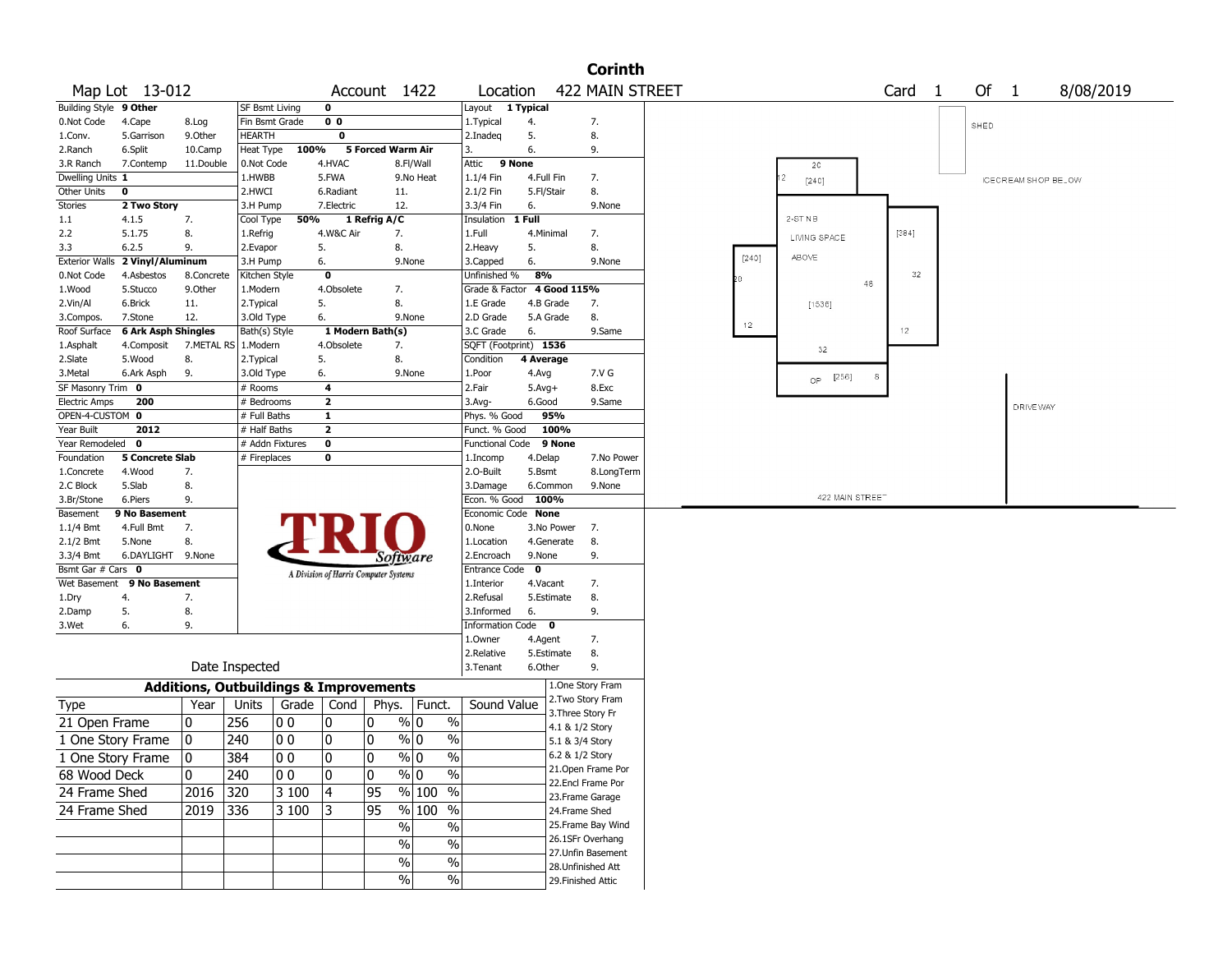| <b>Property Data</b><br><b>Assessment Record</b><br>S.A.D. #64<br>Year<br><b>Buildings</b><br>Total<br>Neighborhood 1 Neighborhood A<br>Land<br>Exempt<br>$\pmb{0}$<br>0<br>0<br>$\pmb{0}$<br>2009<br><b>PO BOX 279</b><br>Tree Growth Year<br>$\mathbf 0$<br>0<br>0<br>2010<br>0<br>0<br>CORINTH ME 04427<br><b>FIRST MORTGAGE</b><br>0<br>$\bf{0}$<br>$\pmb{0}$<br>0<br>0<br>2011<br><b>SECOND MORTGAGE</b><br>0<br>Zone/Land Use 11 Residential<br>$\pmb{0}$<br>0<br>$\bf{0}$<br>$\pmb{0}$<br>2012<br>0<br>0<br>$\bf{0}$<br>$\pmb{0}$<br>2013<br>Secondary Zone<br>$\pmb{0}$<br>2014<br>0<br>0<br>0<br>Topography<br>$\bf{0}$<br>0<br>$\mathbf 0$<br>$\pmb{0}$<br>2015<br>$\pmb{0}$<br>0<br>$\bf{0}$<br>$\pmb{0}$<br>2016<br>4.Below St<br>7.<br>1.Level<br>8.<br>2.Rolling<br>5.Low<br>0<br>0<br>$\mathbf 0$<br>$\pmb{0}$<br>2017<br>3.Above St<br>9.<br>6.Swampy<br>$\mathbf 0$<br>0<br>$\mathbf{0}$<br>$\pmb{0}$<br>2018<br>Utilities<br>7,470<br>0<br>7,470<br>$\bf{0}$<br>2019<br>4.Dr Well<br>1.Public<br>7.Cesspool<br>2. Water<br>5.Dug Well<br>8.<br>6.Septic<br>3.Sewer<br>9.None<br>Street<br>4.R/W<br>1.Paved<br>7.<br><b>Land Data</b><br>5.<br>8.<br>2.Semi Imp<br><b>Effective</b><br><b>Front Foot</b><br><b>Influence</b><br><b>Influence</b><br>3.Gravel<br>6.<br>9.None<br><b>Type</b><br>Frontage<br><b>Depth</b><br><b>Factor</b><br>Code<br><b>Codes</b><br>STATUS TG-F&O<br>0<br>11.Regular Lot<br>%<br>1.Unimproved<br>Inspection Witnessed By:<br>$\mathbf 0$<br>$\frac{9}{6}$<br>12.Delta Triangle<br>2. Excess Frtg<br>$\frac{9}{6}$<br>13. Nabla Triangle<br>3. Topography<br><b>Sale Data</b><br>$\frac{9}{6}$<br>4.Size/Shape<br>14. Rear Land<br>Sale Date<br>Date<br>$\frac{9}{6}$<br>15. Miscellaneous<br>5.Access<br>Price<br>%<br>6.Open Space<br>No./Date<br>Description<br>Date Insp.<br>%<br>7.Restricted<br>Sale Type<br>8.Environmt<br><b>Square Foot</b><br><b>Square Feet</b><br>1.Land<br>4. Mobile<br>7.<br>9. Fractional<br>%<br>2.L & B<br>5.Other<br>8.<br>16.Regular Lot<br><b>Acres</b><br>%<br>3.Building<br>9.<br>17.Secondary Lot<br>6.<br>30. Rear Land 51+<br>$\frac{9}{6}$<br>18.Excess Land<br>31.Tillable<br>Financing<br>$\frac{9}{6}$<br>19.Sound Value<br>32. Pasture<br>$\frac{9}{6}$<br>1.Convent<br>4.Seller<br>7.<br>20.Miscellaneous<br>Notes:<br>33.Open Space<br>$\frac{9}{6}$<br>2.FHA/VA<br>8.<br>5.Private<br>34.Softwood (F&O)<br>$\frac{9}{6}$<br>3.Assumed<br>6.Cash<br>9.Unknown<br>35. Mixed Wood (F&<br>Fract. Acre<br><b>Acreage/Sites</b><br>Validity<br>36.Hardwood (F&O)<br>21.Improved (Frac<br>%<br>100<br>22<br>0.34<br>$\mathbf{0}$<br>1.Valid<br>4.Split<br>37.Softwood (TG)<br>7.Renovate<br>22.Unimproved (Fr<br>%<br>38. Mixed Wood (TG<br>2.Related<br>5.Partial<br>8.Other<br>23.No Road Lot (F<br>%<br>39.Hardwood (TG)<br>3.Distress<br>9.<br>6.Exempt<br><b>Acres</b><br>$\frac{9}{6}$<br>40. Wasteland<br>24.Commercial<br>$\frac{9}{6}$<br>Verified<br>41. Multiple MO HO<br>25.<br>$\frac{9}{6}$<br>1.Buyer<br>4.Agent<br>7.Family<br>42. Multiple Home<br>26.<br>%<br>2.Seller<br>5.Pub Rec<br>8.Other<br>43.TG SINGLE LANE<br>27. Rear Land 1-10<br>3.Lender<br>6.MLS<br>9.<br>44.Lot Improvemen<br>28. Rear Land 11-2<br><b>Total Acreage</b><br>0.34<br><b>Corinth</b><br>45. Miscellaneous<br>29. Rear Land 26-5<br>46.Sound Value |   | Map Lot 13-012-A | Account 2036 | Location |  | <b>MAIN STREET</b> |  |  |  | Card <sub>1</sub> | Of 1 | 8/08/2019 |  |
|--------------------------------------------------------------------------------------------------------------------------------------------------------------------------------------------------------------------------------------------------------------------------------------------------------------------------------------------------------------------------------------------------------------------------------------------------------------------------------------------------------------------------------------------------------------------------------------------------------------------------------------------------------------------------------------------------------------------------------------------------------------------------------------------------------------------------------------------------------------------------------------------------------------------------------------------------------------------------------------------------------------------------------------------------------------------------------------------------------------------------------------------------------------------------------------------------------------------------------------------------------------------------------------------------------------------------------------------------------------------------------------------------------------------------------------------------------------------------------------------------------------------------------------------------------------------------------------------------------------------------------------------------------------------------------------------------------------------------------------------------------------------------------------------------------------------------------------------------------------------------------------------------------------------------------------------------------------------------------------------------------------------------------------------------------------------------------------------------------------------------------------------------------------------------------------------------------------------------------------------------------------------------------------------------------------------------------------------------------------------------------------------------------------------------------------------------------------------------------------------------------------------------------------------------------------------------------------------------------------------------------------------------------------------------------------------------------------------------------------------------------------------------------------------------------------------------------------------------------------------------------------------------------------------------------------------------------------------------------------------------------------------------------------------------------------------------------------------------------------------------------------------------------------------------------------------------------------------------------------------------------------------------------------------------------------------------------------------|---|------------------|--------------|----------|--|--------------------|--|--|--|-------------------|------|-----------|--|
|                                                                                                                                                                                                                                                                                                                                                                                                                                                                                                                                                                                                                                                                                                                                                                                                                                                                                                                                                                                                                                                                                                                                                                                                                                                                                                                                                                                                                                                                                                                                                                                                                                                                                                                                                                                                                                                                                                                                                                                                                                                                                                                                                                                                                                                                                                                                                                                                                                                                                                                                                                                                                                                                                                                                                                                                                                                                                                                                                                                                                                                                                                                                                                                                                                                                                                                                            |   |                  |              |          |  |                    |  |  |  |                   |      |           |  |
|                                                                                                                                                                                                                                                                                                                                                                                                                                                                                                                                                                                                                                                                                                                                                                                                                                                                                                                                                                                                                                                                                                                                                                                                                                                                                                                                                                                                                                                                                                                                                                                                                                                                                                                                                                                                                                                                                                                                                                                                                                                                                                                                                                                                                                                                                                                                                                                                                                                                                                                                                                                                                                                                                                                                                                                                                                                                                                                                                                                                                                                                                                                                                                                                                                                                                                                                            |   |                  |              |          |  |                    |  |  |  |                   |      |           |  |
|                                                                                                                                                                                                                                                                                                                                                                                                                                                                                                                                                                                                                                                                                                                                                                                                                                                                                                                                                                                                                                                                                                                                                                                                                                                                                                                                                                                                                                                                                                                                                                                                                                                                                                                                                                                                                                                                                                                                                                                                                                                                                                                                                                                                                                                                                                                                                                                                                                                                                                                                                                                                                                                                                                                                                                                                                                                                                                                                                                                                                                                                                                                                                                                                                                                                                                                                            |   |                  |              |          |  |                    |  |  |  |                   |      |           |  |
|                                                                                                                                                                                                                                                                                                                                                                                                                                                                                                                                                                                                                                                                                                                                                                                                                                                                                                                                                                                                                                                                                                                                                                                                                                                                                                                                                                                                                                                                                                                                                                                                                                                                                                                                                                                                                                                                                                                                                                                                                                                                                                                                                                                                                                                                                                                                                                                                                                                                                                                                                                                                                                                                                                                                                                                                                                                                                                                                                                                                                                                                                                                                                                                                                                                                                                                                            |   |                  |              |          |  |                    |  |  |  |                   |      |           |  |
|                                                                                                                                                                                                                                                                                                                                                                                                                                                                                                                                                                                                                                                                                                                                                                                                                                                                                                                                                                                                                                                                                                                                                                                                                                                                                                                                                                                                                                                                                                                                                                                                                                                                                                                                                                                                                                                                                                                                                                                                                                                                                                                                                                                                                                                                                                                                                                                                                                                                                                                                                                                                                                                                                                                                                                                                                                                                                                                                                                                                                                                                                                                                                                                                                                                                                                                                            |   |                  |              |          |  |                    |  |  |  |                   |      |           |  |
|                                                                                                                                                                                                                                                                                                                                                                                                                                                                                                                                                                                                                                                                                                                                                                                                                                                                                                                                                                                                                                                                                                                                                                                                                                                                                                                                                                                                                                                                                                                                                                                                                                                                                                                                                                                                                                                                                                                                                                                                                                                                                                                                                                                                                                                                                                                                                                                                                                                                                                                                                                                                                                                                                                                                                                                                                                                                                                                                                                                                                                                                                                                                                                                                                                                                                                                                            |   |                  |              |          |  |                    |  |  |  |                   |      |           |  |
|                                                                                                                                                                                                                                                                                                                                                                                                                                                                                                                                                                                                                                                                                                                                                                                                                                                                                                                                                                                                                                                                                                                                                                                                                                                                                                                                                                                                                                                                                                                                                                                                                                                                                                                                                                                                                                                                                                                                                                                                                                                                                                                                                                                                                                                                                                                                                                                                                                                                                                                                                                                                                                                                                                                                                                                                                                                                                                                                                                                                                                                                                                                                                                                                                                                                                                                                            |   |                  |              |          |  |                    |  |  |  |                   |      |           |  |
|                                                                                                                                                                                                                                                                                                                                                                                                                                                                                                                                                                                                                                                                                                                                                                                                                                                                                                                                                                                                                                                                                                                                                                                                                                                                                                                                                                                                                                                                                                                                                                                                                                                                                                                                                                                                                                                                                                                                                                                                                                                                                                                                                                                                                                                                                                                                                                                                                                                                                                                                                                                                                                                                                                                                                                                                                                                                                                                                                                                                                                                                                                                                                                                                                                                                                                                                            |   |                  |              |          |  |                    |  |  |  |                   |      |           |  |
|                                                                                                                                                                                                                                                                                                                                                                                                                                                                                                                                                                                                                                                                                                                                                                                                                                                                                                                                                                                                                                                                                                                                                                                                                                                                                                                                                                                                                                                                                                                                                                                                                                                                                                                                                                                                                                                                                                                                                                                                                                                                                                                                                                                                                                                                                                                                                                                                                                                                                                                                                                                                                                                                                                                                                                                                                                                                                                                                                                                                                                                                                                                                                                                                                                                                                                                                            |   |                  |              |          |  |                    |  |  |  |                   |      |           |  |
|                                                                                                                                                                                                                                                                                                                                                                                                                                                                                                                                                                                                                                                                                                                                                                                                                                                                                                                                                                                                                                                                                                                                                                                                                                                                                                                                                                                                                                                                                                                                                                                                                                                                                                                                                                                                                                                                                                                                                                                                                                                                                                                                                                                                                                                                                                                                                                                                                                                                                                                                                                                                                                                                                                                                                                                                                                                                                                                                                                                                                                                                                                                                                                                                                                                                                                                                            |   |                  |              |          |  |                    |  |  |  |                   |      |           |  |
|                                                                                                                                                                                                                                                                                                                                                                                                                                                                                                                                                                                                                                                                                                                                                                                                                                                                                                                                                                                                                                                                                                                                                                                                                                                                                                                                                                                                                                                                                                                                                                                                                                                                                                                                                                                                                                                                                                                                                                                                                                                                                                                                                                                                                                                                                                                                                                                                                                                                                                                                                                                                                                                                                                                                                                                                                                                                                                                                                                                                                                                                                                                                                                                                                                                                                                                                            |   |                  |              |          |  |                    |  |  |  |                   |      |           |  |
|                                                                                                                                                                                                                                                                                                                                                                                                                                                                                                                                                                                                                                                                                                                                                                                                                                                                                                                                                                                                                                                                                                                                                                                                                                                                                                                                                                                                                                                                                                                                                                                                                                                                                                                                                                                                                                                                                                                                                                                                                                                                                                                                                                                                                                                                                                                                                                                                                                                                                                                                                                                                                                                                                                                                                                                                                                                                                                                                                                                                                                                                                                                                                                                                                                                                                                                                            |   |                  |              |          |  |                    |  |  |  |                   |      |           |  |
|                                                                                                                                                                                                                                                                                                                                                                                                                                                                                                                                                                                                                                                                                                                                                                                                                                                                                                                                                                                                                                                                                                                                                                                                                                                                                                                                                                                                                                                                                                                                                                                                                                                                                                                                                                                                                                                                                                                                                                                                                                                                                                                                                                                                                                                                                                                                                                                                                                                                                                                                                                                                                                                                                                                                                                                                                                                                                                                                                                                                                                                                                                                                                                                                                                                                                                                                            |   |                  |              |          |  |                    |  |  |  |                   |      |           |  |
|                                                                                                                                                                                                                                                                                                                                                                                                                                                                                                                                                                                                                                                                                                                                                                                                                                                                                                                                                                                                                                                                                                                                                                                                                                                                                                                                                                                                                                                                                                                                                                                                                                                                                                                                                                                                                                                                                                                                                                                                                                                                                                                                                                                                                                                                                                                                                                                                                                                                                                                                                                                                                                                                                                                                                                                                                                                                                                                                                                                                                                                                                                                                                                                                                                                                                                                                            |   |                  |              |          |  |                    |  |  |  |                   |      |           |  |
|                                                                                                                                                                                                                                                                                                                                                                                                                                                                                                                                                                                                                                                                                                                                                                                                                                                                                                                                                                                                                                                                                                                                                                                                                                                                                                                                                                                                                                                                                                                                                                                                                                                                                                                                                                                                                                                                                                                                                                                                                                                                                                                                                                                                                                                                                                                                                                                                                                                                                                                                                                                                                                                                                                                                                                                                                                                                                                                                                                                                                                                                                                                                                                                                                                                                                                                                            |   |                  |              |          |  |                    |  |  |  |                   |      |           |  |
|                                                                                                                                                                                                                                                                                                                                                                                                                                                                                                                                                                                                                                                                                                                                                                                                                                                                                                                                                                                                                                                                                                                                                                                                                                                                                                                                                                                                                                                                                                                                                                                                                                                                                                                                                                                                                                                                                                                                                                                                                                                                                                                                                                                                                                                                                                                                                                                                                                                                                                                                                                                                                                                                                                                                                                                                                                                                                                                                                                                                                                                                                                                                                                                                                                                                                                                                            |   |                  |              |          |  |                    |  |  |  |                   |      |           |  |
|                                                                                                                                                                                                                                                                                                                                                                                                                                                                                                                                                                                                                                                                                                                                                                                                                                                                                                                                                                                                                                                                                                                                                                                                                                                                                                                                                                                                                                                                                                                                                                                                                                                                                                                                                                                                                                                                                                                                                                                                                                                                                                                                                                                                                                                                                                                                                                                                                                                                                                                                                                                                                                                                                                                                                                                                                                                                                                                                                                                                                                                                                                                                                                                                                                                                                                                                            |   |                  |              |          |  |                    |  |  |  |                   |      |           |  |
|                                                                                                                                                                                                                                                                                                                                                                                                                                                                                                                                                                                                                                                                                                                                                                                                                                                                                                                                                                                                                                                                                                                                                                                                                                                                                                                                                                                                                                                                                                                                                                                                                                                                                                                                                                                                                                                                                                                                                                                                                                                                                                                                                                                                                                                                                                                                                                                                                                                                                                                                                                                                                                                                                                                                                                                                                                                                                                                                                                                                                                                                                                                                                                                                                                                                                                                                            |   |                  |              |          |  |                    |  |  |  |                   |      |           |  |
|                                                                                                                                                                                                                                                                                                                                                                                                                                                                                                                                                                                                                                                                                                                                                                                                                                                                                                                                                                                                                                                                                                                                                                                                                                                                                                                                                                                                                                                                                                                                                                                                                                                                                                                                                                                                                                                                                                                                                                                                                                                                                                                                                                                                                                                                                                                                                                                                                                                                                                                                                                                                                                                                                                                                                                                                                                                                                                                                                                                                                                                                                                                                                                                                                                                                                                                                            |   |                  |              |          |  |                    |  |  |  |                   |      |           |  |
|                                                                                                                                                                                                                                                                                                                                                                                                                                                                                                                                                                                                                                                                                                                                                                                                                                                                                                                                                                                                                                                                                                                                                                                                                                                                                                                                                                                                                                                                                                                                                                                                                                                                                                                                                                                                                                                                                                                                                                                                                                                                                                                                                                                                                                                                                                                                                                                                                                                                                                                                                                                                                                                                                                                                                                                                                                                                                                                                                                                                                                                                                                                                                                                                                                                                                                                                            |   |                  |              |          |  |                    |  |  |  |                   |      |           |  |
|                                                                                                                                                                                                                                                                                                                                                                                                                                                                                                                                                                                                                                                                                                                                                                                                                                                                                                                                                                                                                                                                                                                                                                                                                                                                                                                                                                                                                                                                                                                                                                                                                                                                                                                                                                                                                                                                                                                                                                                                                                                                                                                                                                                                                                                                                                                                                                                                                                                                                                                                                                                                                                                                                                                                                                                                                                                                                                                                                                                                                                                                                                                                                                                                                                                                                                                                            |   |                  |              |          |  |                    |  |  |  |                   |      |           |  |
|                                                                                                                                                                                                                                                                                                                                                                                                                                                                                                                                                                                                                                                                                                                                                                                                                                                                                                                                                                                                                                                                                                                                                                                                                                                                                                                                                                                                                                                                                                                                                                                                                                                                                                                                                                                                                                                                                                                                                                                                                                                                                                                                                                                                                                                                                                                                                                                                                                                                                                                                                                                                                                                                                                                                                                                                                                                                                                                                                                                                                                                                                                                                                                                                                                                                                                                                            |   |                  |              |          |  |                    |  |  |  |                   |      |           |  |
|                                                                                                                                                                                                                                                                                                                                                                                                                                                                                                                                                                                                                                                                                                                                                                                                                                                                                                                                                                                                                                                                                                                                                                                                                                                                                                                                                                                                                                                                                                                                                                                                                                                                                                                                                                                                                                                                                                                                                                                                                                                                                                                                                                                                                                                                                                                                                                                                                                                                                                                                                                                                                                                                                                                                                                                                                                                                                                                                                                                                                                                                                                                                                                                                                                                                                                                                            | X |                  |              |          |  |                    |  |  |  |                   |      |           |  |
|                                                                                                                                                                                                                                                                                                                                                                                                                                                                                                                                                                                                                                                                                                                                                                                                                                                                                                                                                                                                                                                                                                                                                                                                                                                                                                                                                                                                                                                                                                                                                                                                                                                                                                                                                                                                                                                                                                                                                                                                                                                                                                                                                                                                                                                                                                                                                                                                                                                                                                                                                                                                                                                                                                                                                                                                                                                                                                                                                                                                                                                                                                                                                                                                                                                                                                                                            |   |                  |              |          |  |                    |  |  |  |                   |      |           |  |
|                                                                                                                                                                                                                                                                                                                                                                                                                                                                                                                                                                                                                                                                                                                                                                                                                                                                                                                                                                                                                                                                                                                                                                                                                                                                                                                                                                                                                                                                                                                                                                                                                                                                                                                                                                                                                                                                                                                                                                                                                                                                                                                                                                                                                                                                                                                                                                                                                                                                                                                                                                                                                                                                                                                                                                                                                                                                                                                                                                                                                                                                                                                                                                                                                                                                                                                                            |   |                  |              |          |  |                    |  |  |  |                   |      |           |  |
|                                                                                                                                                                                                                                                                                                                                                                                                                                                                                                                                                                                                                                                                                                                                                                                                                                                                                                                                                                                                                                                                                                                                                                                                                                                                                                                                                                                                                                                                                                                                                                                                                                                                                                                                                                                                                                                                                                                                                                                                                                                                                                                                                                                                                                                                                                                                                                                                                                                                                                                                                                                                                                                                                                                                                                                                                                                                                                                                                                                                                                                                                                                                                                                                                                                                                                                                            |   |                  |              |          |  |                    |  |  |  |                   |      |           |  |
|                                                                                                                                                                                                                                                                                                                                                                                                                                                                                                                                                                                                                                                                                                                                                                                                                                                                                                                                                                                                                                                                                                                                                                                                                                                                                                                                                                                                                                                                                                                                                                                                                                                                                                                                                                                                                                                                                                                                                                                                                                                                                                                                                                                                                                                                                                                                                                                                                                                                                                                                                                                                                                                                                                                                                                                                                                                                                                                                                                                                                                                                                                                                                                                                                                                                                                                                            |   |                  |              |          |  |                    |  |  |  |                   |      |           |  |
|                                                                                                                                                                                                                                                                                                                                                                                                                                                                                                                                                                                                                                                                                                                                                                                                                                                                                                                                                                                                                                                                                                                                                                                                                                                                                                                                                                                                                                                                                                                                                                                                                                                                                                                                                                                                                                                                                                                                                                                                                                                                                                                                                                                                                                                                                                                                                                                                                                                                                                                                                                                                                                                                                                                                                                                                                                                                                                                                                                                                                                                                                                                                                                                                                                                                                                                                            |   |                  |              |          |  |                    |  |  |  |                   |      |           |  |
|                                                                                                                                                                                                                                                                                                                                                                                                                                                                                                                                                                                                                                                                                                                                                                                                                                                                                                                                                                                                                                                                                                                                                                                                                                                                                                                                                                                                                                                                                                                                                                                                                                                                                                                                                                                                                                                                                                                                                                                                                                                                                                                                                                                                                                                                                                                                                                                                                                                                                                                                                                                                                                                                                                                                                                                                                                                                                                                                                                                                                                                                                                                                                                                                                                                                                                                                            |   |                  |              |          |  |                    |  |  |  |                   |      |           |  |
|                                                                                                                                                                                                                                                                                                                                                                                                                                                                                                                                                                                                                                                                                                                                                                                                                                                                                                                                                                                                                                                                                                                                                                                                                                                                                                                                                                                                                                                                                                                                                                                                                                                                                                                                                                                                                                                                                                                                                                                                                                                                                                                                                                                                                                                                                                                                                                                                                                                                                                                                                                                                                                                                                                                                                                                                                                                                                                                                                                                                                                                                                                                                                                                                                                                                                                                                            |   |                  |              |          |  |                    |  |  |  |                   |      |           |  |
|                                                                                                                                                                                                                                                                                                                                                                                                                                                                                                                                                                                                                                                                                                                                                                                                                                                                                                                                                                                                                                                                                                                                                                                                                                                                                                                                                                                                                                                                                                                                                                                                                                                                                                                                                                                                                                                                                                                                                                                                                                                                                                                                                                                                                                                                                                                                                                                                                                                                                                                                                                                                                                                                                                                                                                                                                                                                                                                                                                                                                                                                                                                                                                                                                                                                                                                                            |   |                  |              |          |  |                    |  |  |  |                   |      |           |  |
|                                                                                                                                                                                                                                                                                                                                                                                                                                                                                                                                                                                                                                                                                                                                                                                                                                                                                                                                                                                                                                                                                                                                                                                                                                                                                                                                                                                                                                                                                                                                                                                                                                                                                                                                                                                                                                                                                                                                                                                                                                                                                                                                                                                                                                                                                                                                                                                                                                                                                                                                                                                                                                                                                                                                                                                                                                                                                                                                                                                                                                                                                                                                                                                                                                                                                                                                            |   |                  |              |          |  |                    |  |  |  |                   |      |           |  |
|                                                                                                                                                                                                                                                                                                                                                                                                                                                                                                                                                                                                                                                                                                                                                                                                                                                                                                                                                                                                                                                                                                                                                                                                                                                                                                                                                                                                                                                                                                                                                                                                                                                                                                                                                                                                                                                                                                                                                                                                                                                                                                                                                                                                                                                                                                                                                                                                                                                                                                                                                                                                                                                                                                                                                                                                                                                                                                                                                                                                                                                                                                                                                                                                                                                                                                                                            |   |                  |              |          |  |                    |  |  |  |                   |      |           |  |
|                                                                                                                                                                                                                                                                                                                                                                                                                                                                                                                                                                                                                                                                                                                                                                                                                                                                                                                                                                                                                                                                                                                                                                                                                                                                                                                                                                                                                                                                                                                                                                                                                                                                                                                                                                                                                                                                                                                                                                                                                                                                                                                                                                                                                                                                                                                                                                                                                                                                                                                                                                                                                                                                                                                                                                                                                                                                                                                                                                                                                                                                                                                                                                                                                                                                                                                                            |   |                  |              |          |  |                    |  |  |  |                   |      |           |  |
|                                                                                                                                                                                                                                                                                                                                                                                                                                                                                                                                                                                                                                                                                                                                                                                                                                                                                                                                                                                                                                                                                                                                                                                                                                                                                                                                                                                                                                                                                                                                                                                                                                                                                                                                                                                                                                                                                                                                                                                                                                                                                                                                                                                                                                                                                                                                                                                                                                                                                                                                                                                                                                                                                                                                                                                                                                                                                                                                                                                                                                                                                                                                                                                                                                                                                                                                            |   |                  |              |          |  |                    |  |  |  |                   |      |           |  |
|                                                                                                                                                                                                                                                                                                                                                                                                                                                                                                                                                                                                                                                                                                                                                                                                                                                                                                                                                                                                                                                                                                                                                                                                                                                                                                                                                                                                                                                                                                                                                                                                                                                                                                                                                                                                                                                                                                                                                                                                                                                                                                                                                                                                                                                                                                                                                                                                                                                                                                                                                                                                                                                                                                                                                                                                                                                                                                                                                                                                                                                                                                                                                                                                                                                                                                                                            |   |                  |              |          |  |                    |  |  |  |                   |      |           |  |
|                                                                                                                                                                                                                                                                                                                                                                                                                                                                                                                                                                                                                                                                                                                                                                                                                                                                                                                                                                                                                                                                                                                                                                                                                                                                                                                                                                                                                                                                                                                                                                                                                                                                                                                                                                                                                                                                                                                                                                                                                                                                                                                                                                                                                                                                                                                                                                                                                                                                                                                                                                                                                                                                                                                                                                                                                                                                                                                                                                                                                                                                                                                                                                                                                                                                                                                                            |   |                  |              |          |  |                    |  |  |  |                   |      |           |  |
|                                                                                                                                                                                                                                                                                                                                                                                                                                                                                                                                                                                                                                                                                                                                                                                                                                                                                                                                                                                                                                                                                                                                                                                                                                                                                                                                                                                                                                                                                                                                                                                                                                                                                                                                                                                                                                                                                                                                                                                                                                                                                                                                                                                                                                                                                                                                                                                                                                                                                                                                                                                                                                                                                                                                                                                                                                                                                                                                                                                                                                                                                                                                                                                                                                                                                                                                            |   |                  |              |          |  |                    |  |  |  |                   |      |           |  |
|                                                                                                                                                                                                                                                                                                                                                                                                                                                                                                                                                                                                                                                                                                                                                                                                                                                                                                                                                                                                                                                                                                                                                                                                                                                                                                                                                                                                                                                                                                                                                                                                                                                                                                                                                                                                                                                                                                                                                                                                                                                                                                                                                                                                                                                                                                                                                                                                                                                                                                                                                                                                                                                                                                                                                                                                                                                                                                                                                                                                                                                                                                                                                                                                                                                                                                                                            |   |                  |              |          |  |                    |  |  |  |                   |      |           |  |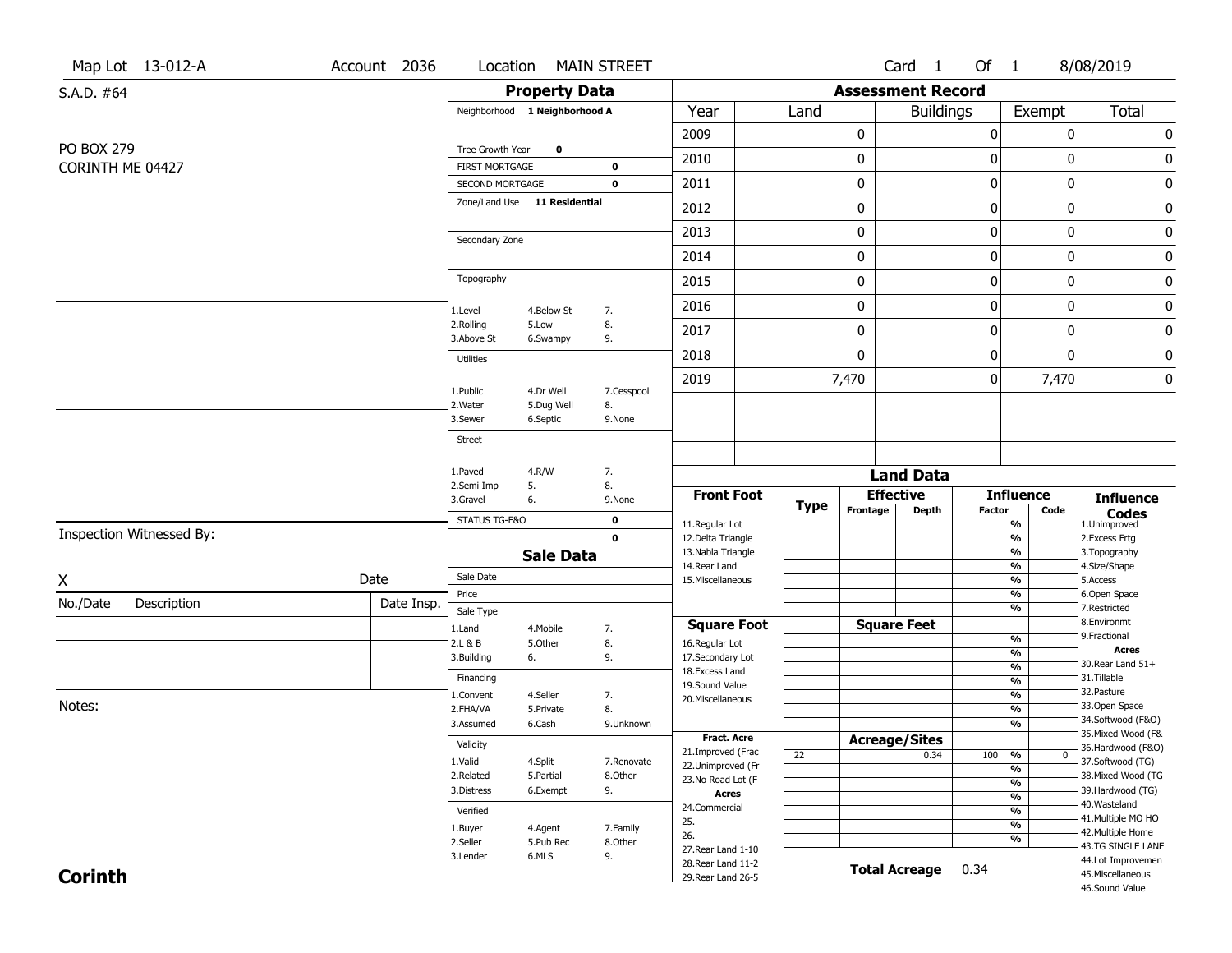|                                                   |                   |            |                 |       |            |                                       |               |                        |                  |                 | <b>Corinth</b>     |                   |      |           |
|---------------------------------------------------|-------------------|------------|-----------------|-------|------------|---------------------------------------|---------------|------------------------|------------------|-----------------|--------------------|-------------------|------|-----------|
|                                                   | Map Lot 13-012-A  |            |                 |       |            | Account 2036                          |               | Location               |                  |                 | <b>MAIN STREET</b> | Card <sub>1</sub> | Of 1 | 8/08/2019 |
| <b>Building Style</b>                             |                   |            | SF Bsmt Living  |       |            |                                       |               | Layout                 |                  |                 |                    |                   |      |           |
| 0.Not Code                                        | 4.Cape            | 8.Log      | Fin Bsmt Grade  |       |            |                                       |               | 1. Typical             | 4.               |                 | 7.                 |                   |      |           |
| 1.Conv.                                           | 5.Garrison        | 9.0ther    | HEARTH          |       |            |                                       |               | 2.Inadeg               | 5.               |                 | 8.                 |                   |      |           |
| 2.Ranch                                           | 6.Split           | 10.Camp    | Heat Type       | 100%  |            |                                       |               | 3.                     | 6.               |                 | 9.                 |                   |      |           |
| 3.R Ranch                                         | 7.Contemp         | 11.Double  | 0.Not Code      |       | 4.HVAC     | 8.Fl/Wall                             |               | Attic                  |                  |                 |                    |                   |      |           |
| <b>Dwelling Units</b>                             |                   |            | 1.HWBB          |       | 5.FWA      |                                       | 9.No Heat     | 1.1/4 Fin              | 4.Full Fin       |                 | 7.                 |                   |      |           |
| Other Units                                       |                   |            | 2.HWCI          |       | 6.Radiant  | 11.                                   |               | 2.1/2 Fin              | 5.Fl/Stair       |                 | 8.                 |                   |      |           |
| <b>Stories</b>                                    |                   |            | 3.H Pump        |       | 7.Electric | 12.                                   |               | 3.3/4 Fin              | 6.               |                 | 9.None             |                   |      |           |
| 1.1                                               | 4.1.5             | 7.         | Cool Type       | 50%   |            |                                       |               | Insulation             |                  |                 |                    |                   |      |           |
| 2.2                                               | 5.1.75            | 8.         | 1.Refrig        |       | 4.W&C Air  | 7.                                    |               | 1.Full                 | 4.Minimal        |                 | 7.                 |                   |      |           |
| 3.3                                               | 6.2.5             | 9.         | 2.Evapor        |       | 5.         | 8.                                    |               | 2. Heavy               | 5.               |                 | 8.                 |                   |      |           |
| <b>Exterior Walls</b>                             |                   |            | 3.H Pump        |       | 6.         | 9.None                                |               | 3.Capped               | 6.               |                 | 9.None             |                   |      |           |
| 0.Not Code                                        | 4.Asbestos        | 8.Concrete | Kitchen Style   |       |            |                                       |               | Unfinished %           |                  |                 |                    |                   |      |           |
| 1.Wood                                            | 5.Stucco          | 9.Other    | 1.Modern        |       | 4.Obsolete | 7.                                    |               | Grade & Factor         |                  |                 |                    |                   |      |           |
| 2.Vin/Al                                          | 6.Brick           | 11.        | 2. Typical      |       | 5.         | 8.                                    |               | 1.E Grade              |                  | 4.B Grade       | 7.                 |                   |      |           |
| 3.Compos.                                         | 7.Stone           | 12.        | 3.Old Type      |       | 6.         | 9.None                                |               | 2.D Grade              |                  | 5.A Grade       | 8.                 |                   |      |           |
| Roof Surface                                      |                   |            | Bath(s) Style   |       |            |                                       |               | 3.C Grade              | 6.               |                 | 9.Same             |                   |      |           |
| 1.Asphalt                                         | 4.Composit        | 7.METAL RS | 1.Modern        |       | 4.Obsolete | 7.                                    |               | SQFT (Footprint)       |                  |                 |                    |                   |      |           |
| 2.Slate                                           | 5.Wood            | 8.         | 2. Typical      |       | 5.         | 8.                                    |               | Condition              |                  |                 |                    |                   |      |           |
| 3.Metal                                           | 6.Ark Asph        | 9.         | 3.Old Type      |       | 6.         | 9.None                                |               | 1.Poor                 | 4.Avg            |                 | 7.V G              |                   |      |           |
| SF Masonry Trim                                   |                   |            | # Rooms         |       |            |                                       |               | 2.Fair                 | $5.$ Avg $+$     |                 | 8.Exc              |                   |      |           |
| <b>Electric Amps</b>                              |                   |            | # Bedrooms      |       |            |                                       |               | $3.$ Avg-              | 6.Good           |                 | 9.Same             |                   |      |           |
| OPEN-4-CUSTOM                                     |                   |            | # Full Baths    |       |            |                                       |               | Phys. % Good           |                  |                 |                    |                   |      |           |
| Year Built                                        |                   |            | # Half Baths    |       |            |                                       |               | Funct. % Good          |                  |                 |                    |                   |      |           |
| Year Remodeled                                    |                   |            | # Addn Fixtures |       |            |                                       |               | <b>Functional Code</b> |                  |                 |                    |                   |      |           |
| Foundation                                        |                   |            | # Fireplaces    |       |            |                                       |               | 1.Incomp               | 4.Delap          |                 | 7.No Power         |                   |      |           |
| 1.Concrete                                        | 4.Wood            | 7.         |                 |       |            |                                       |               | 2.O-Built              | 5.Bsmt           |                 | 8.LongTerm         |                   |      |           |
| 2.C Block                                         | 5.Slab            | 8.         |                 |       |            |                                       |               | 3.Damage               |                  | 6.Common        | 9.None             |                   |      |           |
| 3.Br/Stone                                        | 6.Piers           | 9.         |                 |       |            |                                       |               | Econ. % Good           |                  |                 |                    |                   |      |           |
| Basement                                          |                   |            |                 |       |            |                                       |               | Economic Code          |                  |                 |                    |                   |      |           |
| 1.1/4 Bmt                                         | 4.Full Bmt        | 7.         |                 |       |            |                                       |               | 0.None                 |                  | 3.No Power      | 7.                 |                   |      |           |
| $2.1/2$ Bmt                                       | 5.None            | 8.         |                 |       |            |                                       |               | 1.Location             |                  | 4.Generate      | 8.                 |                   |      |           |
| 3.3/4 Bmt                                         | 6.DAYLIGHT 9.None |            |                 |       |            | <i>Software</i>                       |               | 2.Encroach             | 9.None           |                 | 9.                 |                   |      |           |
| Bsmt Gar # Cars                                   |                   |            |                 |       |            | A Division of Harris Computer Systems |               | Entrance Code 0        |                  |                 |                    |                   |      |           |
| Wet Basement                                      |                   |            |                 |       |            |                                       |               | 1.Interior             | 4.Vacant         |                 | 7.                 |                   |      |           |
| 1.Dry                                             | 4.                | 7.         |                 |       |            |                                       |               | 2.Refusal              |                  | 5.Estimate      | 8.                 |                   |      |           |
| 2.Damp                                            | 5.                | 8.         |                 |       |            |                                       |               | 3.Informed             | 6.               |                 | 9.                 |                   |      |           |
| 3.Wet                                             | 6.                | 9.         |                 |       |            |                                       |               | Information Code 0     |                  |                 |                    |                   |      |           |
|                                                   |                   |            |                 |       |            |                                       |               | 1.Owner                | 4.Agent          |                 | 7.                 |                   |      |           |
|                                                   |                   |            |                 |       |            |                                       | 2.Relative    |                        | 5.Estimate       | 8.              |                    |                   |      |           |
|                                                   | Date Inspected    |            |                 |       | 3.Tenant   | 6.Other                               |               | 9.                     |                  |                 |                    |                   |      |           |
| <b>Additions, Outbuildings &amp; Improvements</b> |                   |            |                 |       |            |                                       |               |                        | 1.One Story Fram |                 |                    |                   |      |           |
| Type                                              |                   | Year       | Units           | Grade | Cond       | Phys.                                 | Funct.        | Sound Value            |                  |                 | 2.Two Story Fram   |                   |      |           |
|                                                   |                   |            |                 |       |            | $\%$                                  | $\%$          |                        |                  |                 | 3. Three Story Fr  |                   |      |           |
|                                                   |                   |            |                 |       |            |                                       |               |                        |                  |                 | 4.1 & 1/2 Story    |                   |      |           |
|                                                   |                   |            |                 |       |            | $\frac{0}{0}$                         | $\%$          |                        |                  | 5.1 & 3/4 Story |                    |                   |      |           |
|                                                   |                   |            |                 |       |            | $\frac{1}{2}$                         | $\frac{0}{6}$ |                        |                  | 6.2 & 1/2 Story |                    |                   |      |           |
|                                                   |                   |            |                 |       |            | $\frac{1}{2}$                         | $\frac{0}{6}$ |                        |                  |                 | 21.Open Frame Por  |                   |      |           |
|                                                   |                   |            |                 |       |            | $\frac{0}{6}$                         | $\frac{0}{6}$ |                        |                  |                 | 22.Encl Frame Por  |                   |      |           |
|                                                   |                   |            |                 |       |            |                                       |               |                        |                  |                 | 23. Frame Garage   |                   |      |           |
|                                                   |                   |            |                 |       |            | $\frac{1}{2}$                         | $\frac{0}{6}$ |                        |                  | 24.Frame Shed   |                    |                   |      |           |
|                                                   |                   |            |                 |       |            | $\frac{0}{0}$                         | $\frac{0}{6}$ |                        |                  |                 | 25. Frame Bay Wind |                   |      |           |
|                                                   |                   |            |                 |       |            | $\%$                                  | $\frac{1}{2}$ |                        |                  |                 | 26.1SFr Overhang   |                   |      |           |
|                                                   |                   |            |                 |       |            |                                       |               |                        |                  |                 | 27.Unfin Basement  |                   |      |           |
|                                                   |                   |            |                 |       |            | $\frac{0}{6}$                         | $\frac{0}{6}$ |                        |                  |                 | 28. Unfinished Att |                   |      |           |
|                                                   |                   |            |                 |       |            | $\sqrt{6}$                            | $\frac{0}{6}$ |                        |                  |                 | 29. Finished Attic |                   |      |           |
|                                                   |                   |            |                 |       |            |                                       |               |                        |                  |                 |                    |                   |      |           |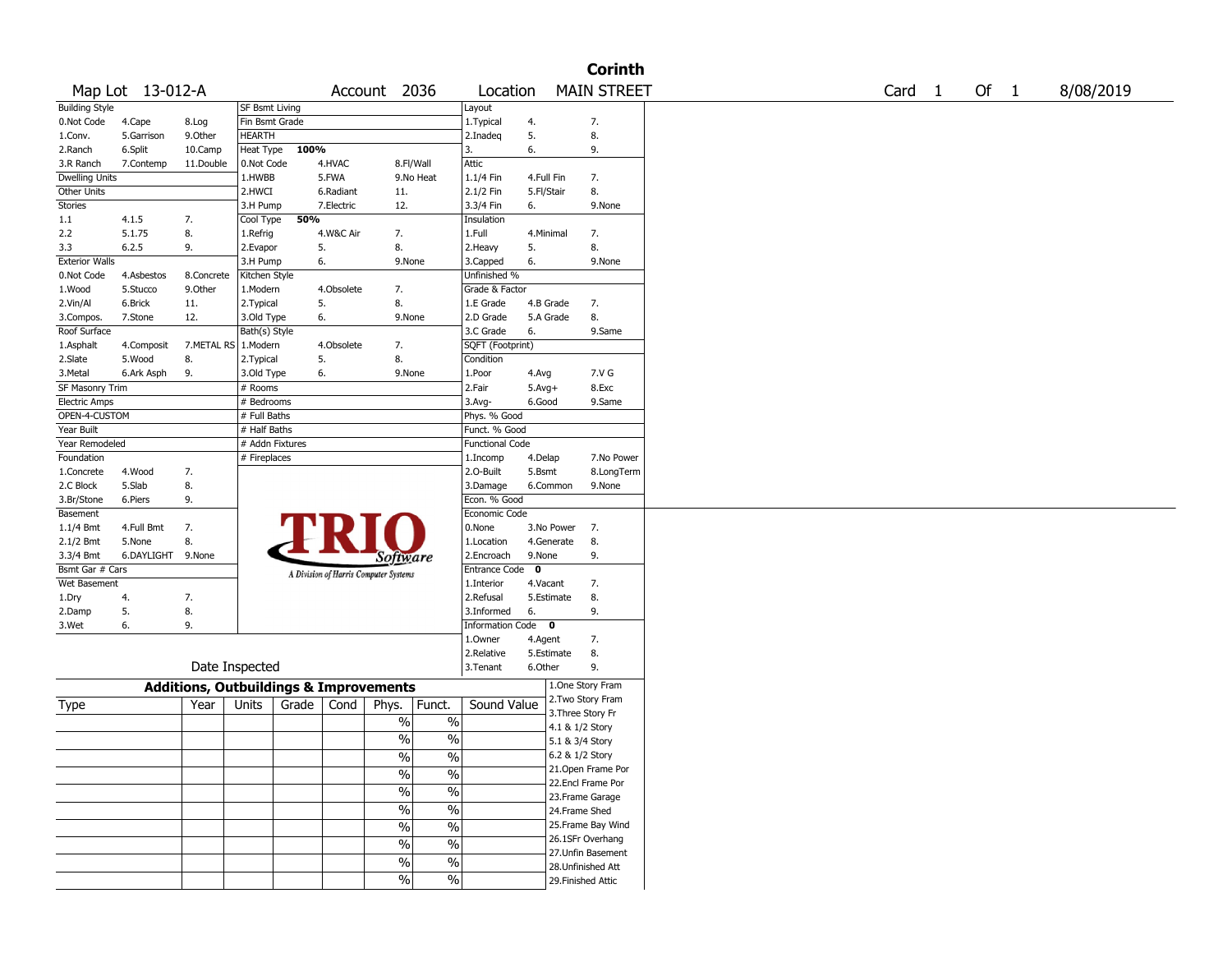|                 | Map Lot 13-013           | Account 295            | Location                                 |                         | 430 MAIN STREET                         |                                          |             |                              | Card <sub>1</sub>             | Of 1                                      |                                           | 8/08/2019                               |
|-----------------|--------------------------|------------------------|------------------------------------------|-------------------------|-----------------------------------------|------------------------------------------|-------------|------------------------------|-------------------------------|-------------------------------------------|-------------------------------------------|-----------------------------------------|
|                 | CHAMBERS, STEPHEN P.     |                        |                                          | <b>Property Data</b>    |                                         |                                          |             | <b>Assessment Record</b>     |                               |                                           |                                           |                                         |
|                 | CHAMBERS, CAROLYN D.     |                        | Neighborhood 1 Neighborhood A            |                         |                                         | Year                                     | Land        |                              | <b>Buildings</b>              |                                           | Exempt                                    | <b>Total</b>                            |
|                 |                          |                        |                                          |                         |                                         | 2006                                     |             | 14,940                       |                               | 86,390                                    | 11,154                                    | 90,176                                  |
| 430 MAIN STREET |                          |                        | Tree Growth Year                         | $\mathbf 0$             |                                         | 2007                                     |             | 14,940                       |                               | 86,390                                    | 11,154                                    | 90,176                                  |
|                 | CORINTH ME 04427         |                        | <b>FIRST MORTGAGE</b><br>SECOND MORTGAGE |                         | $\mathbf 0$<br>$\mathbf 0$              | 2008                                     |             | 16,520                       |                               | 102,800                                   | 11,700                                    | 107,620                                 |
| B8480P348       |                          |                        | Zone/Land Use 11 Residential             |                         |                                         |                                          |             |                              |                               |                                           |                                           |                                         |
|                 |                          |                        |                                          |                         |                                         | 2009                                     |             | 16,520                       |                               | 102,800                                   | 10,660                                    | 108,660                                 |
|                 |                          |                        | Secondary Zone                           |                         |                                         | 2010                                     |             | 16,520                       |                               | 104,300                                   | 9,020                                     | 111,800                                 |
|                 |                          |                        |                                          |                         |                                         | 2011                                     |             | 16,520                       |                               | 104,300                                   | 9,460                                     | 111,360                                 |
|                 |                          |                        | Topography 1 Level                       |                         | 9                                       | 2012                                     |             | 16,520                       |                               | 105,200                                   | 9,460                                     | 112,260                                 |
|                 |                          |                        | 1.Level                                  | 4.Below St              | 7.                                      | 2013                                     |             | 16,520                       |                               | 105,200                                   | 10,000                                    | 111,720                                 |
|                 |                          |                        | 2.Rolling<br>3.Above St                  | 5.Low<br>6.Swampy       | 8.<br>9.                                | 2014                                     |             | 16,520                       |                               | 109,370                                   | 9,800                                     | 116,090                                 |
|                 |                          |                        | <b>4 Drilled Well</b><br>Utilities       |                         | <b>6 Septic System</b>                  | 2015                                     |             | 16,520                       |                               | 109,610                                   | 10,000                                    | 116,130                                 |
|                 |                          |                        |                                          |                         | 7.Cesspool                              | 2016                                     |             | 16,520                       |                               | 109,850                                   | 15,000                                    | 111,370                                 |
|                 |                          |                        | 1.Public<br>2. Water                     | 4.Dr Well<br>5.Dug Well | 8.                                      | 2017                                     |             | 16,520                       |                               | 109,940                                   | 20,000                                    | 106,460                                 |
|                 |                          |                        | 3.Sewer                                  | 6.Septic                | 9.None                                  | 2018                                     |             | 16,520                       |                               | 109,940                                   | 20,000                                    | 106,460                                 |
|                 |                          |                        | 1 Paved<br><b>Street</b>                 |                         |                                         | 2019                                     |             | 16,520                       |                               | 109,940                                   | 20,000                                    | 106,460                                 |
|                 |                          | 1.Paved<br>4.R/W<br>7. |                                          |                         |                                         |                                          |             | <b>Land Data</b>             |                               |                                           |                                           |                                         |
|                 |                          |                        | 2.Semi Imp<br>3.Gravel                   | 5.<br>6.                | 8.<br>9.None                            | <b>Front Foot</b>                        |             |                              | <b>Effective</b>              |                                           | <b>Influence</b>                          | <b>Influence</b>                        |
|                 |                          |                        | STATUS TG-F&O<br>$\mathbf 0$             |                         |                                         | 11.Regular Lot                           | <b>Type</b> | Frontage                     | <b>Depth</b><br><b>Factor</b> |                                           | Code<br>$\overline{\frac{9}{6}}$          | <b>Codes</b><br>1.Unimproved            |
|                 | Inspection Witnessed By: |                        | $\mathbf 0$                              |                         |                                         | 12.Delta Triangle                        |             |                              |                               |                                           | $\frac{9}{6}$                             | 2.Excess Frtg                           |
|                 |                          |                        |                                          | <b>Sale Data</b>        |                                         | 13. Nabla Triangle<br>14. Rear Land      |             |                              |                               |                                           | $\overline{\frac{9}{6}}$<br>$\frac{9}{6}$ | 3. Topography<br>4.Size/Shape           |
| X               |                          | Date                   | Sale Date                                |                         |                                         | 15. Miscellaneous                        |             |                              |                               |                                           | $\overline{\frac{9}{6}}$                  | 5.Access                                |
| No./Date        | Description              | Date Insp.             | Price                                    |                         |                                         |                                          |             |                              |                               |                                           | %<br>%                                    | 6.Open Space<br>7.Restricted            |
|                 |                          |                        | Sale Type<br>1.Land                      | 4. Mobile               | 7.                                      | <b>Square Foot</b>                       |             |                              | <b>Square Feet</b>            |                                           |                                           | 8.Environmt                             |
|                 |                          |                        | 2.L & B                                  | 5.Other                 | 8.                                      | 16.Regular Lot                           |             |                              |                               |                                           | %                                         | 9. Fractional                           |
|                 |                          |                        | 3.Building                               | 6.                      | 9.                                      | 17.Secondary Lot                         |             |                              |                               |                                           | %<br>%                                    | <b>Acres</b><br>30.Rear Land 51+        |
|                 |                          |                        | Financing                                |                         |                                         | 18.Excess Land<br>19.Sound Value         |             |                              |                               |                                           | $\overline{\frac{9}{6}}$                  | 31.Tillable                             |
|                 |                          |                        | 1.Convent                                | 4.Seller                | 7.                                      | 20.Miscellaneous                         |             |                              |                               |                                           | %                                         | 32. Pasture                             |
| Notes:          |                          |                        | 2.FHA/VA                                 | 5.Private               | 8.                                      |                                          |             |                              |                               |                                           | %                                         | 33.Open Space                           |
|                 |                          | 3.Assumed              | 6.Cash                                   | 9.Unknown               |                                         |                                          |             |                              |                               | %                                         | 34.Softwood (F&O)<br>35. Mixed Wood (F&   |                                         |
|                 |                          | Validity               |                                          |                         | <b>Fract. Acre</b><br>21.Improved (Frac |                                          |             | <b>Acreage/Sites</b><br>0.93 |                               |                                           | 36.Hardwood (F&O)                         |                                         |
|                 |                          | 1.Valid                | 4.Split                                  | 7.Renovate              | 22.Unimproved (Fr                       |                                          | 21          |                              | 100                           | %<br>0                                    | 37.Softwood (TG)                          |                                         |
|                 |                          | 2.Related              | 5.Partial                                | 8.Other                 | 23.No Road Lot (F                       |                                          |             |                              |                               | $\frac{9}{6}$<br>$\overline{\frac{9}{6}}$ | 38. Mixed Wood (TG                        |                                         |
|                 |                          |                        | 3.Distress                               | 6.Exempt                | 9.                                      | <b>Acres</b>                             |             |                              |                               |                                           | $\frac{9}{6}$                             | 39.Hardwood (TG)                        |
|                 |                          | Verified               |                                          |                         | 24.Commercial                           |                                          |             |                              |                               | $\overline{\frac{9}{6}}$                  | 40. Wasteland                             |                                         |
|                 |                          |                        | 1.Buyer                                  | 4.Agent                 | 7.Family                                | 25.                                      |             |                              |                               |                                           | $\overline{\frac{9}{6}}$                  | 41. Multiple MO HO<br>42. Multiple Home |
|                 |                          |                        | 2.Seller                                 | 5.Pub Rec               | 8.Other                                 | 26.                                      |             |                              |                               |                                           | %                                         | 43.TG SINGLE LANE                       |
|                 |                          |                        | 3.Lender                                 | 6.MLS                   | 9.                                      | 27. Rear Land 1-10<br>28. Rear Land 11-2 |             |                              |                               |                                           |                                           | 44.Lot Improvemen                       |
| <b>Corinth</b>  |                          |                        |                                          |                         |                                         | 29. Rear Land 26-5                       |             |                              | <b>Total Acreage</b>          | 0.93                                      |                                           | 45. Miscellaneous                       |
|                 |                          |                        |                                          |                         |                                         |                                          |             |                              |                               |                                           |                                           | 46.Sound Value                          |